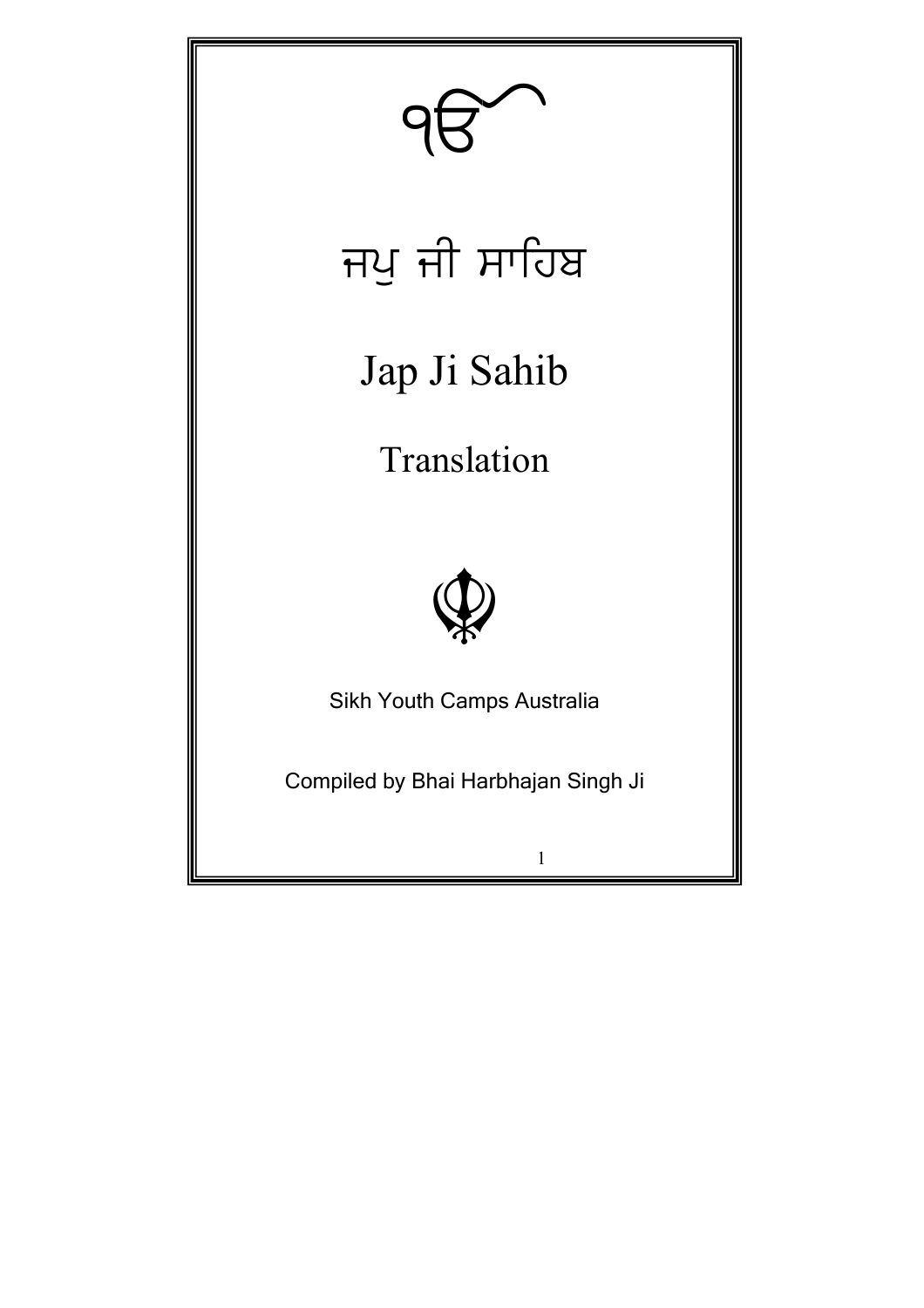### GURBANI SHABAD – HANDLE WITH CARE

Treat this Gutka with respect and reverence

It contains the WORD OF THE GURU IN ITS ORIGINAL FORM

Wash your hands and cover your head before studying the contents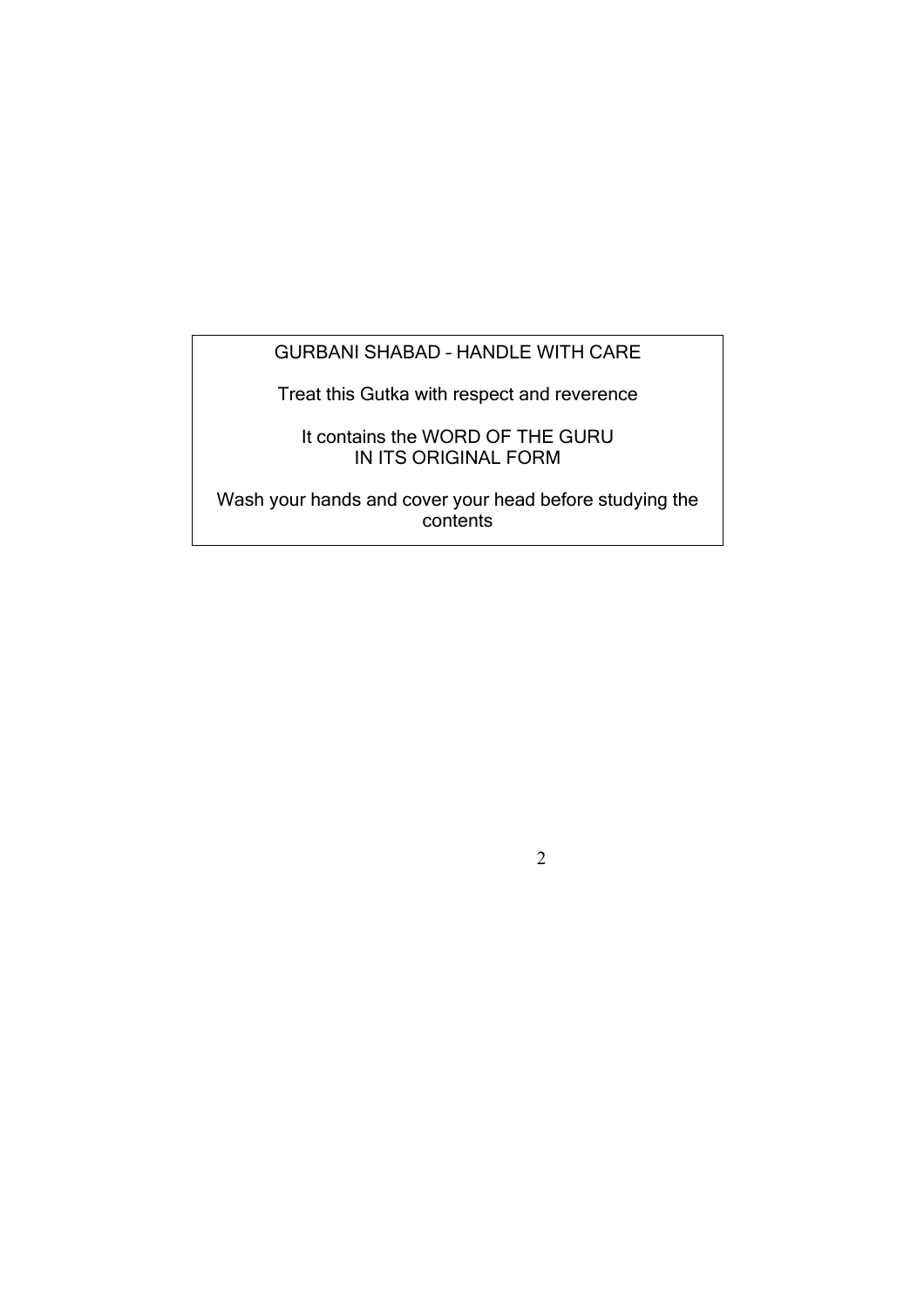

# Jap Ji Sahib

## Translation Compiled by Bhai Harbhajan Singh Ji Sydneywale

For

## SIKH YOUTH CAMPS AUSTRALIA

**Janurary 2004**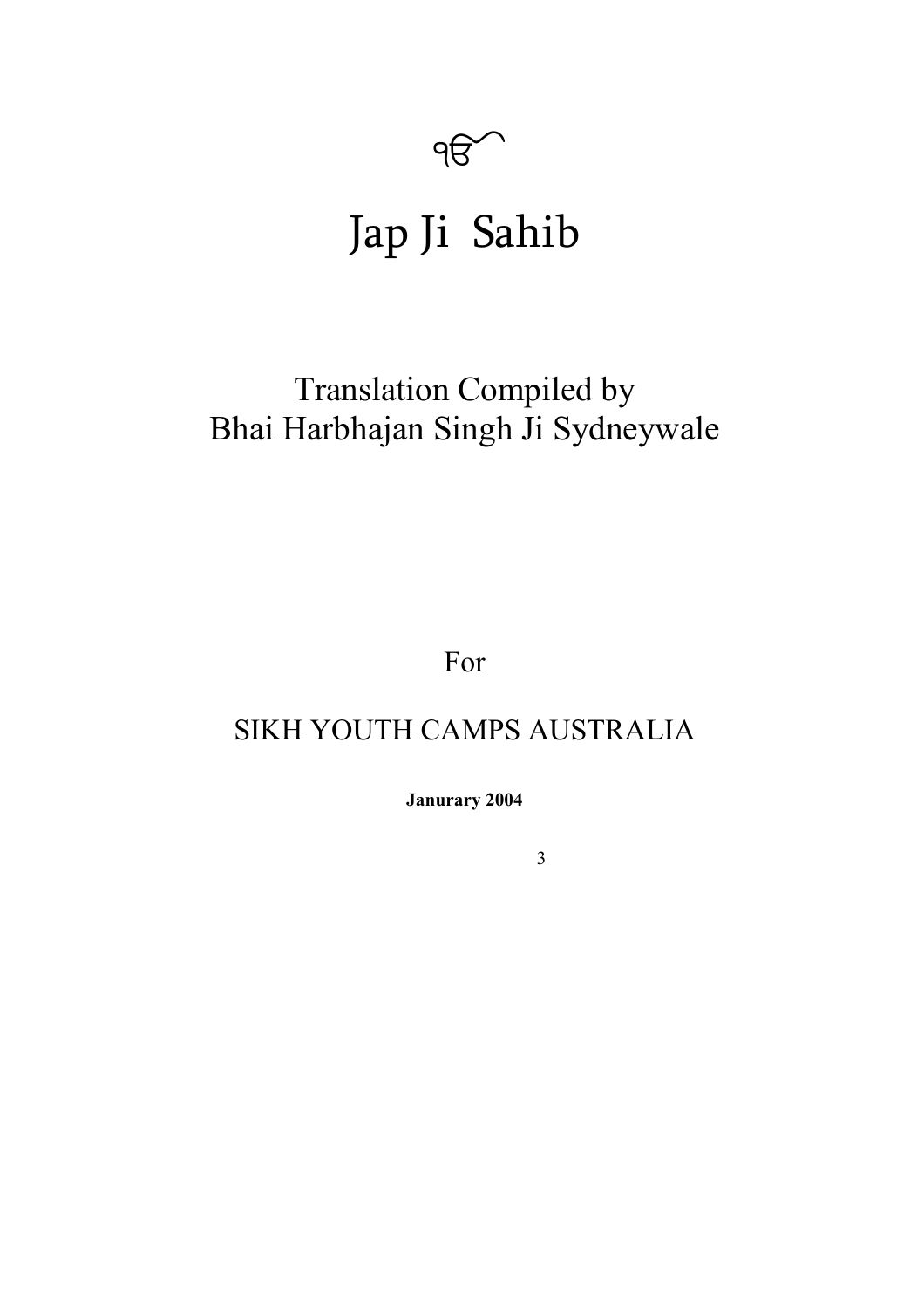#### **Preface**

Sikhs from the time of Guru Nanak Dev Ji (the founder of the Sikh faith) have, with great devotion, love and faith, believed in and practised the teachings of our Gurus through Gurbani (God's word revealed through the Gurus) as contained in Sri Guru Granth Sahib Ji. The tenth Soul light of Guru Nanak - Guru Gobind Singh Ji – ordained Sri Guru Granth Sahib Ji as our Guru:

*"Guru Granth Ji maneyo pargat guran ki deh" which translates as "accept the Sri Guru Granth Ji as the living presence of Guru Ji"* 

The first Bani in our Sri Guru Granth Sahib Ji is Jap Ji Sahib. The Mool Mantar is the cornerstone of Sikh belief and Jap Ji Sahib in turn is the essence of Sri Guru Granth Sahib Ji.

It is in this context, that Sikh Youth Camps Australia encouraged the translation of Jap Ji Sahib in a form which is easily understood by the Sikh Youth of today - especially those who are resident outside India.

With Guru Ji's blessings, a humble attempt to convey the essence of Jap Ji Sahib is presented in this document. The essence being the concept of God, truthful living, accepting His Will, importance of meditation, transmigration, life thereafter and salvation.

I wish to acknowledge the invaluable help and guidance given in this undertaking by Principal Amar Singh, Sikh Missionary College, Vancouver, BC Canada and by Sardar Gurbachan Singh Jagpal, Sydney, Australia through proof reading. In preparing this translation, I have referred to the works of a number of prominent Sikh theological scholars.

Harbhajan Singh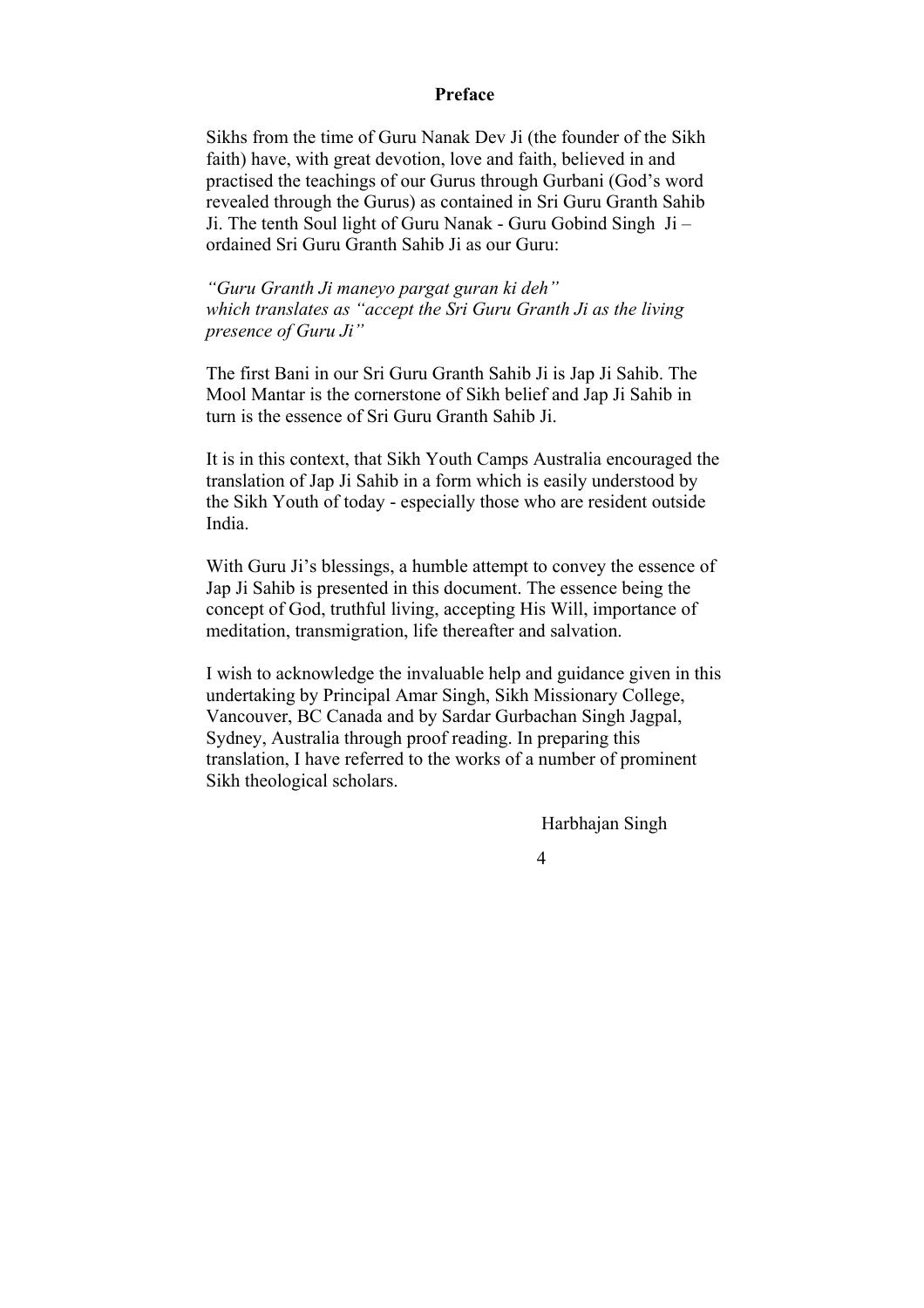# <u>ਜਪੁ ਜੀ ਸਾਹਿਬ-Jap Ji Sahib</u>

|             | There is one God (One<br>Reality)                                                                         |
|-------------|-----------------------------------------------------------------------------------------------------------|
| ਸਤਿ ਨਾਮੁ    | Eternal Truth is His name.                                                                                |
| ਕਰਤਾ ਪਰਖ    | He is the Creator and<br>pervades all His Creation.                                                       |
| ਨਿਰਭਉ       | Devoid of Fear (No one is<br>above Him)                                                                   |
| ਨਿਰਵੈਰ      | Devoid of Enemity,<br>(Being the Creator He has<br>no hatred against his own<br>creation. He is all love) |
| ਅਕਾਲ ਮੁਰਤਿ  | Immortal (Deathless)<br>being, who is beyond time.                                                        |
| ਅਜੁਨੀ       | Unborn (Not subject to<br>birth and death)                                                                |
| ਸੈਭੰ        | Self-Existent (Self<br>illumined-not created by<br>any one)                                               |
| ਗਰਪ੍ਰਸਾਦਿ ॥ | He is known and realized<br>by the Guru's (God Guru)<br>Grace.                                            |

 $\overline{5}$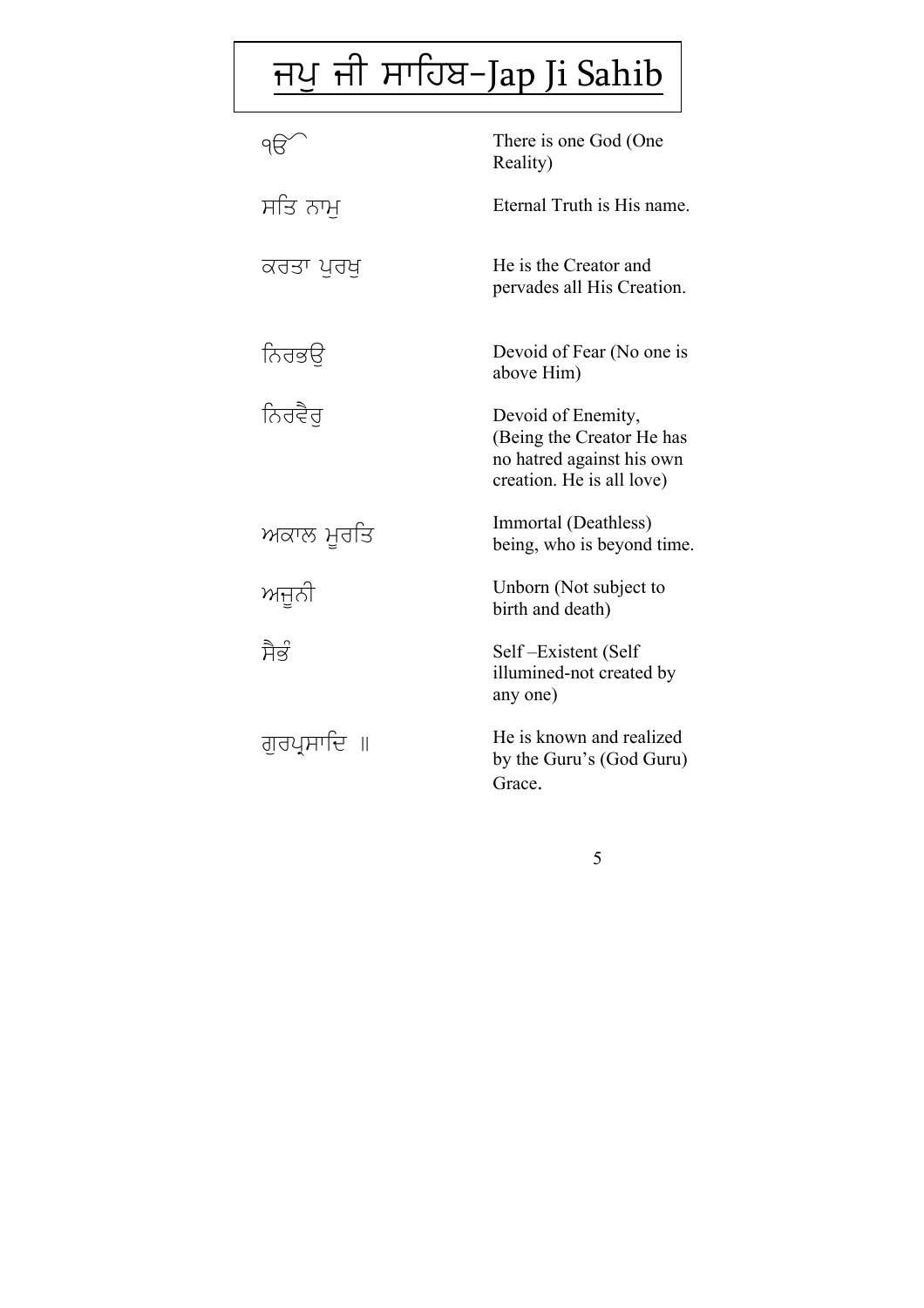*The Mool Mantra was given to humanity (by Grace of God) through Guru Nanak after a vision and communion with The Almighty when he went to bathe in the River Bein. The Mool Mantra is a string of sentence-phrases (as above) each expressing a specific aspect of the supreme being. The last phrase " Gur(u) Prasad" expresses what is re-iterated throughout the Guru Granth Sahib – realization of the Supreme Being comes only by The Grace of the holy Guru (God). The Mool Mantra is the cornerstone of the Sikh creed. It is uncompromising monotheism. Although in Sikh sacred writings , deities of the Hindu pantheon from Epics and Puranas find mention, their existence is very clearly not to be assumed literally, nor are they objects of worship. These are mentioned, only, symbolically and metaphorically. The Mool Mantra is repeated throughout the Guru Granth Sahib, in its full or abridged form, at the beginning of all major Banis. It is the essence of the Jap Ji Sahib and essence of Guru Nanak's metaphysical and mystical doctorines. The Jap Ji Sahib is actually an interpretation (commentary) of the Mool Mantra. It is the key to spiritualism. Jap Ji Sahib is in turn the essence of the Shri Guru Granth Sahib. Jap Ji means the name of the Bani that follows is Jap and instructs us to meditate on and recite the Name. It is respectfully referred to as the Jap Ji Sahib.* 

*The Bani Jap begins with a Slok and ends with a Slok. In between there are 38 verses. In all, Jap Ji Sahib consists of 40 verses. The Mool Mantra indicates to us God's attributes (although His attributes are beyond comprehension).*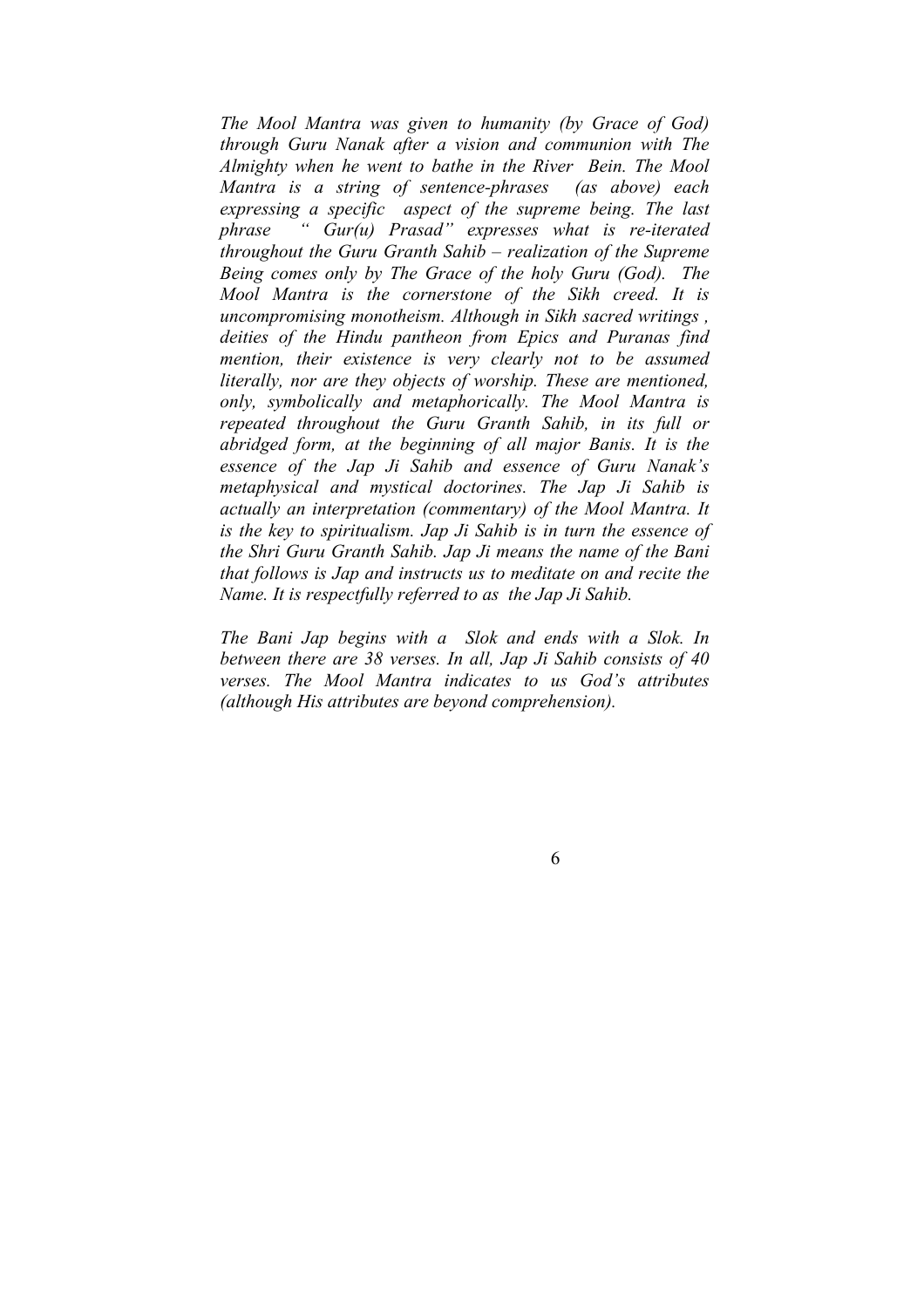```
\parallel ਜ\vee \parallelਆਦਿ ਸਚ ਜਗਾਦਿ ਸਚ ॥
```
Before beginning of Time He was the Eternal Truth. When time began to run its course (beginning of ages), He was Eternal Truth.

```
ਹੈ ਭੀ ਸਚ ਨਾਨਕ ਹੋਸੀ ਭੀ ਸਚ ॥1॥
Even now He is the Eternal Truth,O Nanak, and for ever more 
shall this Truth remain and prevail.
```

```
ਸੋਚੈ ਸੋਚਿ ਨ ਹੋਵਈ ਜੇ ਸੋਚੀ ਲਖ ਵਾਰ ॥
ਚਪੈ ਚਪ ਨ ਹੋਵਈ ਜੇ ਲਾਇ ਰਹਾ ਲਿਵ ਤਾਰ ॥
```
By washing and cleaning the Body (at places of pilgrimage and other means practised by the yogis and others) the mind is not purified, even if ,one cleans and washes the outward body hundreds and thousands of times. Even though one remains silent and absorbed in continuous meditation, he obtains not mind's silence.(When silence of mind begins to prevail only then can His voice be heard. Silence of mind cannot be forced consciously by our will)\*.

```
ਭਖਿਆ ਭਖ ਨ ਉਤਰੀ ਜੇ ਬੰਨਾ ਪਰੀਆ ਭਾਰ ॥
ਸਹਸ ਸਿਆਣਪਾ ਲਖ ਹੋਹਿ ਤਾਂ ਇਕ ਨ ਚਲੈ ਨਾਲਿ ॥
```
7

Though one accumulates loads of treasures of the seven continents, the desires of the hungry mind are not dispelled. One may possess and practise hundreds and thousands of wits, devices and exercise cleverness to realise Truth, not one of these will go with him or avail him at the Lord's Court.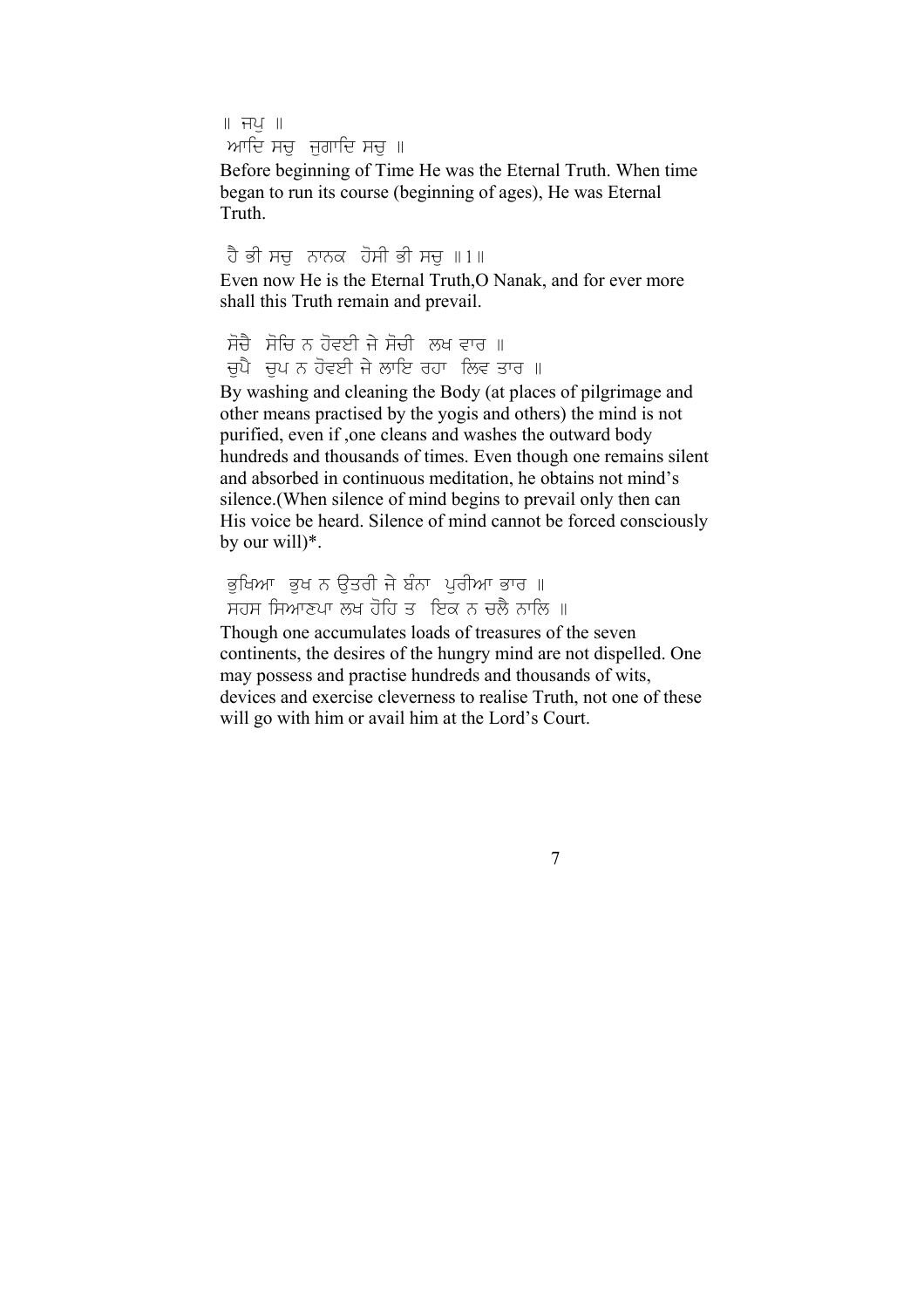ਕਿਵ ਸਚਿਆਰਾ ਹੋਈਐ ਕਿਵ ਕੁੜੈ ਤੁਟੈ ਪਾਲਿ ॥

Outward bathing and cleaning of body, practising silence, remaining hungry and possessing various devices and cleverness are of no avail to realise God. How then can Truth be realised and we become Truthful? What shall we do to tear the veil of false illusion that prevents us from realising the truth?

ਹਕਮਿ ਰਜਾਈ ਚਲਣਾ ਨਾਨਕ ਲਿਖਿਆ ਨਾਲਿ ॥ $\cdot$ ॥ By accepting His will with pleasure and obeying the preordained writ (written with the person by the Lord.).

ਹਕਮੀ ਹੋਵਨਿ ਆਕਾਰ ਹਕਮ ਨ ਕਹਿਆ ਜਾਈ ॥ ੱਕਮੀ ਹੋਵਨਿ ਜੀਅ <sup>ਹੱ</sup>ਕਮਿ ਮਿਲੈ ਵਡਿਆਈ ॥

The creator of the universe by His Will fashions all forms and bodies, be they animate or inanimate,visible or invisible. His Will is beyond comprehension and cannot be narrated or expressed in any form. By His Will the forms and bodies are infused with life and by His Will, humans are granted honour at his court.

ਹਕਮੀ ਉਤਮ ਨੀਚ ਹਕਮਿ ਲਿਖਿ ਦਖ ਸਖ ਪਾਈਅਹਿ ॥ ਇਕਨਾ ਹਕਮੀ ਬਖਸੀਸ ਇਕਿ ਹਕਮੀ ਸਦਾ ਭਵਾਈਅਹਿ ॥ By His Will some to exellence are exalted, others are born low

8

and depressed. Some, according to His preordained Will, have joy and pleasure, others pain and sorrow. By His Will, some are blessed and saved, while others doomed forever in transmigration (cycle of birth and death).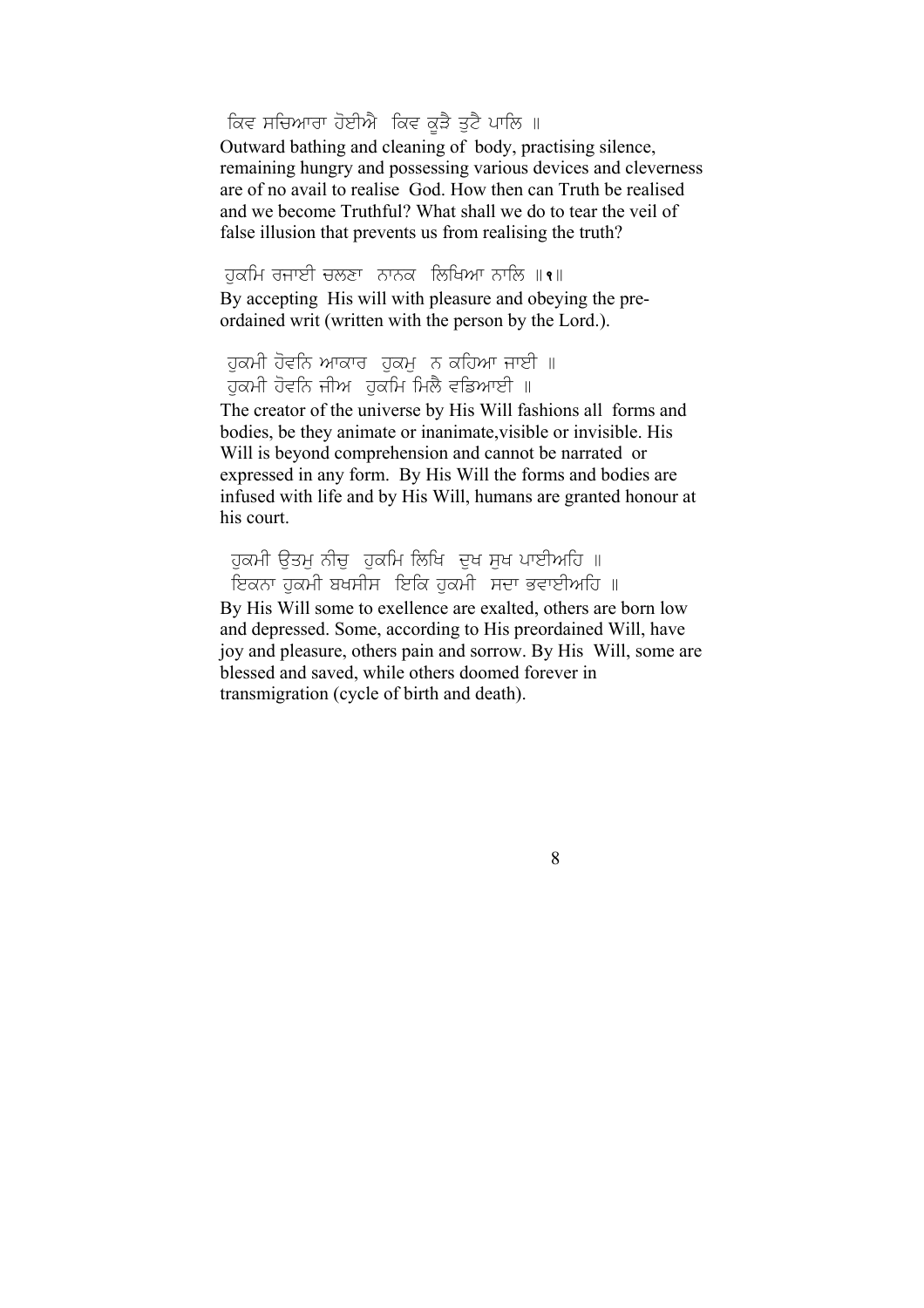ਹਕਮੈ ਅੰਦਰਿ ਸਭ ਕੋ ਬਾਹਰਿ ਹਕਮ ਨ ਕੋਇ ॥ ਨਾਨਕ, ਹਕਮੈ ਜੇ ਬਝੈ, ਤ ਹੳਮੈ ਕਹੈ ਨ ਕੋਇ ॥ **੨**॥

His Will encompassses all creation. None is outside the sphere of His Will. O'Nanak, if one understands and lives in His Will, he will not have or speak with ego and pride which stands between man and God.

ਗਾਵੈ ਕੋ ਤਾਣੂ ਹੋਵੈ ਕਿਸੈ ਤਾਣੂ ॥ ਗਾਵੈ ਕੋ ਦਾਤਿ ਜਾਣੈ ਨੀਸਾਣੂ ॥ Who has the capacity to praise the might and power of the Lord? Only those who have been given the capacity and power by Him. (There is limitation of human perception of God's limitless scope and range). Who has the measure of His visible bounties ? He has given us sun, moon, stars bodies and forms and sustenance for all His creation.

ਗਾਵੈ ਕੋ ਗਣ ਵਡਿਆਈਆ ਚਾਰ ॥ ਗਾਵੈ ਕੋ ਵਿਦਿਆ ਵਿਖਮ ਵੀਚਾਰ ॥

Some sing/praise the Lord's limitless virtues and exellences. Some try to sing and gauge the Lord's wisdom, and go deep into the impenetrable thought through the help of arduous and difficult study of religious and philosophical books.

ਗਾਵੈ ਕੋ ਸਾਜਿ ਕਰੇ ਤਨ ਖੇਹ ॥ ਗਾਵੈ ਕੋ ਜੀਅ ਲੈ ਫਿਰਿ ਦੇਹ ॥ Some sing that the Lord fashions and creates forms and bodies, then reduces them to dust. Others sing that He takes away life from these bodies and forms and again restores it.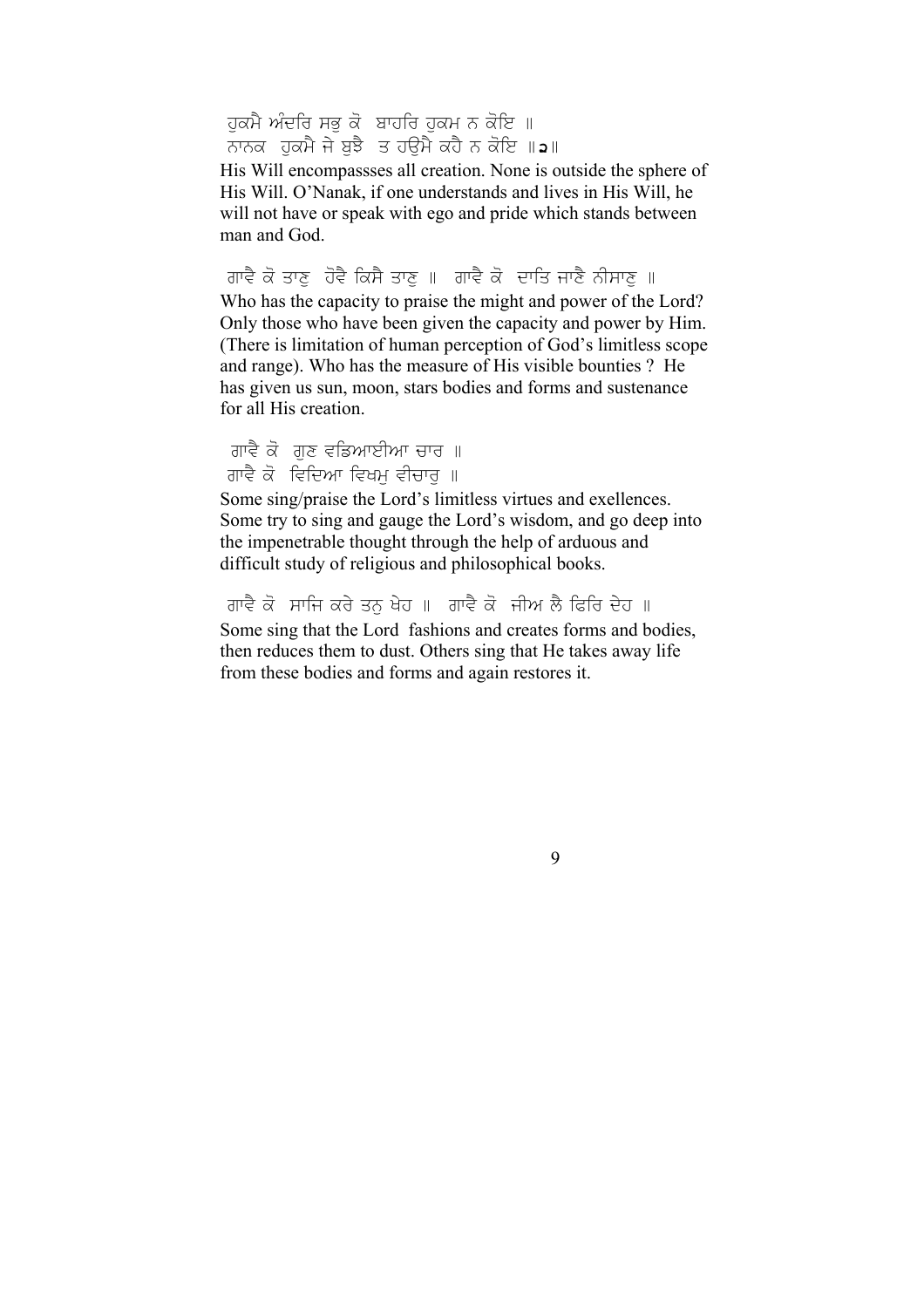ਗਾਵੈ ਕੋ ਜਾਪੈ ਦਿਸੈ ਦੂਰਿ ॥ ਕਾਵੇ ਕੋ ਵੇਖੈ ਹਾਦਰਾ ਹਦੂਰਿ ॥

Many sing that the Lord seems near but appears to be far off. Others who are enlightened, sing that He beholds us and is ever present and proximate (near).

ਕਥਨਾ ਕਥੀ ਨੂੰ ਆਵੈ ਤੋਟਿ ॥ ਕਥਿ ਕਥਿ ਕਥੀ ਕੋਟੀ ਕੋਟਿ ਕੋਟਿ ॥ There is no dearth of persons who dwell upon the Lord's excellences which are limitless. There is no end to His description even though the speakers and their speeches/discourses are legion. His excellences are beyond human comprehension.\*

```
ਦੇਦਾ ਦੇ ਲੈਦੇ ਥਕਿ ਪਾਹਿ ॥
ਜਗਾ ਜਗੰਤਰਿ - ਖਾਹੀ ਖਾਹਿ ॥
```
He the Giver has given and continues giving to all His creatures. The recipients have become weary of receiving the bounties. He has been giving throughout the Ages (from primal to present). His creatures have been partaking and living on His bounties which are exhaustable.

```
ਹੁਕਮੀ ਹੁਕਮੁ ਚਲਾਏ ਰਾਹੁ ॥
ਨਾਨਕ ਵਿਗਸੈ ਵੇਪਰਵਾਹ \|a\|
```
His command, and the universal law governs the path of life (established different ways to realise the Truth). O'Nanak the carefree Master (God) seeing His creation and creatures is ever joyful and pleased.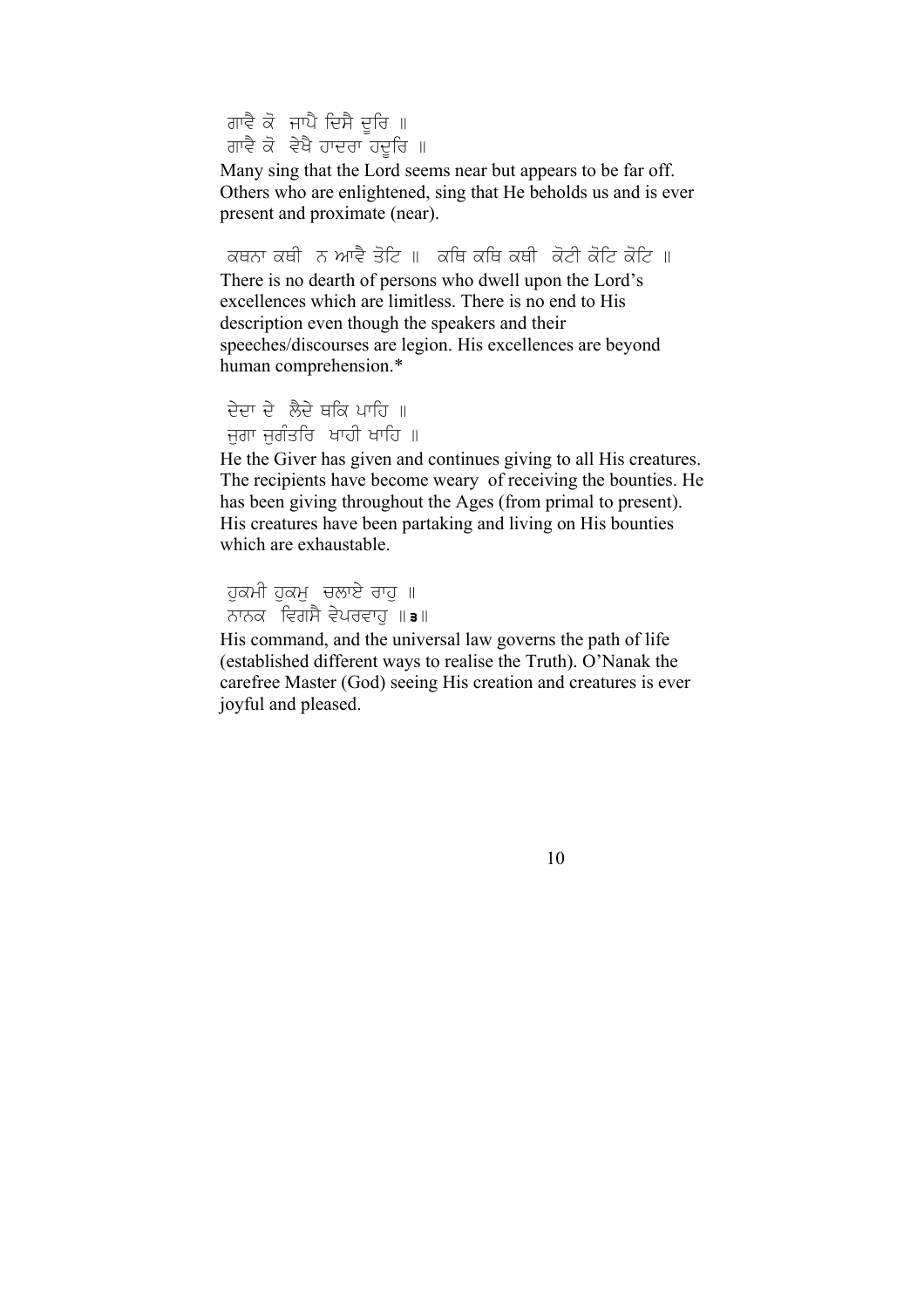ਸਾਚਾ ਸਾਹਿਬ ਸਾਚ ਨਾਇ ਭਾਖਿਆ ਭਾੳ ਅਪਾਰ ॥

God is the True Master. Everlasting Truth is His Name. His Name spelleth love divine. (He is known through the language of love which his devotees repeat with infinite love)\*.

#### ਆਖਹਿ ਮੰਗਹਿ ਦੇਹਿ ਦੇਹਿ ਦਾਤਿ ਕਰੇ ਦਾਤਾਰ ॥

By way of speech and thought, His devotees ask for his Love and others ask for materialistic gifts, according to their desires, and ever cry "give", "give".The Giver (God) continuously bestows His bounties (according to their devotion, His preordained writ and His Grace).

#### ਫੇਰਿ ਕਿ ਅਗੈ ਰਖੀਐ ਜਿਤ ਦਿਸੈ ਦਰਬਾਰ ॥

Since he grants all our desires, what then in offering shall we bring or place before Him (not that we can offer him anything) whereby we may have a gilmpse of His Court ?

#### ਮੁਹੌਂ ਕਿ ਬੋਲਣੂ ਬੋਲੀਐ ਜਿਤੂ ਸੁਣਿ ਧਰੇ ਪਿਆਰੂ ॥

What then shall we utter in words or prayer as gratitude hearing which may evoke His divine love ?

#### ਅੰਮ੍ਰਿਤ ਵੇਲਾ ਸਚ ਨਾਉ ਵਡਿਆਈ ਵੀਚਾਰ ॥

In the ambrosial hours of the fragrant of dawn (3 hours before sunrise) meditate on the True Name, reflect and ponder on His greatness.

#### ਕਰਮੀ ਆਵੈ ਕਪੜਾ ਨਦਰੀ ਮੋਖ ਦੁਆਰ ॥ By noble actions and by His grace the physical robe (body) is obtained. By the Lord's Grace the gate of salvation is obtained.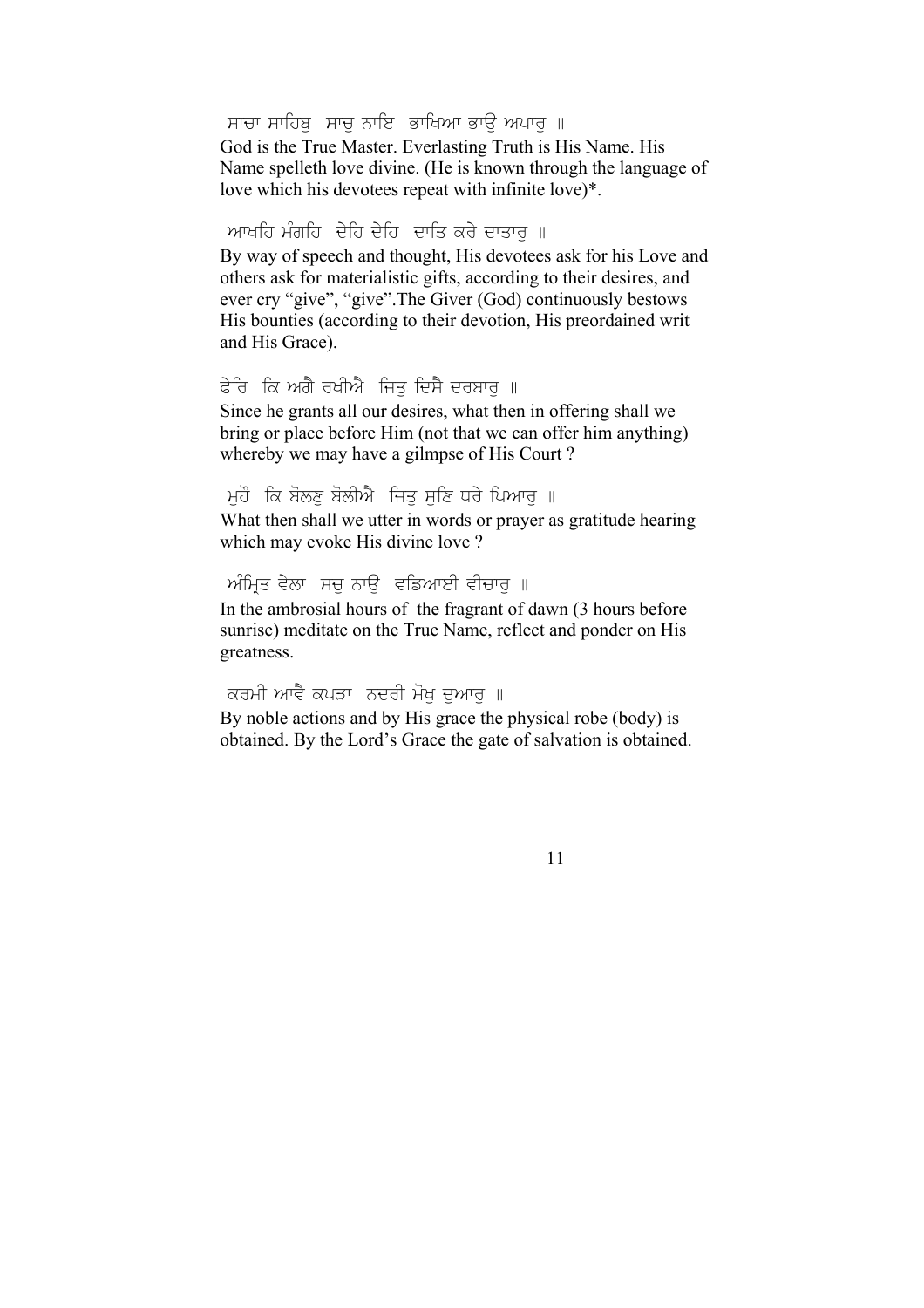ਨਾਨਕ ਏਵੈ ਜਾਣੀਐ ਸਭ ਆਪੇ ਸਚਿਆਰ ॥**੪**॥ O'Nanak! know this and fully understand that God and Truth are but one. The True and Pure One is all by Himself.\*

ਥਾਪਿਆ ਨ ਜਾਇ\_ਕੀਤਾ ਨ ਹੋਇ\_॥ ਆਪੇ ਆਪਿ ਨਿਰੰਜਨ ਸੋਇ ॥

He is neither established nor can He be created (made). The Pure one is all in all self existent.

ਜ਼ਿਨਿ ਸੇਵਿਆਂ ਤਿਨਿ ਪਾਇਆ ਮਾਨੂੰ ॥ ਨਾਨਕ ਗਾਵੀਐ ਗਣੀ ਨਿਧਾਨ ॥

They who serve Him by meditating on His name and live in His will shall be honoured here and thereafter. O'Nanak, therefore, with the Lord's love in your heart sing the praises of the Lord who is the treasure of all excellences and knowledge.

ਗਾਵੀਐ ਸਣੀਐ ਮਨਿ ਰਖੀਐ ਭਾਓ ॥ ਦਖ ਪਰਹਰਿ ਸਖ ਘਰਿ ਲੈ ਜਾਇ ॥

With Love and devotion engraved in our hearts, let us sing and hear the Lord's praises. Your sorrows and pain shall vanish and your heart will be filled with joy and happiness.

ਗਰਮਖਿ ਨਾਦੌਂ ਗਰਮਖਿ ਵੇਦੌਂ ਗਰਮਖਿ ਰਹਿਆ ਸਮਾਈ ॥ ਗਰ ਈਸਰ ਗਰ ਗੋਰਖ ਬਰਮਾ ਗਰ ਪਾਰਬਤੀ ਮਾਈ ॥ Gurbani (the God's Word) is Divine music. Gurbani (God's Word) is the sages wisdom and knowledge and through Gurbani (the God's Word) the Lord is realised to be all pervading. The Guru (God) is Shiva, Gorakh and Bramha. He is also Parbati, Lakshmi and Sarswati. He, the Lord, is the repository of all their powers for He created all these gods and godesses.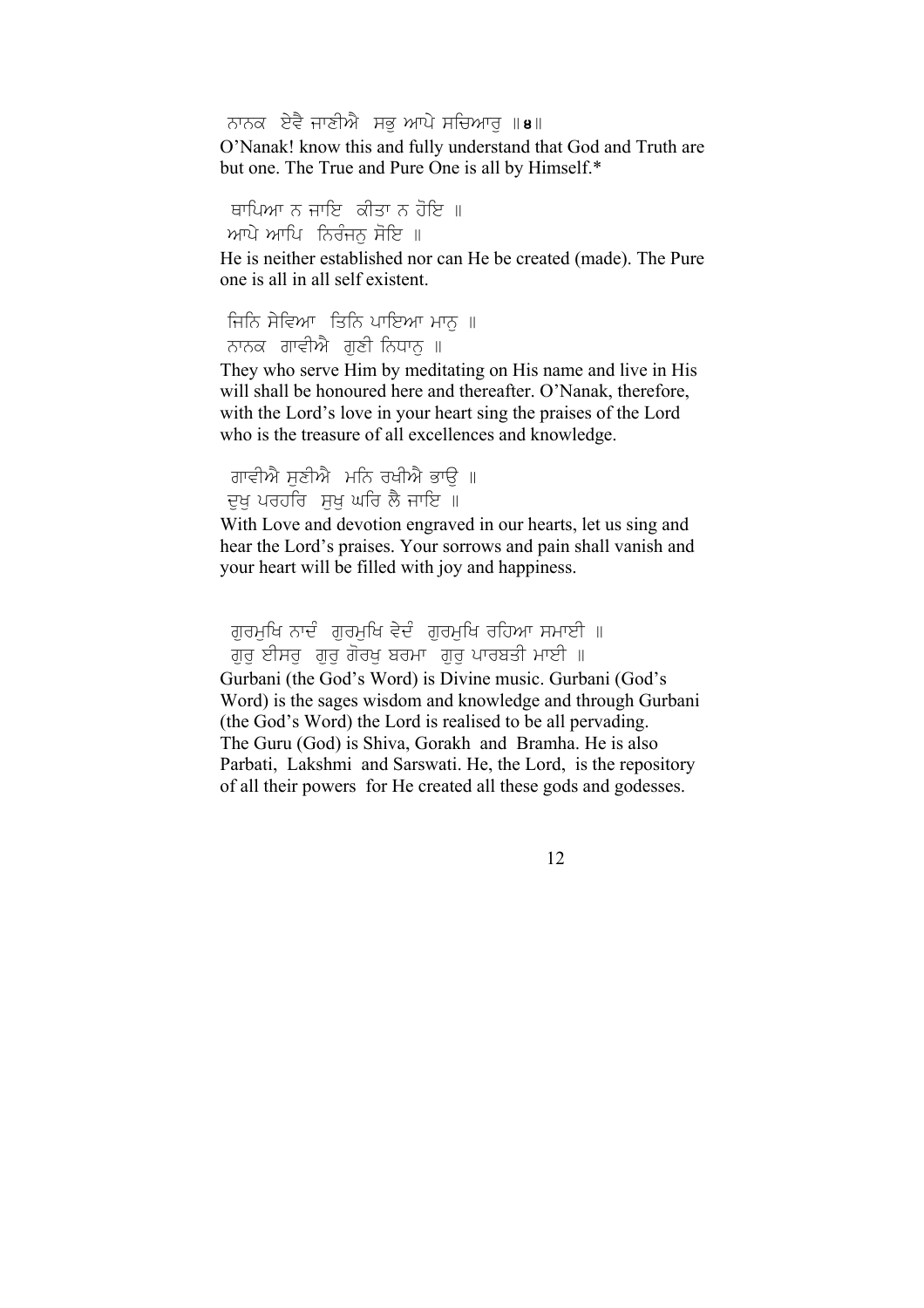ਜੇ ਹੳ ਜਾਣਾ ਆਖਾ ਨਾਹੀ ਕਹਣਾ ਕਥਨ ਨ ਜਾਈ ॥ ਗਰਾ ਇਕ ਦੇਹਿ ਬਝਾਈ ॥ ਸਭਨਾ ਜੀਆ ਕਾ ਇਕ ਦਾਤਾ ਸੋ ਮੈ ਵਿਸਰਿ ਨ ਜਾਈ  $\| \mathbf{u} \|$ Thus, who am I to narrate His exellences and will. Words to describe Him are difficult to find. I would venture if I knew. This alone, my Guru (God) has made me perceive, that there is but one Lord of Creation and bestower. Therefore, forget Him not.

ਤੀਰਥਿ ਨਾਵਾ ਜੇ ਤਿਸ ਭਾਵਾ ਵਿਣ ਭਾਣੇ ਕਿ ਨਾਇ ਕਰੀ ॥ Bathing at holy places only merits, if in doing so, I please Him. (Pilgramage is for the purposes of uplifting soul through His name). Without pleasing Him worthless is that Pilgrimage.

ਜੇਤੀ ਸਿਰਠਿ ਉਪਾਈ ਵੇਖਾ ਵਿਣ ਕਰਮਾ ਕਿ ਮਿਲੈ ਲਈ ॥ In the entire creation of the Lord that I behold, without Karma (actions) what can be gained or achieved? (Nothing except by His blessings and our good actions can we please the Lord - this is law of Creation).

ਮਤਿ ਵਿਚਿ ਰਤਨ ਜਵਾਹਰ ਮਾਣਿਕ ਜੇ ਇਕ ਗਰ ਕੀ ਸਿਖ ਸਣੀ ॥ In your mind lie buried precious stones, jewels, gems ( in the form of divine knowledge, excellences and attributes of Godliness). The mind will be opened to these, provided one heartens to and acts upon instructions of Guru's (God) word.

ਗਰਾ ਇਕ ਦੇਹਿ ਬਝਾਈ ॥ ਸਭਨਾ ਜੀਆ ਕਾ ਇਕ ਦਾਤਾ ਸੋ ਮੈ ਵਿਸਰਿ ਨ ਜਾਈ  $\|\boldsymbol{\epsilon}\|$ This alone my Guru (Guru) has explained and made me percieve

that there is one Lord of creation and bestower.Therefore forget Him not.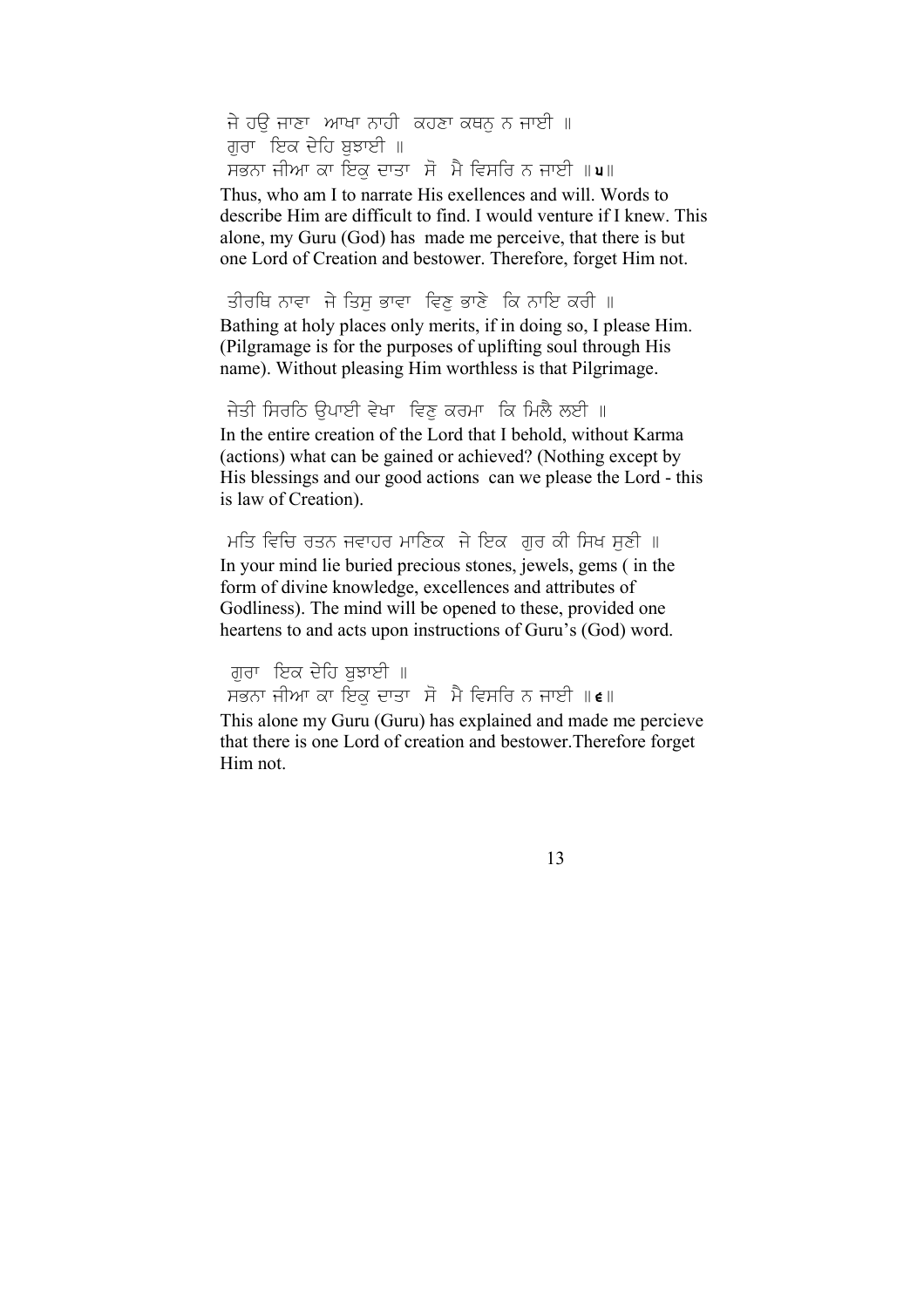ਜੇ ਜੁਗ ਚਾਰੇ ਆਰਜਾ ਹੋਰ ਦਸੂਣੀ ਹੋਇ ॥ ਨਵਾ ਖੰਡਾ ਵਿਚਿ ਜਾਣੀਐਂ ਨਾਲਿ ਚਲੈ ਸਭ ਕੋਇ ॥

Though one's life (age) be equal to the four ages and extended ten times. Though one be known over the nine continents (planets) and all humanity were to go along with him in carrying out or complying with ones wishes on all matters.

ਚੰਗਾ ਨਾਊ ਰਖਾਇ ਕੈ ਜਸ ਕੀਰਤਿ ਜਗਿ ਲੇਇ ॥ ਜੇ ਤਿਸ ਨਦਰਿ ਨ ਆਵਈ ਤ ਵਾਤ ਨ ਪਛੈ ਕੇ ॥

Though one achieves greatness and obtains renown and praise all over the earth. If however, he has not found favour with the Lord, his achievements are worthless and no one would care for him( in God's court).

#### ਕੀਟਾ ਅੰਦਰਿ ਕੀਟ ਕਰਿ ਦੋਸੀ ਦੋਸ ਧਰੇ ॥

He is also not only accounted as vermin amongst worms (insignificant) but is also accused by sinners for being a hypocrite.

ਨਾਨਕ, ਨਿਰਗਣਿ ਗਣ ਕਰੇ, ਗਣਵੰਤਿਆ ਗਣ ਦੇ ॥ ਤੇਹਾ ਕੋਇ ਨ ਸਝਈ ਜਿ ਤਿਸ ਗੁਣ ਕੋਇ ਕਰੇ  $\| \mathbf{z} \|$ 

O Nanak, the Lord grants virtue to the non virtuous (who seek his refuge) and bestowes more virtues on the pious. Nanak is not aware of any one else beside the Lord, who can grant virtues. (All the virtues and excellences emanate only from the Lord.)

#### ਸਣਿਐ ਸਿਧ ਪੀਰ ਸਰਿ ਨਾਥ $\parallel$

By listening with absorption to His name, His devotees have attained the status of perfect beings with miraculous powers, religious guides, gods, godesses and yogies.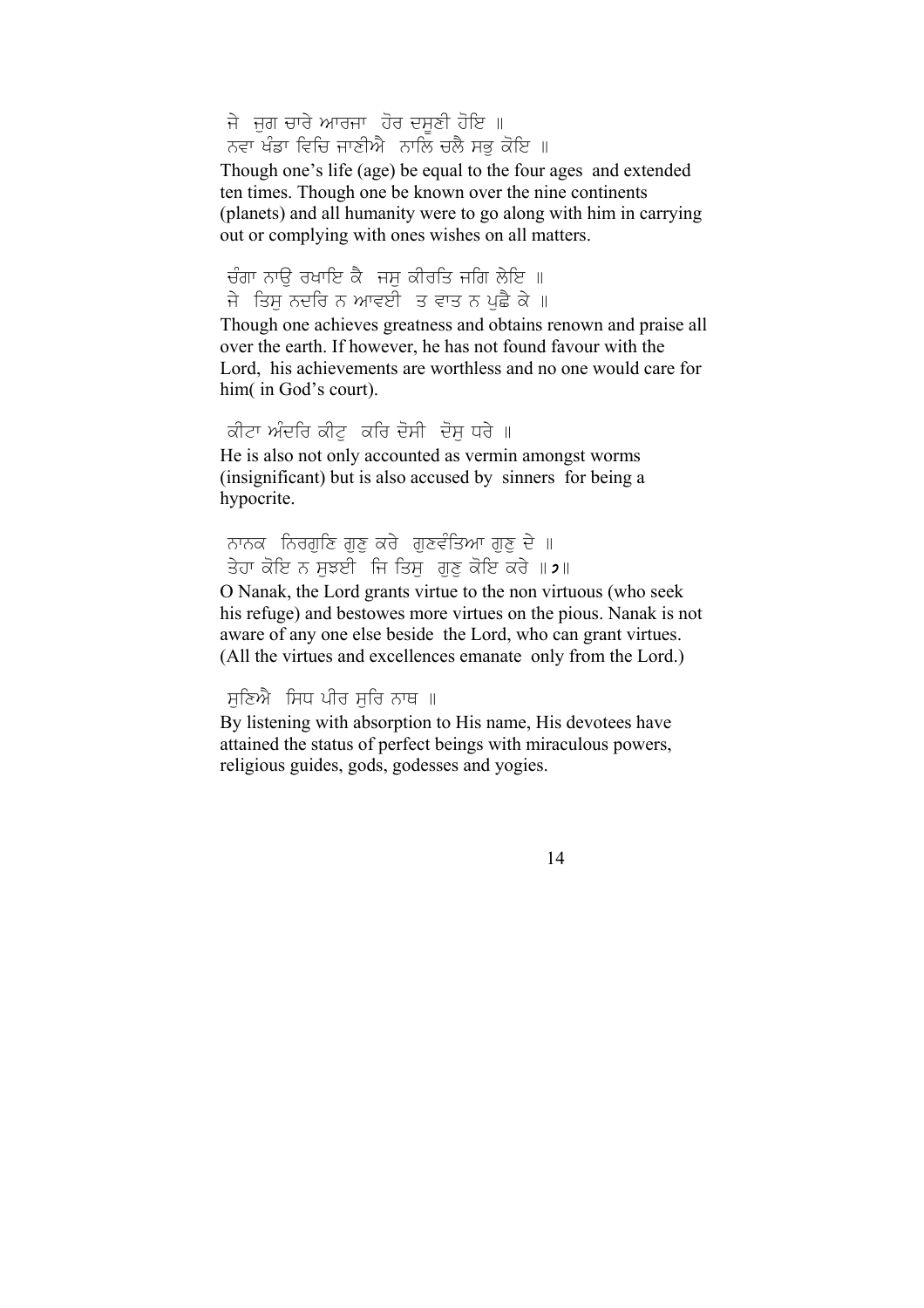ਸਣਿਐ ਧਰਤਿ ਧਵਲ ਆਕਾਸ ॥

By listening with absorption to His name, His devotees have come to know that it is His might and power (not the mystical bull) that supports the earth and the firmament (heavens and skies).

ਸਣਿਐ ਦੀਪ ਲੋਅ ਪਾਤਾਲ ॥

By listening with absorption to His name, His devotees acquire the knowledge of the upper and nether regions, of the islands and continents (worlds).

```
ਸਣਿਐ ਪੋਹਿ ਨ ਸਕੈ ਕਾਲ ॥
```
By being able to listen to His Name with absorption, His devotees conquer the fear and torment of death.

ਨਾਨਕ ਭਗਤਾ ਸਦਾ ਵਿਗਾਸ ॥ ਸਣਿਐ ਦਖ ਪਾਪ ਕਾ ਨਾਸ $\|t\|$ 

O'Nanak His enlightened saints who listen to His Name with absorption, are ever joyous and happy. Their sins and sorrows are wiped off.

ਸਣਿਐ ਈਸਰ ਬਰਮਾ ਇੰਦ ॥ ਸਣਿਐ ਮਖਿ ਸਾਲਾਹਣ ਮੰਦ ॥

By listening to His Name with absorption, His devotees have attained the status of Isher (god of death), Brahama (god of creation) and Indra (god of rain). By listening to His Name with absorption, even the ordinary foul mouthed and evil mortals may be inspired to sing the Lord's praises.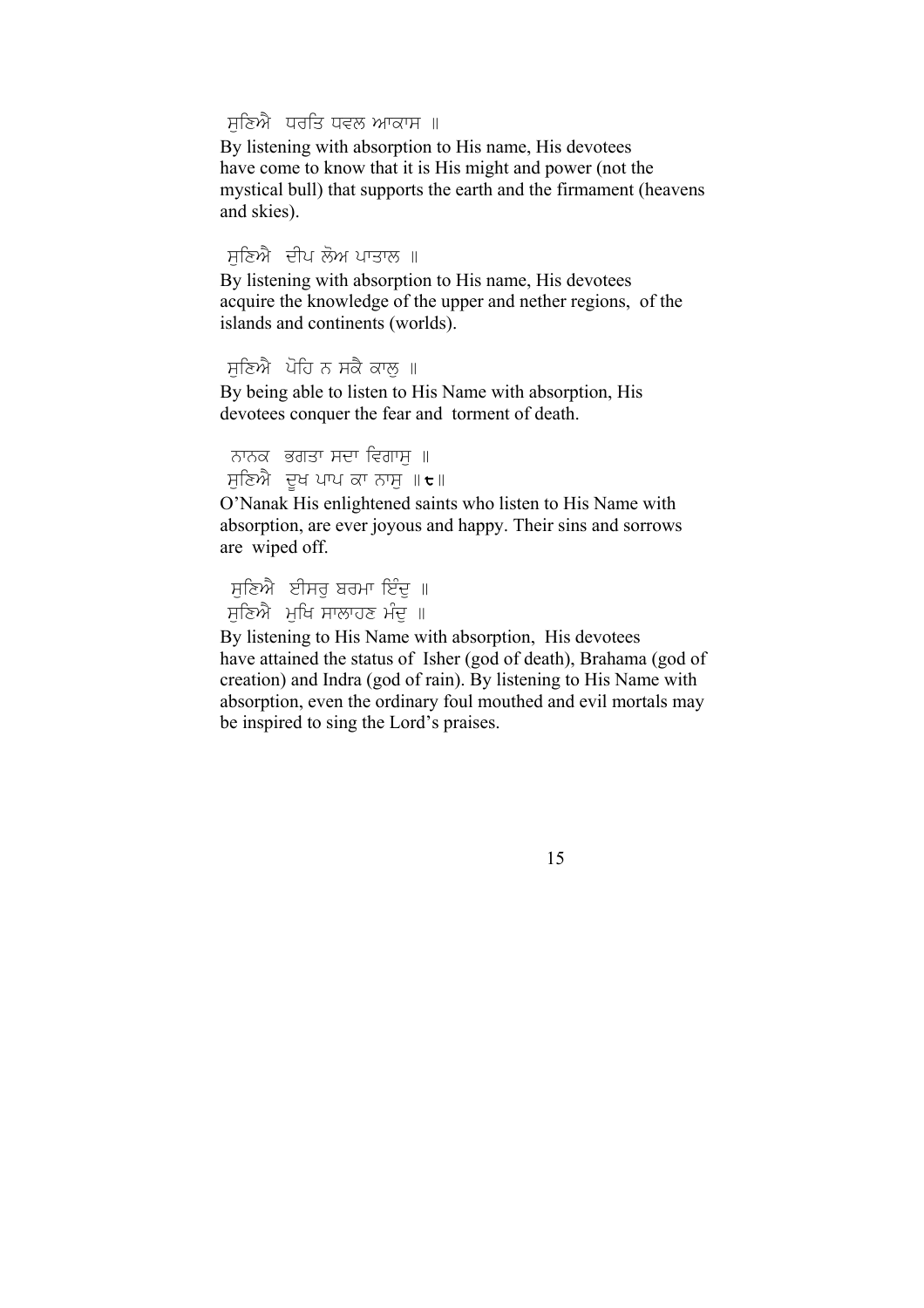ਸਣਿਐ ਜੋਗ ਜਗਤਿ ਤਨਿ ਭੇਦ ॥ ਸਣਿਐ ਸਾਸਤ ਸਿਮਿਤਿ ਵੇਦ ॥

By listening to His Name with absorption, His devotees understand the way of uniting with the Lord. To them are revealed the secrets of the body and nature, which enable them to channel that knowledge for spiritual progress.

By listening to His Name with absorption, is acquired the knowledge of the four religious books, six schools of philosophy and the twenty seven ceremonial treatises and the message these convey to the devotees of the Lord.

ਨਾਨਕ ਭਗਤਾ ਸਦਾ ਵਿਗਾਸ ॥ ਸਣਿਐ ਦਖ ਪਾਪ ਕਾ ਨਾਸ $\| \mathbf{t} \|$ 

O'Nanak His enlightened saints who listen to His Name with absorption, are ever joyous and happy.Their sins and sorrows are destroyed by hearing the name of God.

ਸੁਣਿਐ ਸਤੂ ਸੰਤੋਖੁ ਗਿਆਨੁ ॥ ਸੁਣਿਐ ਅਠਸੂਠਿ ਕਾ ਇਸਨਾਨ ॥

By listening to His Name with absorption, His devotees acquire the virtues of truthfulness, contentment and Divine knowledge. (the attributes of contentment, charity and giving go together). By listening to His Name with absorption is equivalent to the merit of bathing at the sixty-eight holy places of pilgrimage.

ਸਣਿਐ ਪੜਿ ਪੜਿ ਪਾਵਹਿ ਮਾਨ ॥ ਸੁਣਿਐ ਲਾਗੈ ਸਹਜਿ ਧਿਆਨ ॥

By listening to His Name with absorption, and constantly reading religious books, scholastic distinction is attained. By listening to His name with absorption, the devotee's mind is easily led into meditation.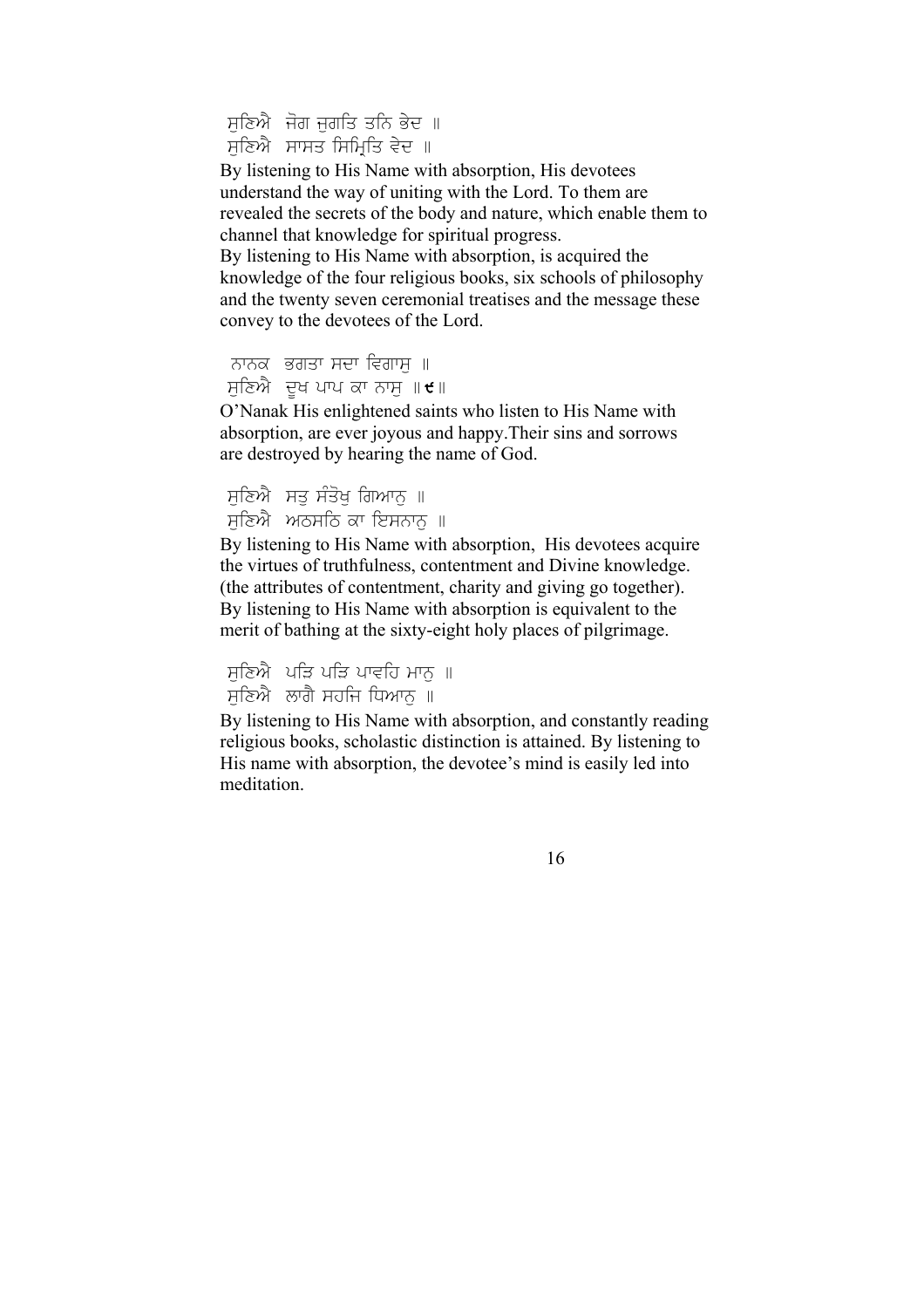ਨਾਨਕ ਭਗਤਾ ਸਦਾ ਵਿਗਾਸ ॥ ਸਣਿਐ ਦਖ ਪਾਪ ਕਾ ਨਾਸ ॥**९०**॥

O'Nanak His enlightened saints who listen to His Name with absorption, are ever joyous and happy. Their sins and sorrows are destroyed by hearing the name of God.

ਸਣਿਐ ਸਰਾ ਗਣਾ ਕੇ ਗਾਹ ॥ ਸਣਿਐ ਸੇਖ ਪੀਰ ਪਾਤਿਸਾਹ ॥

By listening to His Name with absorption, His devotees and even ordinary mortals are able to dive deep into the ocean of virtues and acquire learning, holiness and royalty.

```
ਸੁਣਿਐ ਅੰਧੇ ਪਾਵਹਿ ਰਾਹ ॥
ਸਣਿਐ ਹਾਥ ਹੋਵੈ ਅਸਗਾਹ ॥
```
By listening to His name with absorption, the blind/ignorant find their path to God and the unfathomable becomes fathomable.

ਨਾਨਕ ਭਗਤਾ ਸਦਾ ਵਿਗਾਸ ॥ ਸਣਿਐ ਦੁਖ ਪਾਪ ਕਾ ਨਾਸ ॥**९९**॥

Ever blissful are the saints, O'Nanak , the enlightened saints who listened to the Name with absorption are ever blissful. Their sins are wiped off.

```
ਮੰਨੇ ਕੀ ਗਤਿ ਕਹੀ ਨ ਜਾਇ ॥
ਜੇ ਕੋ ਕਹੈ। ਪਿਛੈ ਪਛਤਾਇ ॥
```
The state of mind and bliss of the believer (who has become immersed in His name) cannot be described. If someone tries, he regrets in the end.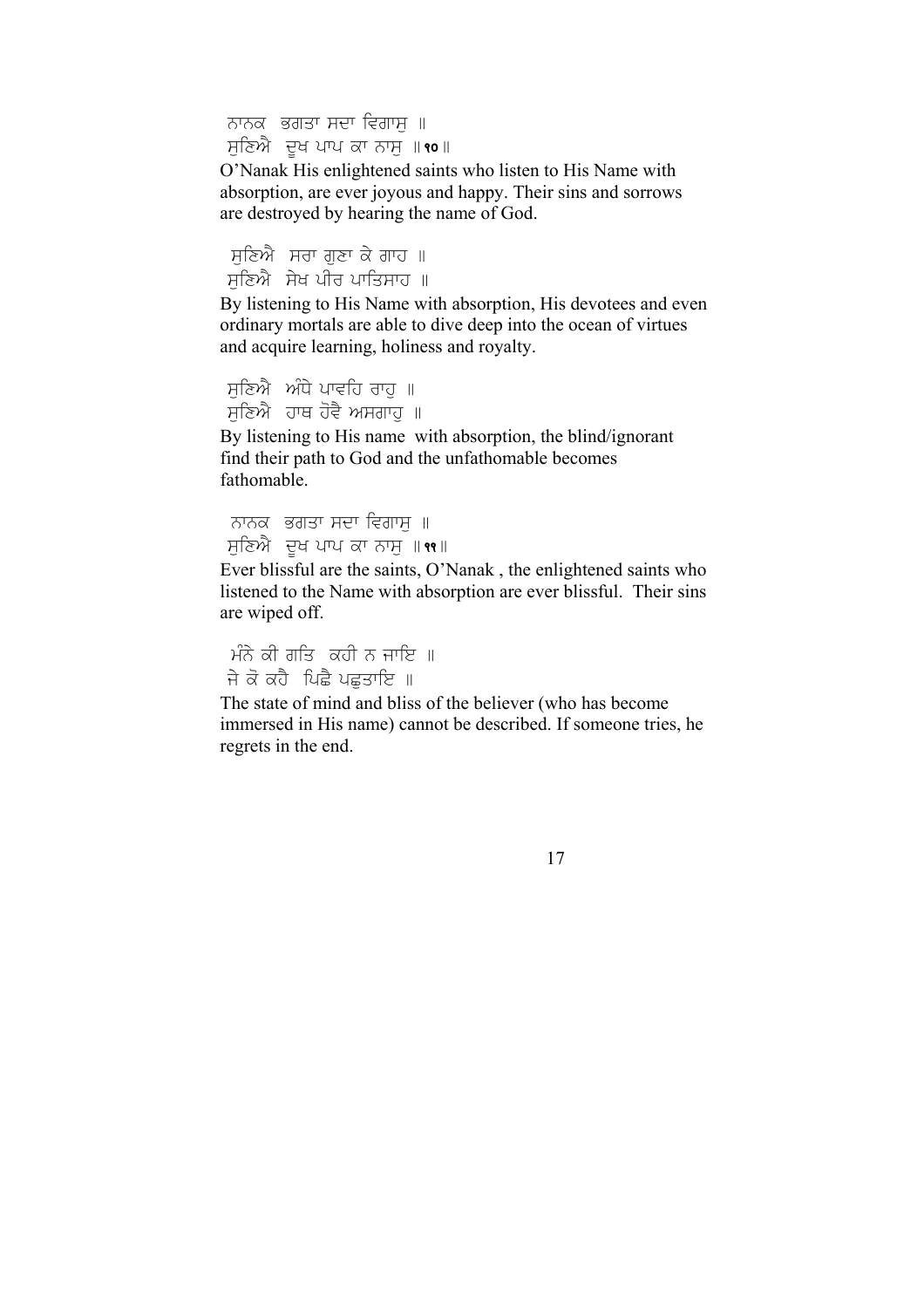ਕਾਗਦਿ ਕਲਮ ਨ ਲਿਖਣਹਾਰ ॥ ਮੰਨੇ ਕਾ ਬਹਿ ਕਰਨਿ ਵੀਚਾਰ ॥

There is no paper, pen nor any writer who can comprehend and write about the believer's (who is immersed in His name) state of mind.

 $\hat{\mathcal{W}}$ ਸਾ ਨਾਮ ਨਿਰੰਜਨ ਹੋਇ ॥ ਜੇ ਕੋ ਮੰਨਿ ਜਾਣੈ ਮਨਿ ਕੋਇ ॥**९**२॥

Such is the Name of the immaculate Lord that only the believer (who is immersed in His name) understands and would know the bliss thereof in his own mind.

ਮੰਨੈ ਸਰਤਿ ਹੋਵੈ ਮਨਿ ਬਧਿ ॥  $\hat{H}$ ਨੇ ਸਗਲ ਭਵਣ ਕੀ ਸਧਿ ॥

By truly believing (immersed in His Name), divine comprehension and understanding enters the mind. The true believer immersed in His name acquires knowledge of the spheres (Universe).

```
ਮੰਨੈ ਮਹਿ ਚੋਟਾ ਨਾ ਖਾਇ\parallelਮੰਨੈ ਜਮ ਕੈ ਸਾਥਿ ਨ ਜਾਇ ॥
```
The believer (immeresed in His name) shall not stumble in ignorance and suffer( for he is aware of the worldly vices).Through belief in Lord's name, man goes not with the death ministers. (He becomes free from the cycle of birth and death as he has led a pure life.)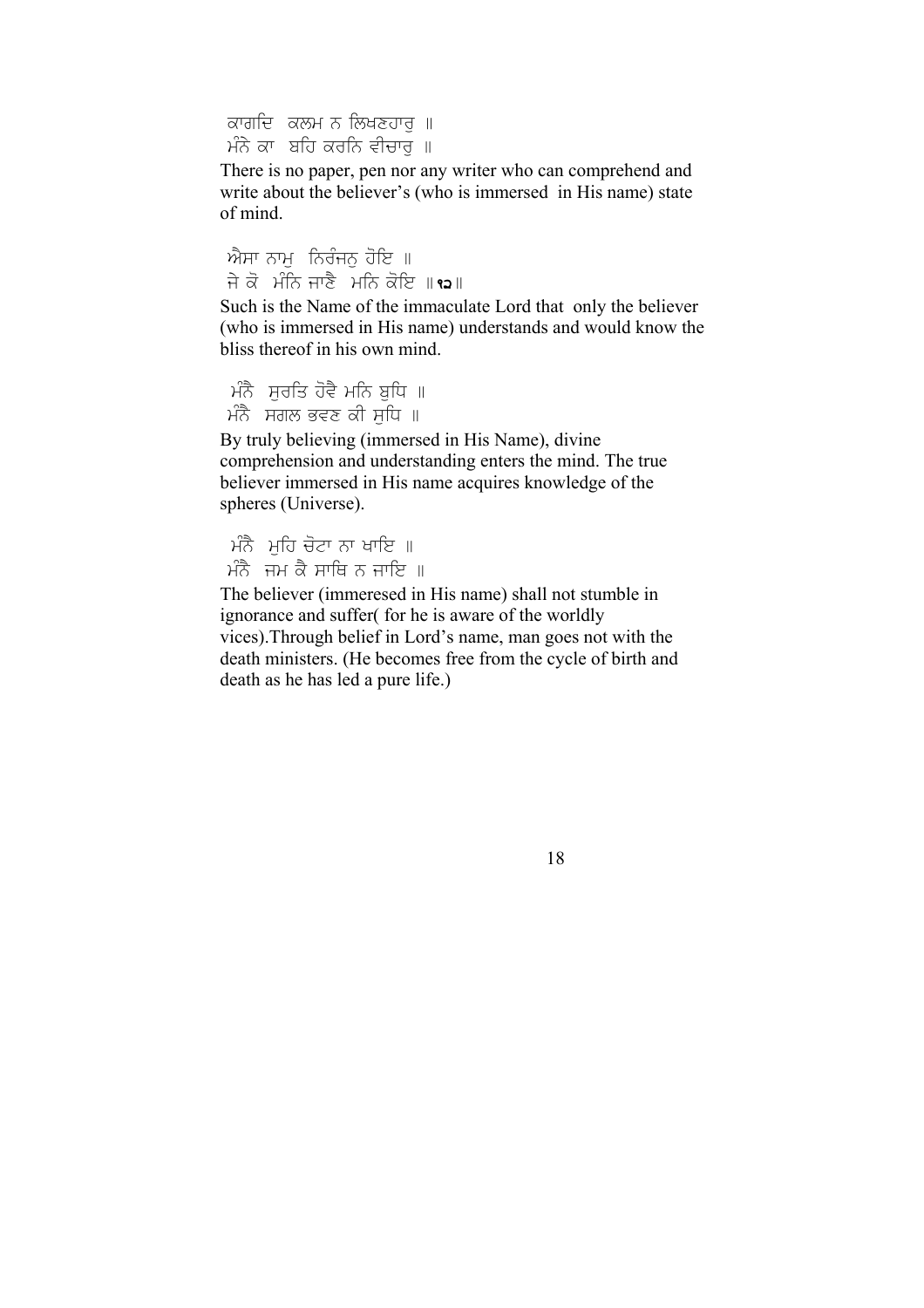ਐਸਾ ਨਾਮ ਨਿਰੰਜਨ ਹੋਇ ॥ ਜੇ ਕੋ ਮੰਨਿ ਜਾਣੈ ਮਨਿ ਕੋਇ ॥ $\,$ ।।

Such is the name of the immaculate Lord. Only the believer (immersed in His Name) understands and would know the bliss thereof in his own mind.

ਮੰਨੈ ਮਾਰਗਿ ਠਾਕ ਨ ਪਾਇ $\parallel$  ॥ ਮੰਨੈ $\overrightarrow{v}$  ਪਤਿ ਸਿਊ ਪਰਗਟ ਜਾਇ ॥

The believer (immersed in His Name) meets no obstructions in his life. He, being absorbed in rememberence of God, departs (to His Court from this world) with honour and renown/fame.

```
ਮੰਨੈ ਮਗੁ ਨ ਚਲੈ ਪੰਥੁ\parallelਮੰਨੈ ਧਰਮ ਸੇਤੀ ਸਨਬੰਧ ॥
```
The believer (absorbed in His name) walks not the worldly ritualistic and various religious practices. His path is not lost in futility for his faith has taught him the law of Divine Truth (He only keeps company of Holy men).

```
ਐਸਾ ਨਾਮ  ਨਿਰੰਜਨ ਹੋਇ ॥
ਜੇ ਕੋ ਮੰਨਿ ਜਾਣੈ ਮਨਿ ਕੋਇ ॥\,ਅ\,॥
```
Such is the name of the immaculate Lord. Only the believer (immersed in His name) understands and would know the bliss thereof in his own mind

ਮੰਨੈ ਪਾਵਹਿ ਮੋਖੁ ਦੁਆਰੁ ॥ ਮੰਨੈ ਪਰਵਾਰੈ ਸਾਧਾਰ ॥

The believer (absorbed in His name) reaches the gate of salvation. Such a believer reforms his kin (and those who seek his company)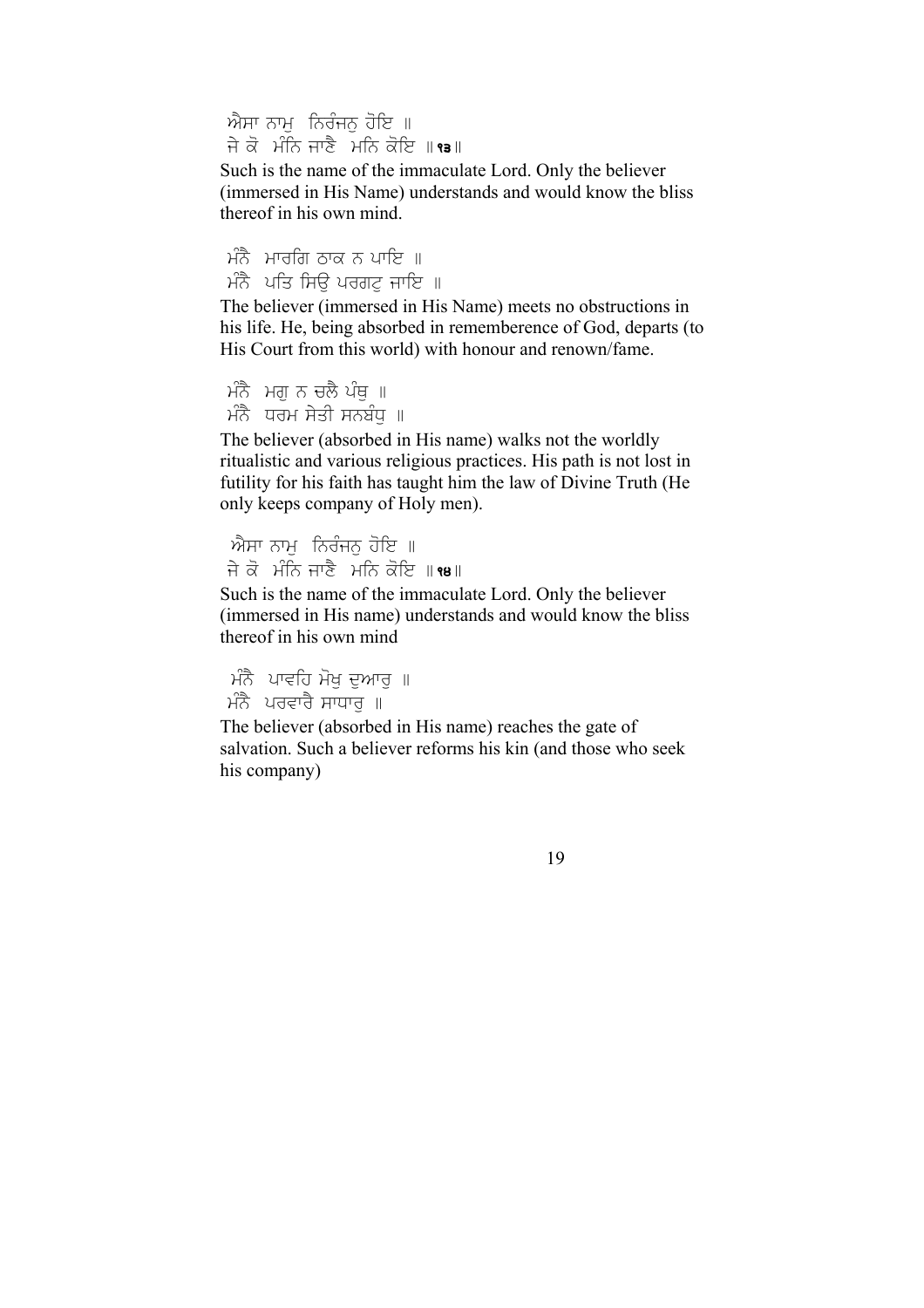ਮੰਨੈ ਤਰੈ ਤਾਰੇ ਗਰ ਸਿਖ ॥ ਮੰਨੈ ਨਾਨਕ ਭਵਹਿ ਨ ਭਿਖ ॥

The believer (absorbed in His name) not only saves himself but also the Sikhs of the Guru. He saves their souls from transmigration by practising preaching righteous living. Such a believer, O'Nanak, does not go begging with a bowl and he instead showers his gifts on others.

ਐਸਾ ਨਾਮ ਨਿਰੰਜਨ ਹੋਇ ॥ ਜੇ ਕੋ ਮੰਨਿ ਜਾਣੈ ਮਨਿ ਕੋਇ ॥**॥**॥

Such is the name of the immaculate Lord. Only the believer (who is immersed in the contemplation of His Name) understands and would know the bliss thereof in his mind.

ਪੰਚ ਪਰਵਾਣ ਪੰਚ ਪਰਧਾਨ ॥ ਪੰਚੇ ਪਾਵਹਿ ਦਰਗਹਿ ਮਾਨ $\overline{\phantom{a}}$  ॥

The elect perfect beings (saints) in whose heart resides the Lord's name, who have become truthful and abiding in Lord's Will serve humanity. Saints are accepted as chosen leaders of men.The elect (saints) are honoured at the Lord's Court.

```
ਪੰਚੇ ਸੋਹਹਿ ਦਰਿ ਰਾਜਾਨੁ ॥
ਪੰਚਾ ਕਾ ਗਰ ਏਕ ਧਿਆਨ ॥
```
The elect, (saints), grace the Court of the king of kings (the Lord). The mind of the elect (saint) is constantly centered in holy meditation ( rememberance of God) through the Word (Gur shabad).

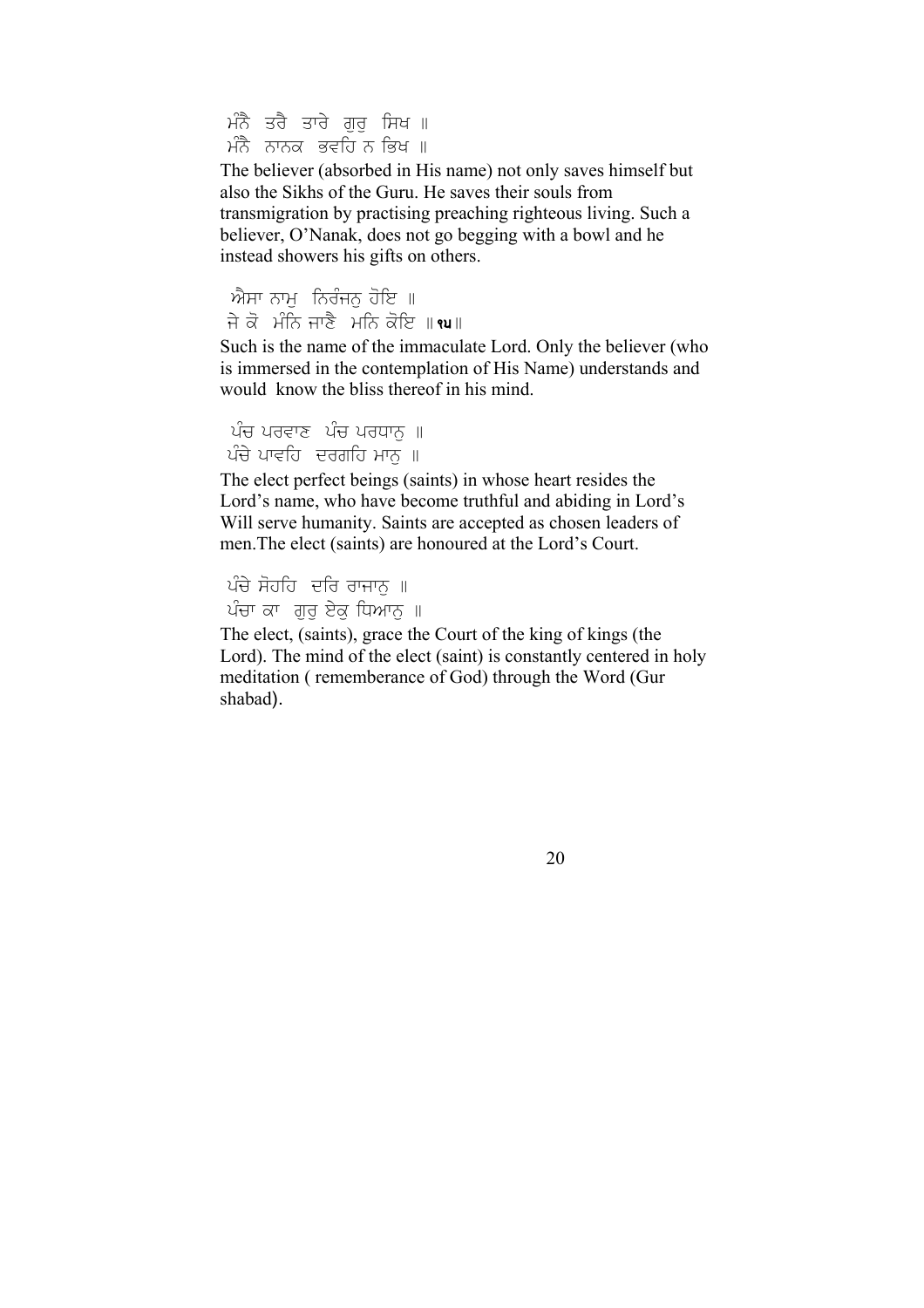ਜੇ ਕੋ ਕਹੈ ਕਰੈ ਵੀਚਾਰ ॥ ਕਰਤੇ ਕੈ ਕਰਣੈ ਨਾਹੀ ਸਮਾਰ ॥

However much one may reflect and narrate words weighed with reason, there can be no measure of the creator's excellences and doings (however much one tries) to unravel the secrets of the created universe-God's works are legion.

ਧੱਲੁ ਧਰਮੁ ਦਇਆ ਕਾ ਪੂਤੁ ॥ ਸੱਤੰਖੁ ਥਾਪਿ ਰਖਿਆ ਜਿਨਿ ਸੂਤਿ ॥

The mystical bull (which is supposed to be holding the earth on its horns) in fact symbolises piety and righteous living (Dharam). Righteous living born out of compassion in the heart patiently holds the earth in accordance with the Universal Law.

```
ਜੇ ਕੋ ਬਝੈ  ਹੋਵੈ ਸਚਿਆਰ ॥
ਧਵਲੈ ਓਪਰਿ ਕੇਤਾ ਭਾਰ ॥
ਧਰਤੀ ਹੋਰ ਪਰੈ ਹੋਰ ਹੋਰ ॥
ਤਿਸ ਤੇ ਭਾਰ ਤਲੈ ਕਵਣ ਜੋਰ ॥
```
Only the Truthful (enlightened souls) understand this universal law (Hukam) - that righteous living, piety and compassion support the earth (universe). Those who assume and declare that the bull bears the load of the earth, then, (bearing in mind that there are other worlds beside our own and beyond them many more) ask them what power supports the mystical bull that bears these?

ਜੀਅ ਜਾਤਿ ਰੰਗਾ ਕੇ ਨਾਵ ॥ ਸਭਨਾ ਲਿਖਿਆ ਵੜੀ ਕਲਾਮ 1

The ever flowing pen (of the Lord) has written and continues to inscribe the names, kinds, colours and forms of his creatures dwelling on this earth according to His Hukam (Will).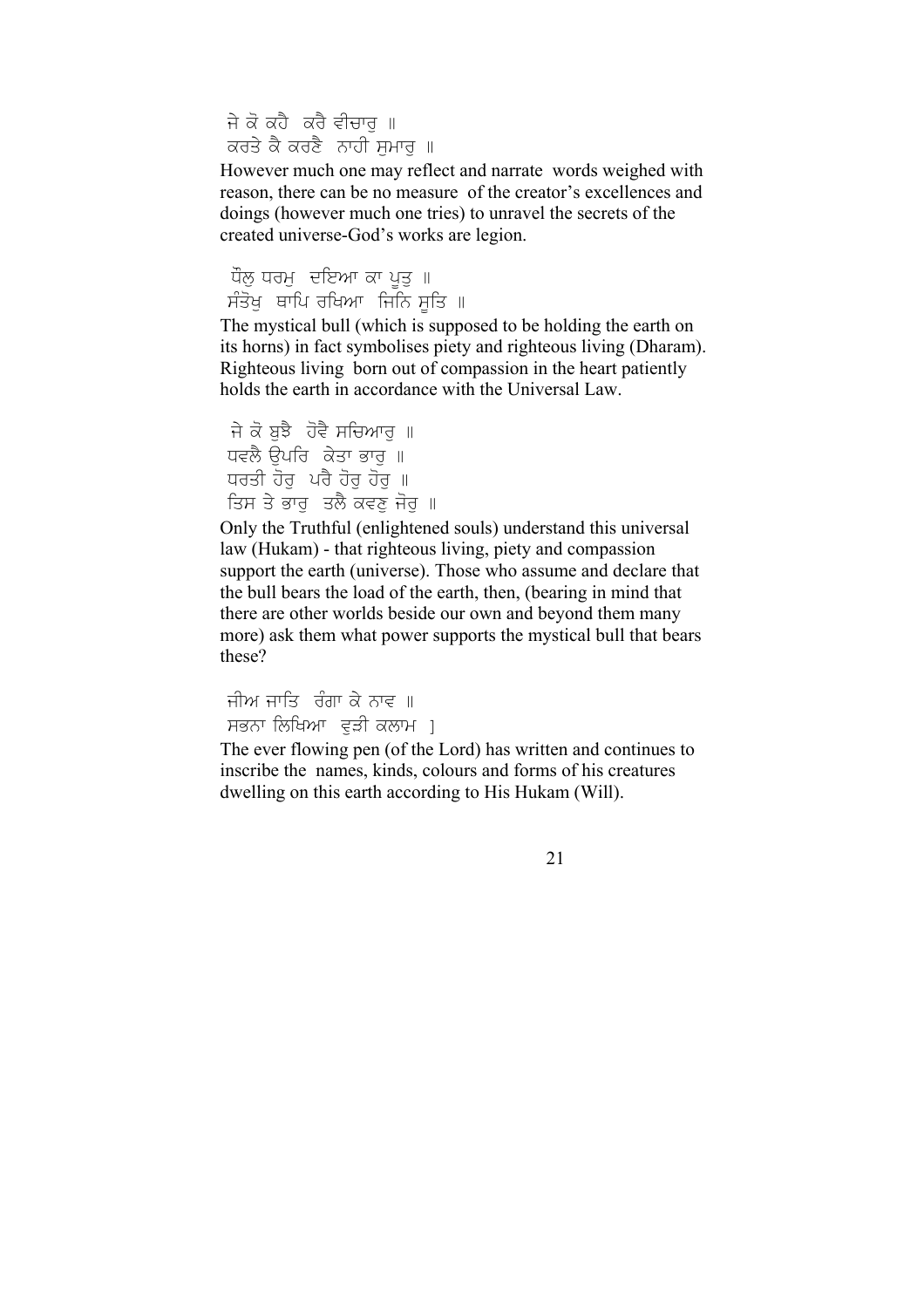ਏਹੁ ਲੇਖਾ ਲਿਖਿ ਜਾਣੈ ਕੋਇ ॥ ਲੇਖਾ ਲਿਖਿਆ ਕੇਤਾ ਹੋਇ ॥

Can anyone write this account (preordained writ) of his creatures or say what he has inscribed or how great this task was? His order (Hukam) relating to the creation is beyond human comprehension (even if one attempts to describe).

ਕੇਤਾ ਤਾਣੁ ਸੁਆਲਿਹੁ ਰੁਪੁ ॥ ਕੇਤੀ ਦਾਤਿ ਜਾਣੈ ਕੌਣ ਕਤ $\parallel$ 

How can one describe the beauty and might of the creator of this universe? Who or how can anyone assess or estimate His bounties and gifts? (No one has the capacity).

```
ਕੀਤਾ ਪਸਾੳ ਏਕੋ ਕਵਾੳ ॥
ਤਿਸ ਤੇ ਹੋਏ। ਲਖ ਦਰੀਆਉ ॥
```
With one word He created the whole universe and galaxies. From this one Word thousands of rivers began to flow (various forms of life forms and creatures came into being).

```
ਕੁਦਰਤਿ ਕਵਣ ਕਹਾ ਵੀਚਾਰੁ ॥
ਵਾਰਿਆ ਨ ਜਾਵਾ ਏਕ ਵਾਰ ॥
```
What (power or ability) have I to describe or praise You or Your creative doctrines (Kudrat)? I cannot even once or for a moment be a sacrifice. (You and Your creative power are beyond narration).

```
ਜੋ ਤਧ ਭਾਵੈ ਸਾਈ ਭਲੀ ਕਾਰ ॥
ਤੂ ਸਦਾ ਸਲਾਮਤਿ ਨਿਰੰਕਾਰ ॥\epsilon॥
```
O Lord whatever Your wish or whatever pleases (Hukam) is for the good. You, O' Formless One, are eternal, and ever safe and sound.\*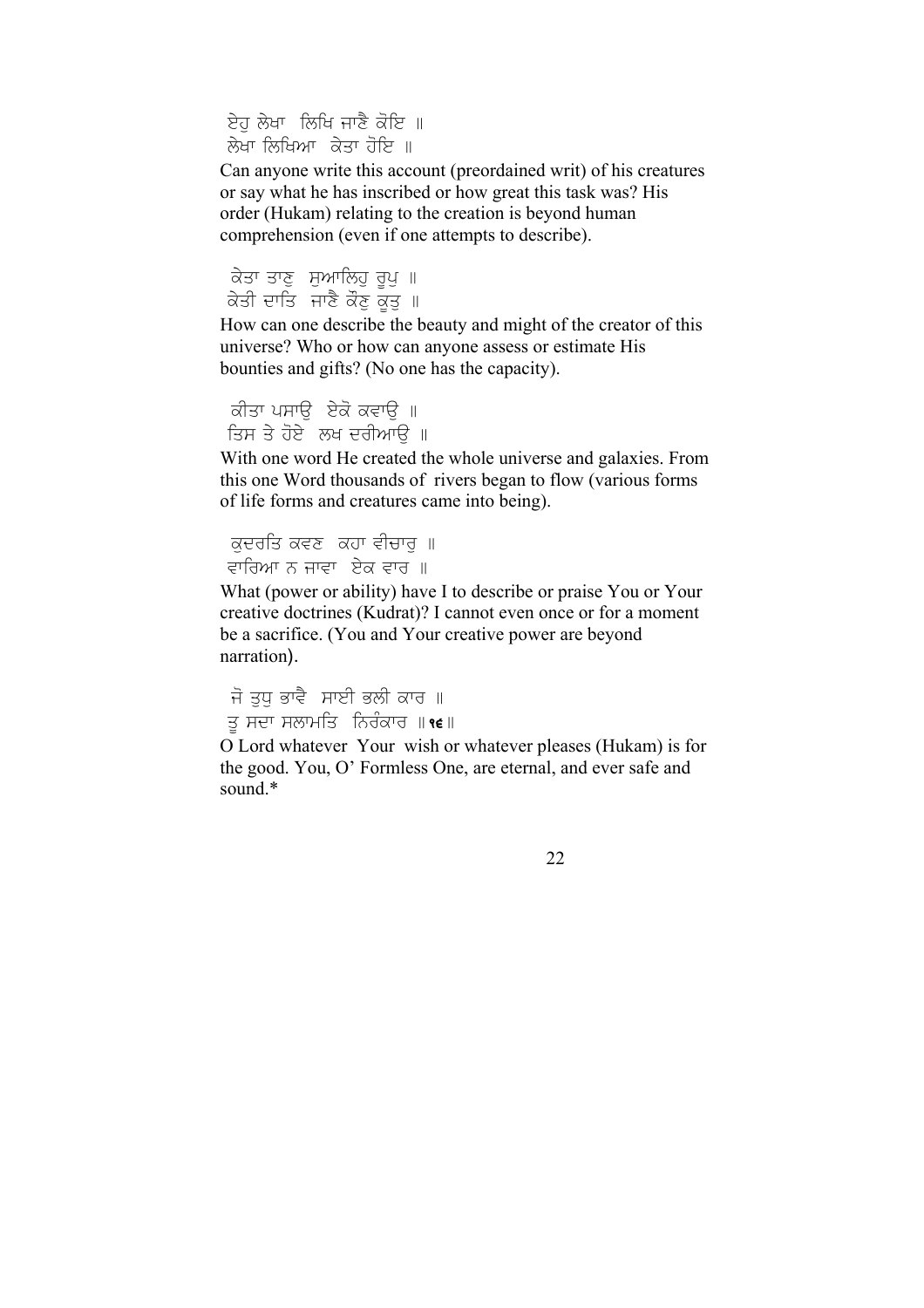ਅਸੰਖ ਜਪ ਅਸੰਖ ਭਾੳ ॥ ਅਸੰਖ ਪੂਜਾ ਅਸੰਖ ਤਪ ਤਾਉ ॥

Countless (in Your creation) are those who pray to You, and who meditate (in various ways) on You with love. There is no count on those who worship You in various ways. Countless are those who practise penance and austerities.

ਅਸੰਖ ਗਰੰਥ ਮਖਿ ਵੇਦ ਪਾਠ ॥ ਅਸੰਖ ਜੋਗ ਮਨਿ ਰਹਹਿ ਉਦਾਸ ॥

There is no count of those who read the holy books, vedas and scriptures aloud.Countless are yogies (or those who practise yoga) whose minds remains detached from the world (and thus do not think of the worlds sorrows and laments).

```
ਅਸੰਖ ਭਗਤ ਗੁਣ ਗਿਆਨ ਵੀਚਾਰ ॥
ਅਸੰਖ ਸਤੀ -ਅਸੰਖ ਦਾਤਾਰ ॥
```
There is no count of sages and enlightened souls who reflect over the Lord's excellences and theology, nor of those truthful men who love humanity and are benevolent (compassionate and full) of piety)

```
ਅਸੱਖ ਸੂਰ  ਮੁਹ ਭਖ ਸਾਰ  ॥
ਅਸੰਖ ਮੀਨੇ ਲਿਵ ਲਾਇ ਤਾਰ ॥
```
There is no count of warriors who (on the battle ground) match their strength with steel (face steel), nor of those sages who observe silence and remain in continuous meditation (without pause, like an uniterupted stream of oil)

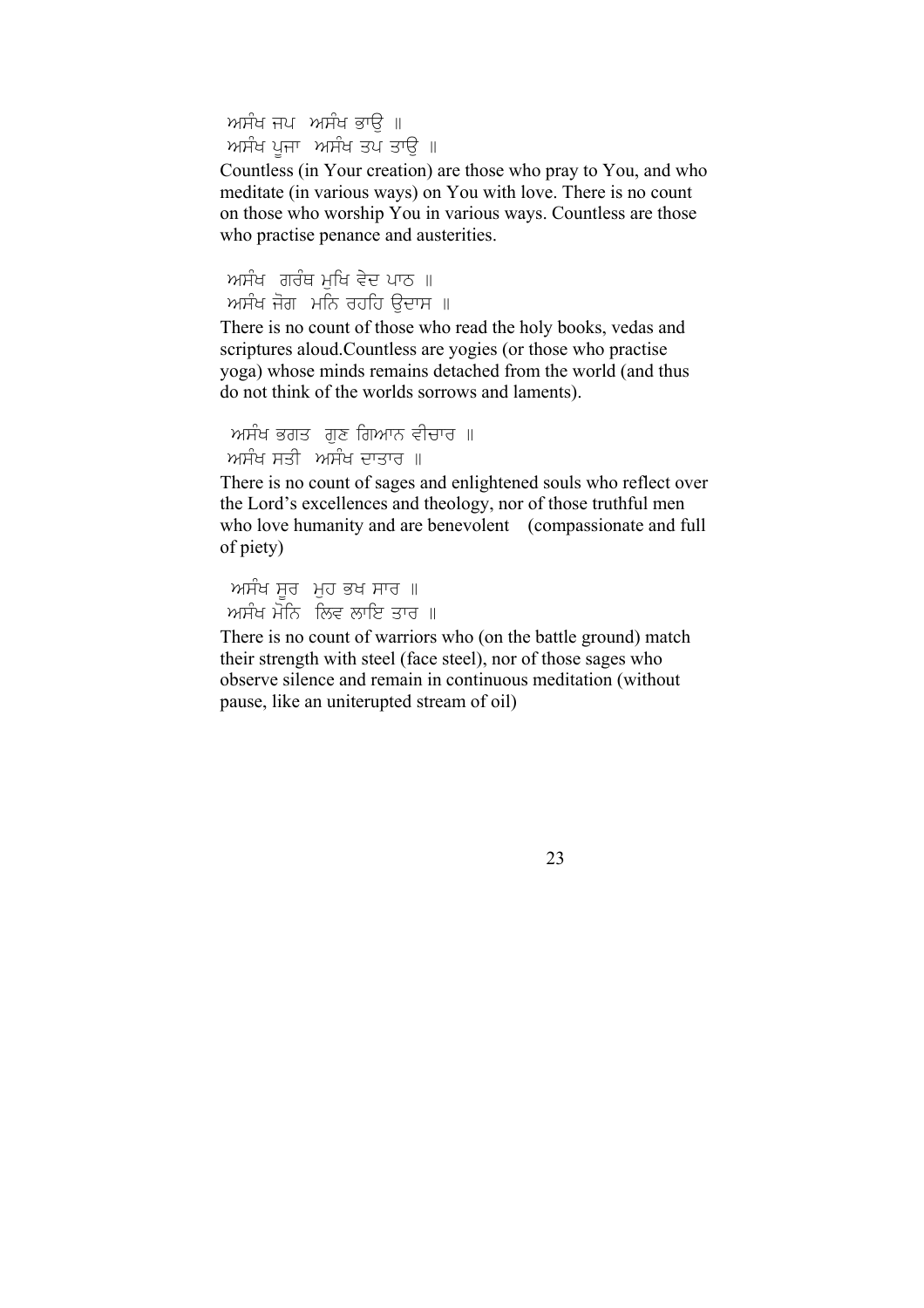ਕੁਦਰਤਿ ਕਵਣ ਕਹਾ ਵੀਚਾਰੁ ॥ ਵਾਰਿਆ ਨ ਜਾਵਾ ਏਕ ਵਾਰ ॥

What (power or ability) have I to describe or praise You or Your creative doctrines(Kudrat). I cannot ever once or for a moment be a sacrifice to You.(You and Your creative power – Hukam, is beyond narration.)

ਜੋ ਤਧ ਭਾਵੈ ਸਾਈ ਭਲੀ ਕਾਰ ॥ ਤੂ ਸਦਾ ਸਲਾਮਤਿ ਨਿਰੰਕਾਰ ॥ $\frac{1}{2}$ ॥

O' Lord whatever Your wish or pleasure is in True pursuit (in Your order-Hukam).You, O Formless One, are eternal.

```
ਅਸੰਖ ਮੂਰਖ ਅੰਧ ਘਰ ॥
ਅਸੰਖ ਚੌਰ ਹਰਾਮਖੌਰ ॥
```
There is no count of fools who are appallingly ignorant and blind nor of thieves who live by fraud and deceit.

```
ਅਸੰਖੂ ਅਮਰ ਕਰਿ ਜਾਹਿ ਜੋਰ ॥
ਅਸੰਖ ਗਲਵਢ  ਹਤਿਆ ਕਮਾਹਿ  ॥
```
Numberless despots/parents depart after practising tyranny and sovereignity. Numberless are the cut-throats whose hands are soiled with blood.

```
ਅਸੰਖ ਪਾਪੀ ਪਾਪ ਕਰਿ ਜਾਹਿ ॥
ਅਸੰਖ ਕੁੜਿਆਰ ਕੁੜੇ ਫਿਰਾਹਿ ॥
```
Numberless are sinners who go on committing sins until they depart. Numberless are liars who are caught in the web of falsehood.

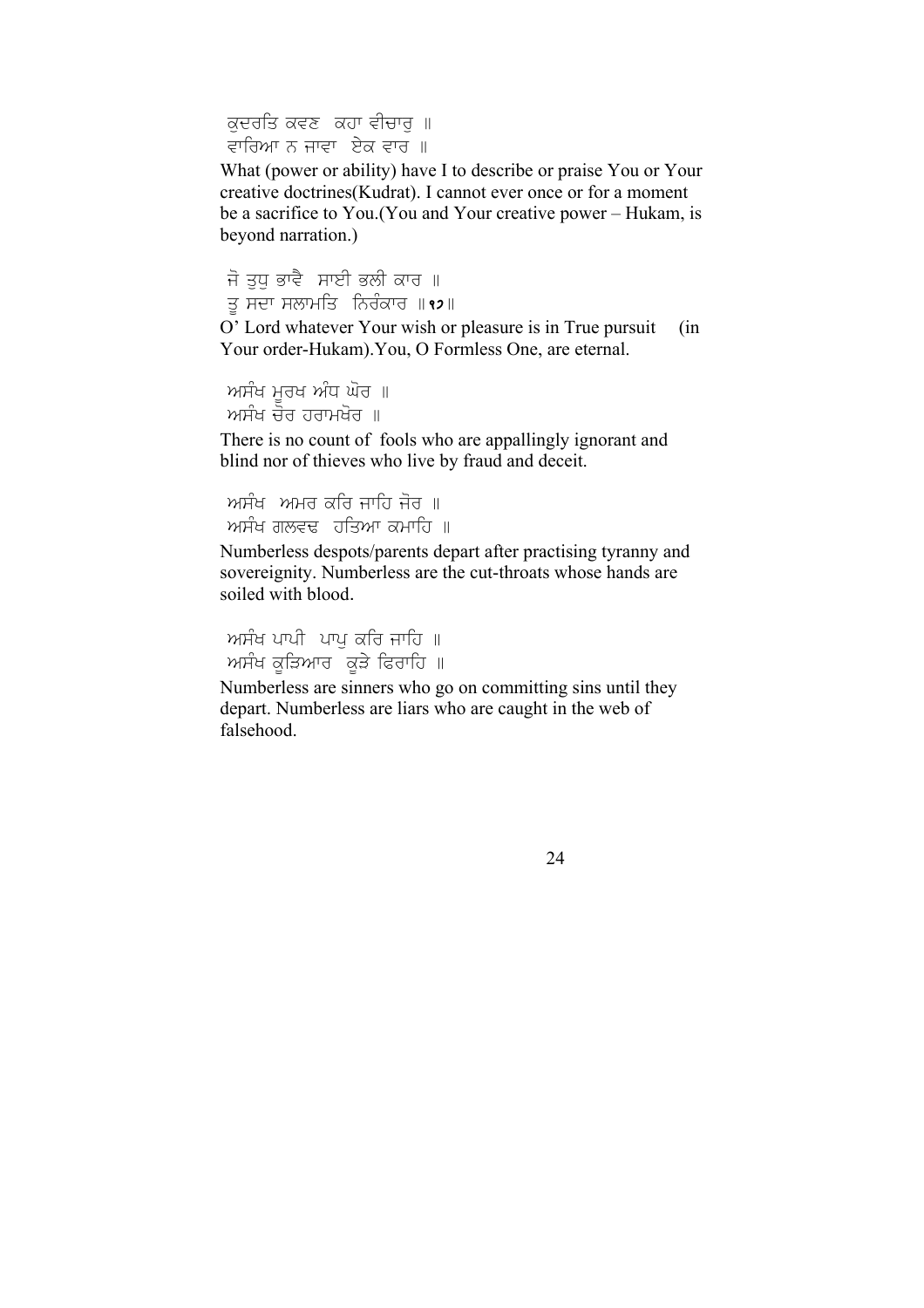ਅਸੰਖ ਮਲੇਛ ਮਲ ਭਖਿ ਖਾਹਿ ॥ ਅਸੰਖ ਨਿੰਦਕ ਸਿਰਿ ਕਰਹਿ ਭਾਰ ॥

There is no count of the polluted in mind, who live on filth (illgotten gains to survive and feed themselves and their families). Numberless are the evil tongued and slanderers who are weighed down with loads of their deciet, lies and sins .

ਨਾਨਕ ਨੀਚ ਕਹੈ ਵੀਚਾਰ ॥ ਵਾਰਿਆ ਨ ਜਾਵਾ ਏਕ ਵਾਰ ॥

Nanak, the lowly, has only managed to give a limited description of such degenerate actions (of countless people on this earth). I, Nanak, cannot even once or for a moment be a sacrifice to You.

```
ਜੋ ਤਧ ਭਾਵੈ ਸਾਈ ਭਲੀ ਕਾਰ ॥
ਤ ਸਦਾ ਸਲਾਮਤਿ ਨਿਰੰਕਾਰ ॥\epsilon॥
```
O'Lord whatever Your wish or pleasure is in True pursuit ( order/Hukam). You, the Formless One, are eternal.

```
ਅਸੰਖ ਨਾਵ ਅਸੰਖ ਥਾਵ ॥
ਅਗੰਮ ਅਗੰਮ ਅਸੰਖ ਲੋਅ ॥
```
There is no count of Your Names O Lord, innumerable are Your abodes and habitations. Innumerable are Your realms( regions) which are inaccessible and unscrutable (fathomless) and beyond understanding and reach of humans. (countless who have tried with reason and knowledge) to narrate the extent of Your creation, do not realise that by even mentioning the word countless, they carry the load of sins (blasphemy) on their head.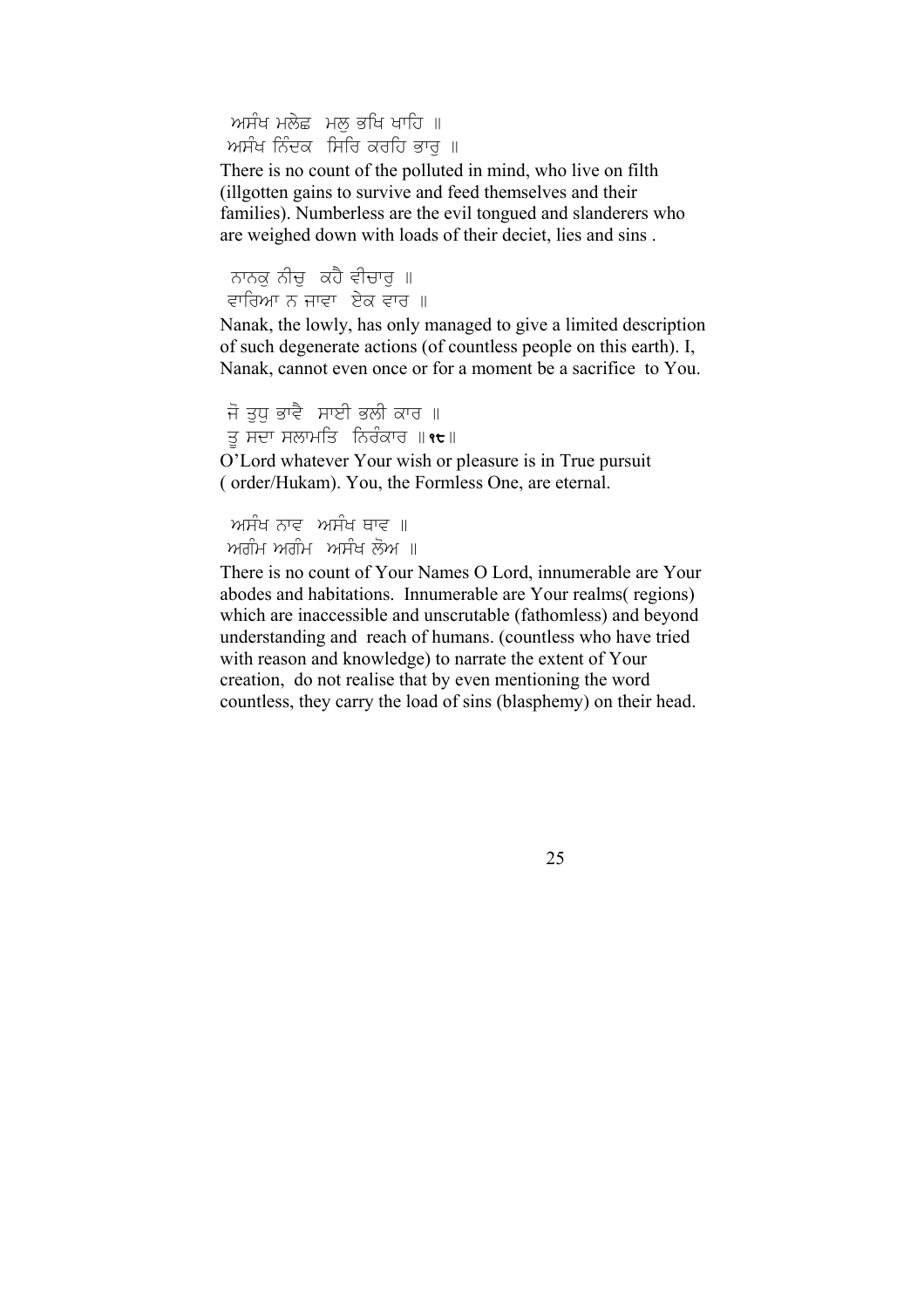ਅਸੰਖ ਕਹਹਿ ਸਿਰਿ ਭਾਰ ਹੋਇ ॥ ਅਖਰੀ ਨਾਮ ਅਖਰੀ ਸਾਲਾਹ ॥ ਅਖਰੀ ਗਿਆਨ ਗੀਤ ਗਣ ਗਾਹ ॥ Through words and letters, Your Name is uttered, written and You praised. Through words and letters, reason and hymns Your attributes and virtues are computed.

```
ਅਖਰੀ ਲਿਖਣ ਬੋਲਣ ਬਾਣਿ ॥
ਅਖਰਾ ਸਿਰਿ ਸੰਜੋਗ ਵਖਾਣਿ ॥
```
Through words and letters alone, are His hymns spoken and written. Though words and letters is our destiny inscribed by Your universal law (Hukam) is constituted.

```
ਜਿਨਿ ਏਹਿ ਲਿਖੇ ਤਿਸ ਸਿਰਿ ਨਾਹਿ ॥
ਜਿਵ ਫਰਮਾਏ ਤਿਵ ਤਿਵ ਪਾਹਿ ॥
```
But You, the creator, who inscribes ones destiny/fate, are Yourself above limitations of lettered time and space. As You ordained so do humans receive(according to the universal law (Hukam) relating to ones actions).

```
ਜੇਤਾ ਕੀਤਾ ਤੇਤਾ ਨਾੳ ॥
ਵਿਣ ਨਾਵੈ ਨਾਹੀ ਕੋ ਥਾੳ ॥
```
All this Your creation reflects Your manifestation and Name. There is no place without Your Name (It is every where, pervading your creation).

```
ਕਦਰਤਿ ਕਵਣ ਕਹਾ ਵੀਚਾਰ ॥
ਵਾਰਿਆ ਨ ਜਾਵਾ ਏਕ ਵਾਰ ॥
ਜੋ ਤਧ ਭਾਵੈ ਸਾਈ ਭਲੀ ਕਾਰ ॥
ਤੂ ਸਦਾ ਸਲਾਮਤਿ ਨਿਰੰਕਾਰ ॥९<del>೮</del> ॥
```
What power have I, O' Nanak, to narrate and contemplate on Your Divine Universal laws and doctrines. Nanak cannot even once or for a moment be a sacrifice to You. O'Lord whatever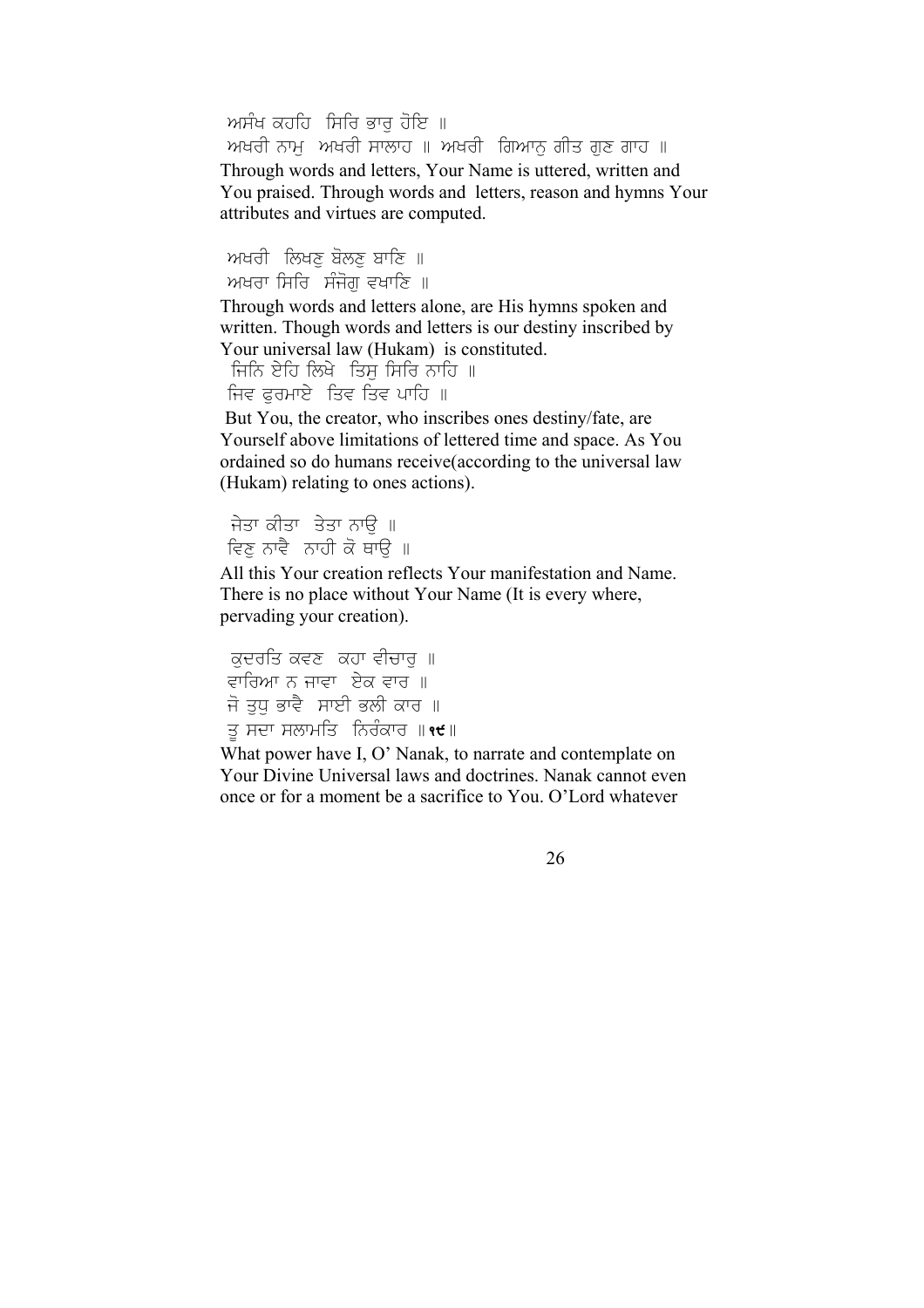Your wish and pleasure is True in pursuit (for benefit of Your creation). You formless one are eternal. (Every thing else You created is subject to destruction).

```
ਭਰੀਐ ਹਥੂ ਪੈਰੂ ਤਨੂ ਦੇਹ ॥
ਪਾਣੀ ਧੋਤੈ ਉਤਰਸ ਖੇਹ ॥
```
If hands, feet and other parts of the body are besmirched (dirtied) with slime and dirt then by washing with (clean) water these are removed (washed away).

```
ਮੂਤ ਪਲੀਤੀ  ਕਪੜ੍ਹ ਹੋਇ ॥
ਦੇ ਸਾਬੂਣੁ ਲਈਐਂ ਓਹੁ ਧੀੲ ॥
```
If the garments are polluted with urine (or grime), rinsed with soap these are made clean and light.

```
ਭਰੀਐ ਮਤਿ ਪਾਪਾ ਕੈ ਸੰਗਿ ॥
ਓਹ ਧੋਪੈ ਨਾਵੈ ਕੈ ਰੰਗਿ ॥
```
If the mind is soiled with sins, that is cleaned and made whole with the love of God's Name (and prayer)

```
ਪੰਨੀ ਪਾਪੀ ਆਖਣ ਨਾਹਿ ॥
ਕਰਿ ਕਰਿ ਕਰਣਾ ਲਿਖਿ ਲੈ ਜਾਹ ॥
```
Words alone do not make a man virtuous(saint) or sinner. Man's often repeated actions, virtuous or vicious deeds are engraved in the mind and taken along with one (when he departs) to His Court.

```
ਆਪੇ ਬੀਜਿ ਆਪੇ ਹੀ ਖਾਹ ॥
ਨਾਨਕ  ਹੁਕਮੀ ਆਵਹੁ ਜਾਹੁ ॥ao॥
```
Man himself sows (virtuous or vicious deeds) and himself reaps the fruits of his actions (according to divine law). O'Nanak under

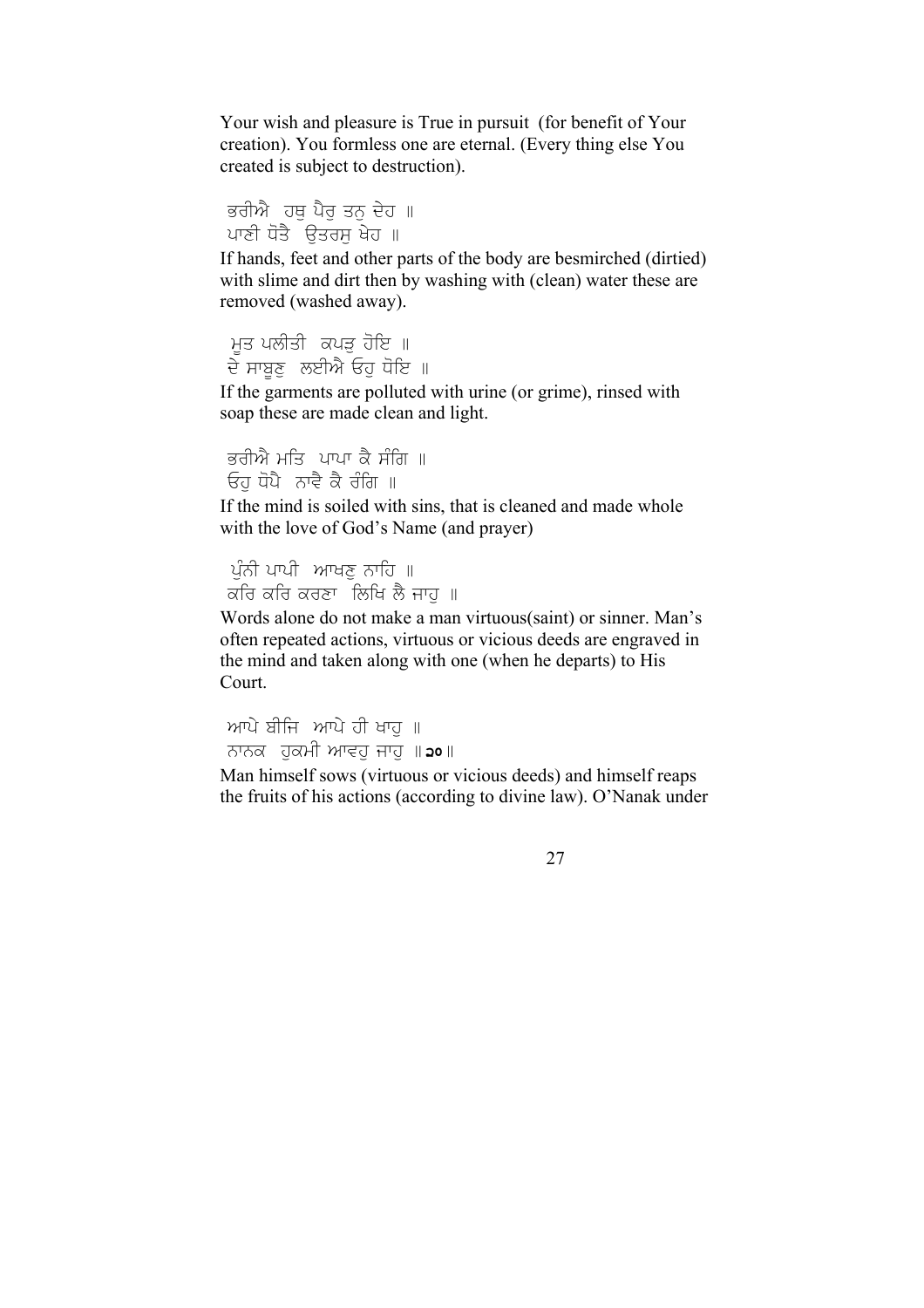God's Order souls come into and go from the world (to undergo the pre ordained reaction to ones actions and be subject to transmigration or be saved).

```
ਤੀਰਥੁ ਤਪੁ ਦਇਆ ਦਤੁ ਦਾਨੁ ॥
ਜੇ ਕੋ ਪਾਵੈ ਤਿਲ ਕਾ ਮਾਨ ॥
```
Piligrimage (to holy places) austerity (penance) compassion alms giving and charity, bring merit if any, but it is as little as the sesame seed.

```
ਸਣਿਆ ਮੰਨਿਆ ਮਨਿ ਕੀਤਾ ਭਾਉ ॥
\hat{m}ਤਰਗਤਿ ਤੀਰਥਿ ਮਲਿ ਨਾੳ ॥
```
He who hears, believes and cherishes the Word (in his heart with love and devotion) obtains salvation by bathing in the shrine within himself (inner piligramage).

ਸਭਿ ਗਣ ਤੇਰੇ ਮੈਂ ਨਾਹੀ ਕੋਇ ॥ ਵਿਣ ਗਣ ਕੀਤੇ ਭਗਤਿ ਨ ਹੋਇ ॥

O'Lord all virtues (of hearing, believing and love) are Yours, for I have none.Without acquiring these virtues (with Your grace) I am unable to perform devotional services to You.

```
ਸਅਸਤਿ ਆਥਿ ਬਾਣੀ ਬਰਮਾੳ ॥
ਸਤਿ ਸਹਾਣ ਸਦਾ ਮਨਿ ਚਾਊ ॥
My obesience to the (O'Lord), You are maya, the Holy word, 
Brahma all in one.You are eternal,Truth, beauteous and 
everjoyous with Your creation.
```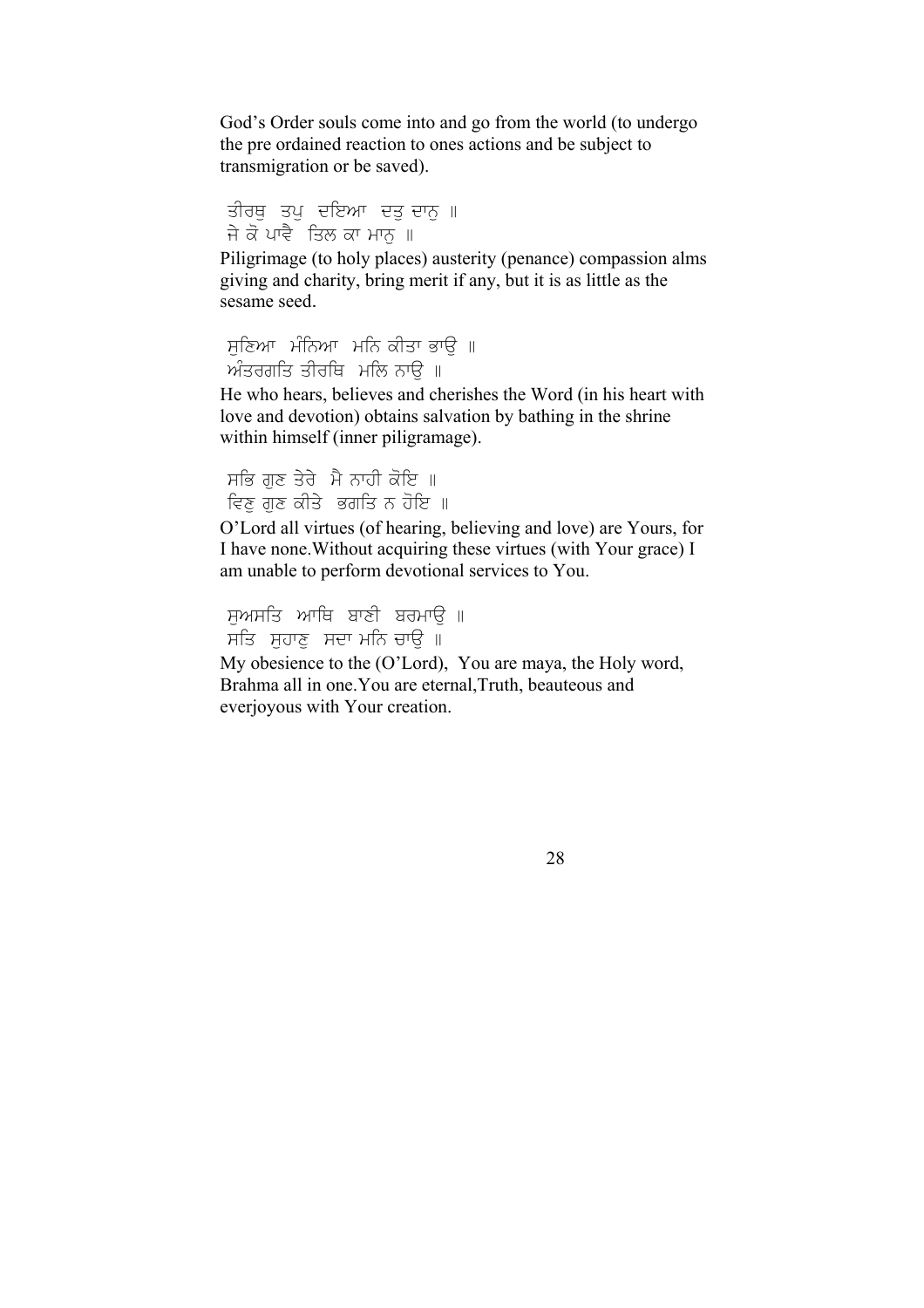ਕਵਣੁ ਸੁ ਵੇਲਾ ਵਖਤੁ ਕਵਣੁ ਕਵਣ ਥਿਤਿ ਕਵਣੁ ਵਾਰੁ ॥ ਕਵਣਿ ਸਿ ਰਤੀ ਮਾਹ ਕਵਣ ਜਿਤ ਹੋਆ ਆਕਾਰ ॥

What was the time and moment, what lunar day, what day of the week, what was the season and month when Your creation came into being (including this earth).

ਵੇਲ ਨ ਪਾਈਆ ਪੰਡਤੀ ਜਿ ਹੋਵੈ ਲੇਖ ਪਰਾਣ ॥ ਵਖਤ ਨ ਪਾਇਓ ਕਾਦੀਆ ਜਿ ਲਿਖਨਿ ਲੇਖ ਕਰਾਣ ॥ ਥਿਤਿ ਵਾਰ ਨਾ ਜੋਗੀ ਜਾਣੈ ਰਤਿ ਮਾਹ ਨਾ ਕੋਈ ॥

When, O'Lord, did You create this universe and the earthly sphere? The Pundits know not the time otherwise it would have been written or mentioned in the Puranas or other Hindu religious texts. The Quadis, Mullahs and Maulvis (Islamic religious scholars) know it not, otherwise it would have been mentioned in the writings of the Koran (Muslim Holy book). Neither the great yogis , enlightend souls, who have attained enlightement by devotion and arduous practises or any one else knows the date, lunar day, week day, season and month when creation came into being.

ਜਾ ਕਰਤਾ ਸਿਰਠੀ ਕੳ ਸਾਜੇ ਆਪੇ ਜਾਣੈ ਸੋਈ ॥ O'Lord, only You who created this univese and earthly sphere, can know when you created this universe and earthly sphere for this knowledge is Thine alone.

ਕਿਵ ਕਰਿ ਆਖਾ ਕਿਵ ਸਾਲਾਹੀ ਕਿੳ ਵਰਨੀ ਕਿਵ ਜਾਣਾ ॥ How then to express, how to describe, and praise the Lord and His Name and how to know You, O'Lord?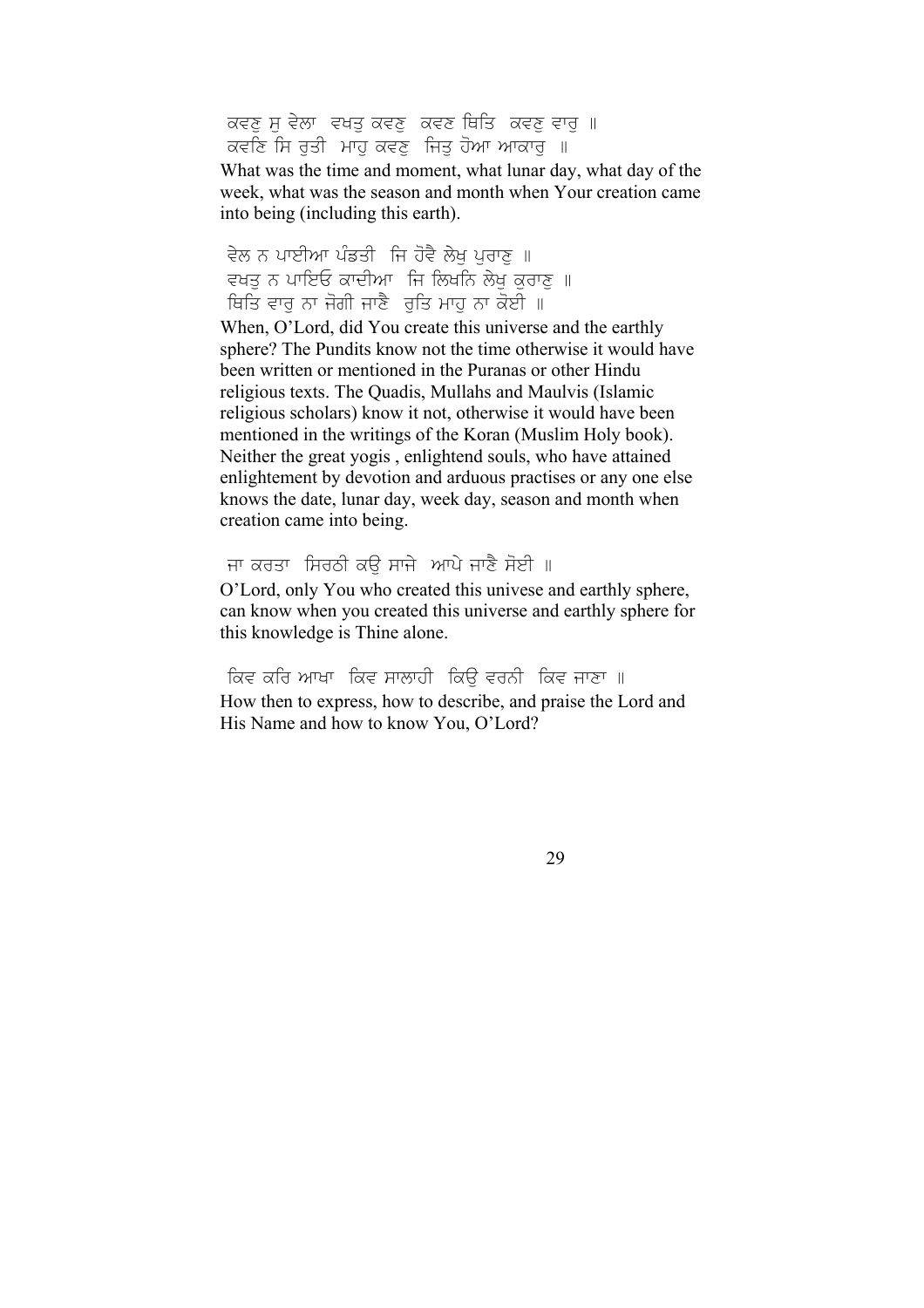ਨਾਨਕ ਆਖਣਿ ਸਭੁ ਕੋ ਆਖੈ ਇਕ ਦੁ ਇਕੁ ਸਿਆਣਾ ॥ ਵਡਾ ਸਾਹਿਬੂ ਵਡੀ ਨਾਈ ਕੀਤਾ ਜਾ ਕਾ ਹੋਵੈ ॥ ਨਾਨਕ, ਜੇ ਕੋ ਆਪੌ ਜਾਣੈ, ਅਗੈ ਗਇਆ ਨ ਸੋਹੈ ॥ 21 ॥

O'Nanak many there be who pretend to know the answers, each claiming to be wiser than the other. All Nanak can say is, great is the Lord, great His Name and what He ordains comes to pass. O'Nanak he who pretends and says more shall not look adorned on his arrival in the world hereafter at His Court.

ਪਾਤਾਲਾ ਪਾਤਾਲ ਲਖ  $w$ ਯਾਗਾਸ ਅਾਗਾਸ ॥ ਓੜਕ ਓੜਕ ਭਾਲਿ ਥਕੇ ਵੇਦ ਕਹਨਿ ਇਕ ਵਾਤ ॥

There are hundreds of thousands of nether worlds below nether worlds and skies above skies in the regions of the created universe.The scriptures say one thing; that millions of researchweary scholars, yogis etc. searching after God's limits have given up in despair.

ਸਹਸ ਅਠਾਰਹ ਕਹਨਿ ਕਤੇਬਾ ਅਸਲ ਇਕ ਧਾਤ ॥

The semitic scriptures and other religious books, full of theories, declare that there are 18 thousand worlds. Vain is such count. The reality is that there is only one essence. (that the Lord is limitless).

ਲੇਖਾ ਹੋਇ ਤ ਲਿਖੀਐ ਲੇਖੈ ਹੋਇ ਵਿਣਾਸ ॥ ਨਾਨਕ ਵਡਾ ਆਖੀਐ ਆਪੇ ਜਾਣੈ ਆਪ ॥22॥

The Truth is that man cannot write about the account and limits of the Lord's creation and extent if that writing of account and limits is possilble. For whilst describing or writing the Lords account and limits man himself finishes (departs). Therefore, O'Nanak, call Him great. He himself knows His own self and His creation.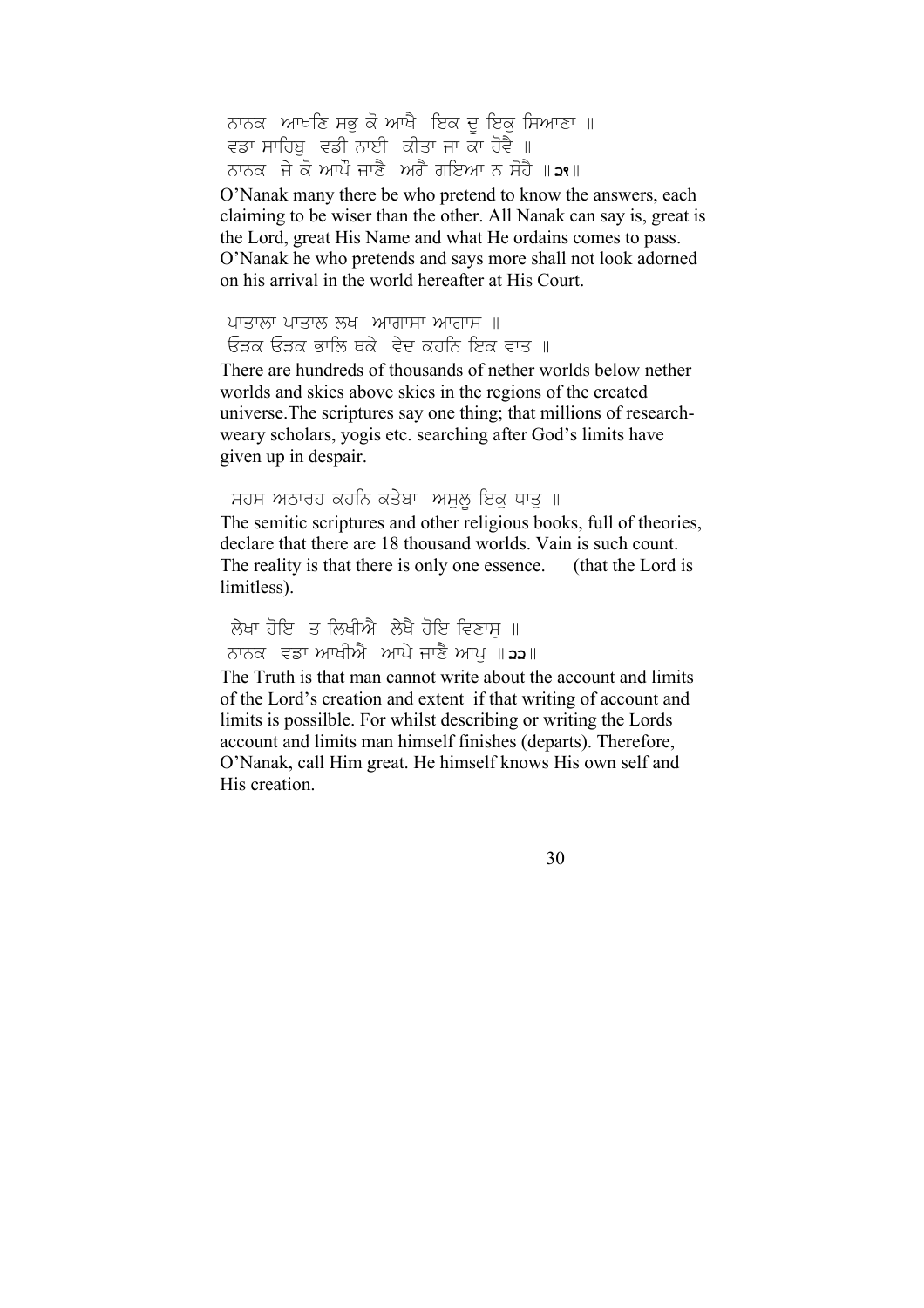ਸਾਲਾਹੀ ਸਾਲਾਹਿ ਏਤੀ ਸਰਤਿ ਨ ਪਾਈਆ ॥ ਨਦੀਆ ਅਤੇ ਵਾਹ ਪਵਹਿ ਸਮੰਦਿ ਨ ਜਾਣੀਅਹਿ ॥

Worshippers ( His devotees) who praise and meditate on the Lord obtain not the knowledge of God's greatness. Just as rivers and rivulets that flow into the ocean know not its vastness or depth.

ਸਮੁੰਦ ਸਾਹ ਸੁਲਤਾਨ ਗਿਰਹਾ ਸੇਤੀ ਮਾਲੂ ਧਨੂ ॥ ਕੀੜੀ ਤਲਿ ਨ ਹੋਵਨੀ ਜੇ ਤਿਸ ਮਨਹ ਨ ਵੀਸਰਹਿ ॥23॥ Know that even mighty kings, with dominions vaster than oceans

and with mountains of wealth, are valued (in His Court) lesser than the little ant (insignificant humans) that keeps the Lord's name in its heart.

 $\hat{m}$ ਤ ਨ ਸਿਫਤੀ ਕਹਣਿ ਨ ਅੰਤ $\parallel$  $\widetilde{n}$ ਤੂ ਨ ਕਰਣੈ ਦੇਣਿ ਨ ਅੰਤ $\parallel$  $\widetilde{\mathcal{M}}$ ਤ ਨ ਵੇਖਣਿ ਸੁਣਣਿ ਨ ਅੰਤ $\parallel$  $\widetilde{\mathcal{M}}$ ਤ ਨ ਜਾਪੈ ਕਿਆ ਮਨਿ ਮੰਤ ॥

O'Lord there is no limit of Your excellences and praises. Countless are also those who continue to repeat Your praises and excellences. Infinite are Your workings and designs and You benefactions (gifts) to Your creation.There is also no limit of those who have been blessed with Your sight and those who listen to and hear Your Name. No one, O' Lord, knows Your minds motive - Divine plan.

ਅੰਤ ਨ ਜਾਪੈ ਕੀਤਾ ਆਕਾਰ ॥ ਅੰਤ ਨ ਜਾਪੈ ਪਾਰਾਵਾਰ ॥

The limit of Your visible creation is not discerned neither does any one knows the limits of this and yonder end of Your created universe and those who dwell in it.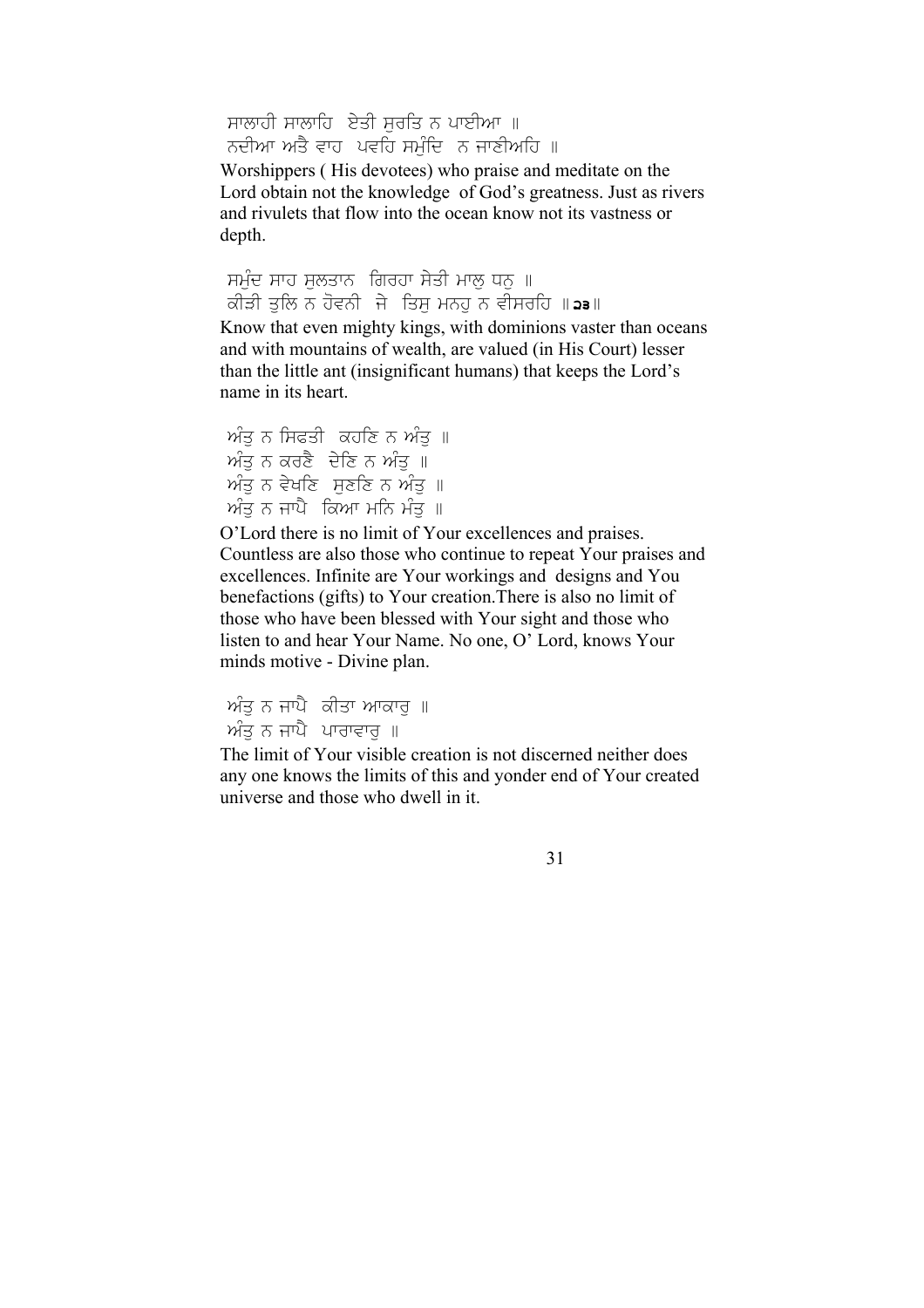ਅੰਤ ਕਾਰਣਿ ਕੇਤੇ ਬਿਲਲਾਹਿ ॥ ਤਾ ਕੇ ਅੰਤੂ ਨੂ ਪਾਏ ਜਾਹਿ ॥

Countless are those scholars who bewail in pain to seek Your bounds in vain.

ਏਹ ਅੰਤੂਨ ਜਾਣੈ ਕੋਇ ॥ ਬਹੁਤਾ ਕਹੀਐ ਬਹੁਤਾ ਹੋਇ ॥

O'Lord, the limitlessness of Your creation and excellence are beyond narration.The more one attempts to describe, the more beyond comprehension You become.

```
ਵਡਾ ਸਾਹਿਬੁ ਊਚਾ ਥਾਉ ॥
ਕਤਾ ਕਿ ਮਨਤੂਰ <sub>ਛੂ</sub>ਤ ਕਾਂਦੂ ।<br>ਉਚੇ ਉਪਰਿ ਉਚਾ ਨਾਉ ॥
ਏਵਡ ਉਚਾ ਹੋਵੈ ਕੋਇ ॥
ਤਿਸ ਉਚੇ ਕਉਂਜਾਣੈ ਸੋਇ ॥
```
The Great Lord is of great eminence exalted is His abode. Above His abode is His exalted Name. If any one with His blessings be as great and status as the Lord, that person alone would know the lofty Being (God). (There is no one who can be as great as He is. For He is the creator of universe and we are His creation)

ਜੇਵਡ ਆਪਿ ਜਾਣੈ ਆਪਿ ਆਪਿ ॥ ਨਾਨਕ ਨਦੂਰੀ ਕਰਮੀ ਦਾਤਿ ॥28॥

He alone knows His greatness and eminence and measure. O'Nanak the compassionate Lord bestows His treaures and gifts on all (those on whom the grace falls).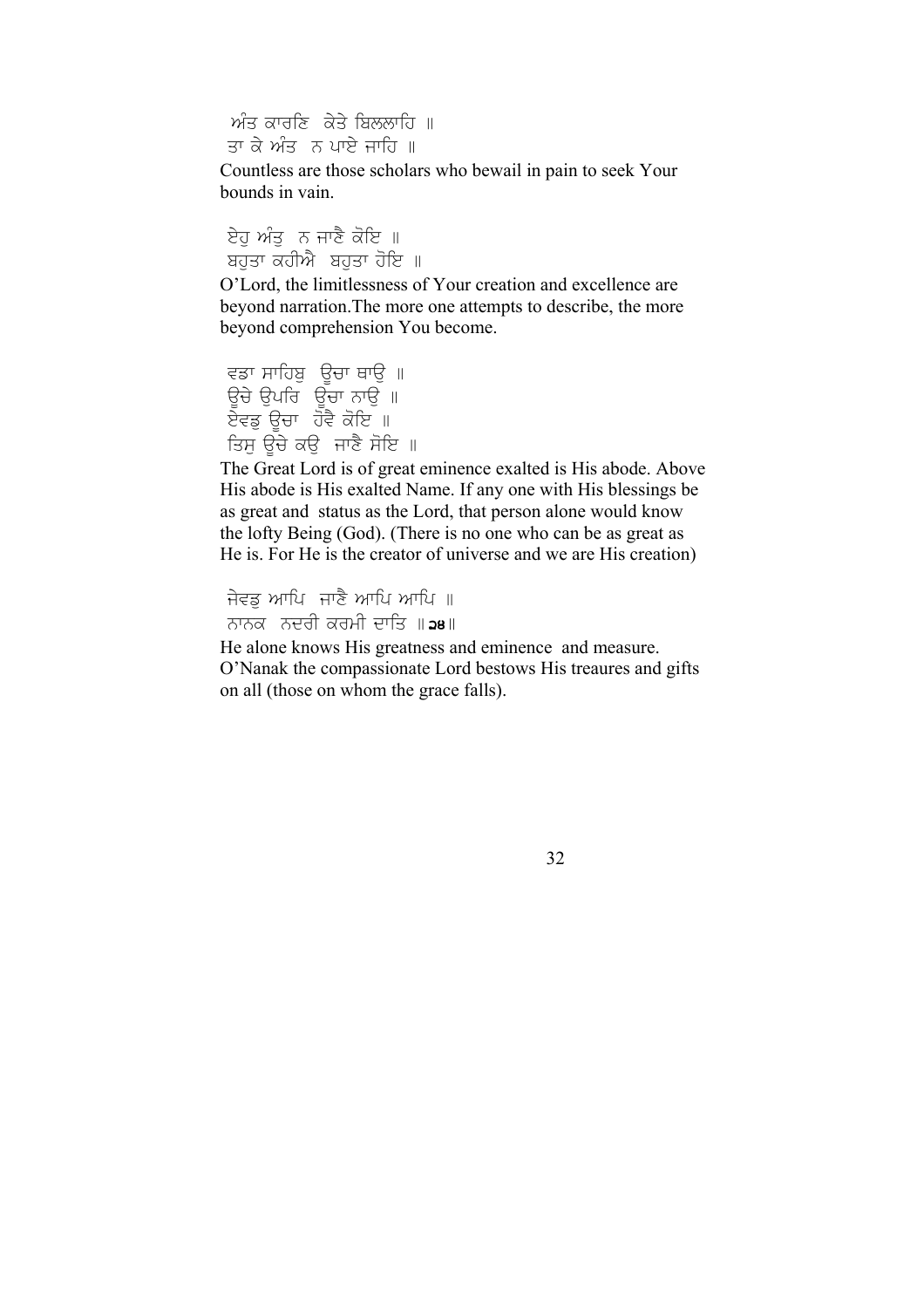ਬਹਤਾ ਕਰਮ ਲਿਖਿਆ ਨਾ ਜਾਇ ॥ ਵਡਾ ਦਾਤਾ ਤਿਲ ਨ ਤਮਾਇ ॥

The extent of His bounties (gifts) are impossible to estimate and record.The great giver (Lord) is desireless. In return He does not expect a seed of sesame (expects nothing in return).

ਕੇਤੇ ਮੰਗਹਿ ਜੋਧੂ ਅਪਾਰ ॥ ਕੇਤਿਆ ਗਣਤ ਨਹੀ ਵੀਚਾਰ ॥ ਕੇਤੇ ਖਪਿ ਤਟਹਿ ਵੇਕਾਰ ॥ The multitude of mighty warriors and many such others whose numbers cannot be estimated beg from the infinite Lord at His door, and ponder over Him. Many who have recieved His bounties (gifts) become self indulgent and thus fade away in extinction.

ਕੇਤੇ ਲੈ ਲੈ ਮਕਰ ਪਾਹਿ ॥ ਕੇਤੇ ਮਰਖ ਖਾਹੀ ਖਾਹਿ ॥

Countless people having recieved His bounties do not in gratitude thank the Lord and deny that these were His gifts. Many are the foolish whose bellies are never filled. (They do not thank the Lord for what He has given, but want more and more)

ਕੇਤਿਆ ਦੂਖ ਭੂਖ ਸਦ ਮਾਰ ॥ ਏਹਿ ਭਿ<sup>ੱ</sup>ਦਾਤਿ ਤੇਰੀ ਦਾਤਾਰ ॥

O'Lord, there are many who endure distress, hunger and perpetual torment and pain. Even this, O'Lord, has come to pass as You have Willed. (Your Hukam)

ਬੰਦਿ ਖੁਲਾਸੀ ਭਾਣੈ ਹੋਇ ॥ ਹੋਰ ਆਖਿ ਨ ਸਕੈ ਕੋਇ ॥

Liberation from (mortal) human bondage is only affected by God's Will (Hukam). No one else has any influence or say.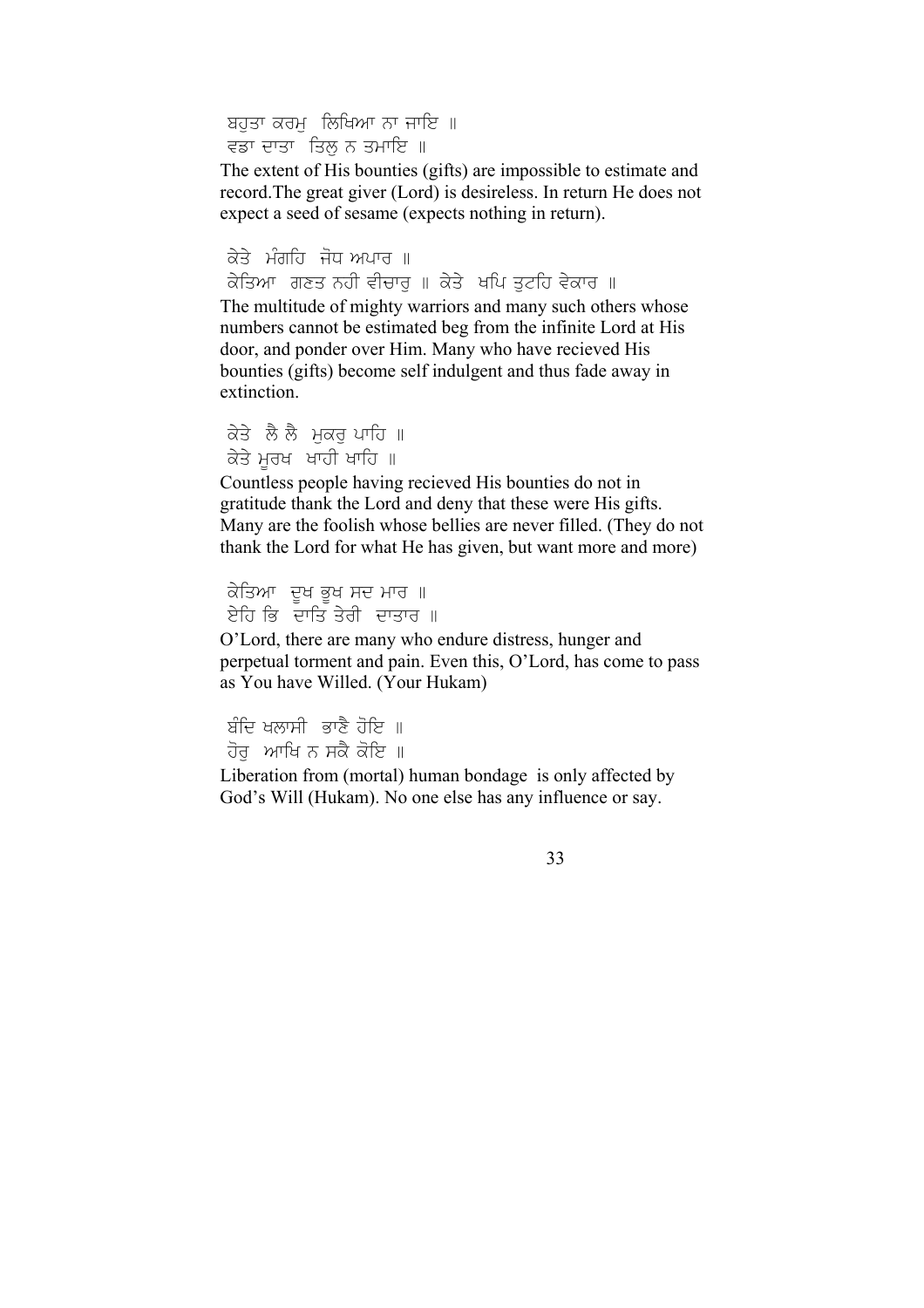ਜੇ ਕੋ ਖਾਇਕ ਆਖਣਿ ਪਾਇ ॥ ਓਹ ਜਾਣੈ ਜੇਤੀਆ ਮਹਿ ਖਾਇ ॥

If any fool (ignorant pretender) dares to intervene or argue otherwise against His will he shall be smitten into silence and shame (embarrasment). There is no alternative but to live in His Will.

ਆਪੇ ਜਾਣੈ ਆਪੇ ਦੇਇ ॥ ਆਖਰਿ ਸਿ ਭਿ ਕੇਈ ਕੇਇ ॥

The Lord, Himself knows, the needs of His creation and creatures and gives. Again few are they who acknowledge His gifts and count their blessings.

```
ਜਿਸ ਨੋ ਬਖਸੇ ਸਿਫਤਿ ਸਾਲਾਹ ॥
ਨਾਨਕ ਪਾਤਿਸਾਹੀ ਪਾਤਿਸਾਹ ॥24॥
He to whom the Lord has granted His blessings and power to 
praise and eulogise Him, O'Nanak, is the King of Kings.
```

```
mਮਲ ਗਣ ਅਮਲ ਵਾਪਾਰ \parallelਅਮਲ ਵਾਪਾਰੀਏ ਅਮਲ ਭੰਡਾਰ ॥
```
Priceless Your excellences and virtues (contentment, truth, compassion, mercy, etc) and their trade. Priceless too (cannot be valued) are the dealers of these, Your sacred virtues. The treasure stores of Your virtues are also priceless.

```
ਅਮਲ ਆਵਹਿ ਅਮਲ ਲੈ ਜਾਹਿ ॥
mਮਲ ਭਾਇ ਅਮਲਾ ਸਮਾਹਿ ॥
```
Priceless are those who come (to this earth) to You and receive (from Your traders) these virtues and depart. Priceless are also those devotees who are ever absorbed in You with love.

$$
34\,
$$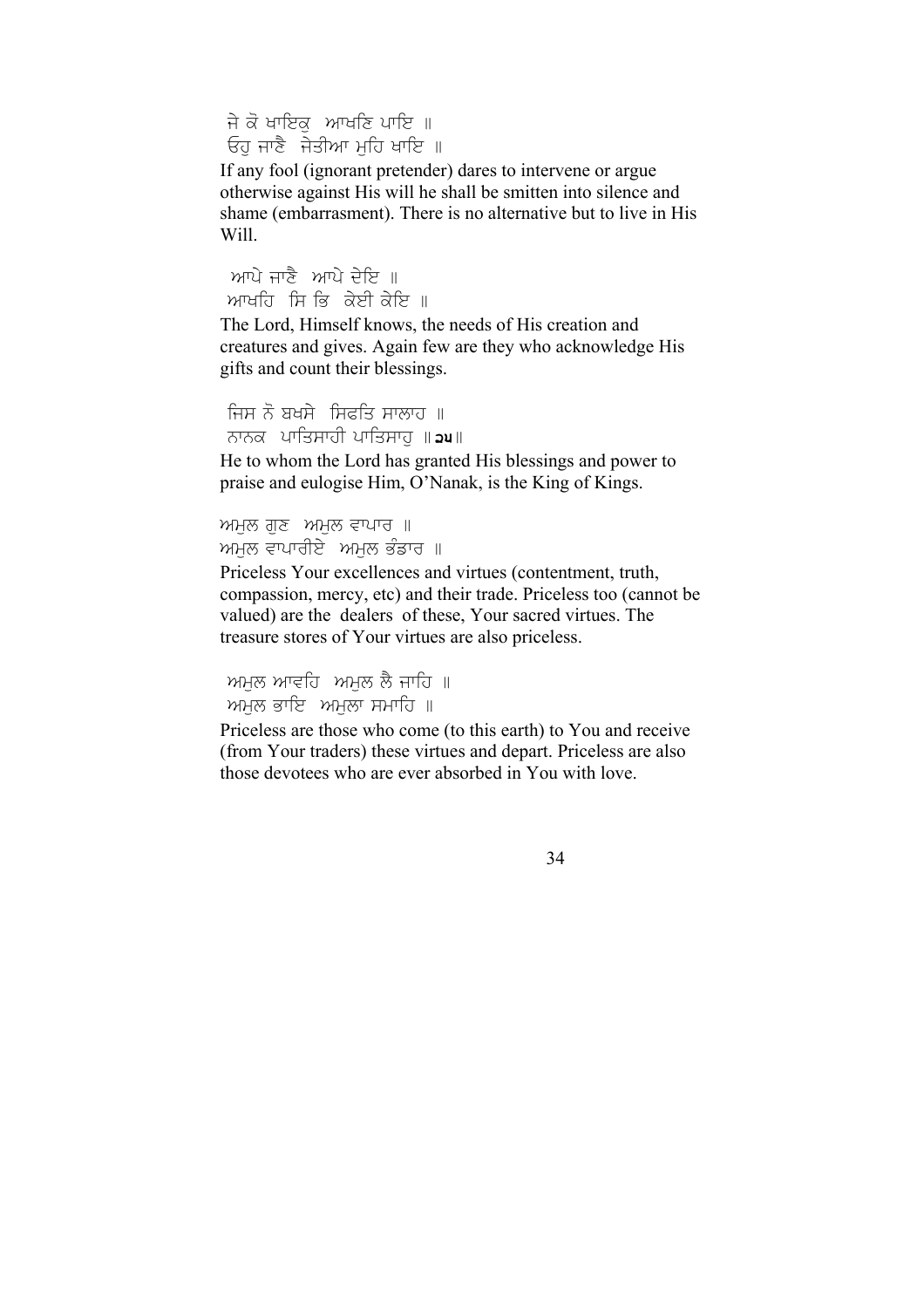```
ਅਮਲ ਧਰਮ ਅਮਲ ਦੀਬਾਣ ॥
mਮਲ ਤਲ ਅਮਲ ਪਰਵਾਣ \parallelਅਮਲ ਬਖਸੀਸ ਅਮਲ ਨੀਸਾਣ ॥
Mਮ\overline{M} ਕਰਮ\overline{M} ਅਮਲ ਫਰਮਾਣ \parallel
```
Perfect (without equal) is Your Divine law and its administration and priceless is Your Court. Priceless are Your scales, weights and measures. (whereby, at Your court, good and bad actions of man are weighed /judged – symbolical reference to weights/scales etc.) Priceless are Your blessings as manifested (in the form of earth, sky, stars, moon, air, water, human body and its workings, mountains, rivers, etc.). Infinite is Your mercy and benevolence and priceless Your Divine order.

```
ਅਮਲੋ ਅਮਲ ਆਖਿਆ ਨ ਜਾਇ\parallelਆਖਿ ਅਾਖਿ ਰਹੇ ਲਿਵ ਲਾਇ \parallel
```
How priceless, are You, O'Lord, it cannot be expressed or stated. You are beyond human comprehension and price (invaluable). Those who continuously speak and meditate on Your Name remain (with love) absorbed inYour adoration.

```
ਆਖਹਿ ਵੇਦ ਪਾਠ ਪਰਾਣ ॥
ਆਖਹਿ ਪੜੇ ਕਰਹਿ ਵਖਿਆਣ ॥
ਆਖਰਿ ਬਰਮੇ ਆਖਰਿ ਇੰਦ ॥
ਆਖਰਿ ਗੋਪੀ ਤੈ ਗੋਵਿੰਦ ॥
```
The Vedas and Puranas expatiate (proclaim) You. Many scholars who preach to others, repeat Your name and deliver discourses also proclaim You. The many Brahmas and Indras do You proclaim. So does Krishna and his milk maidens.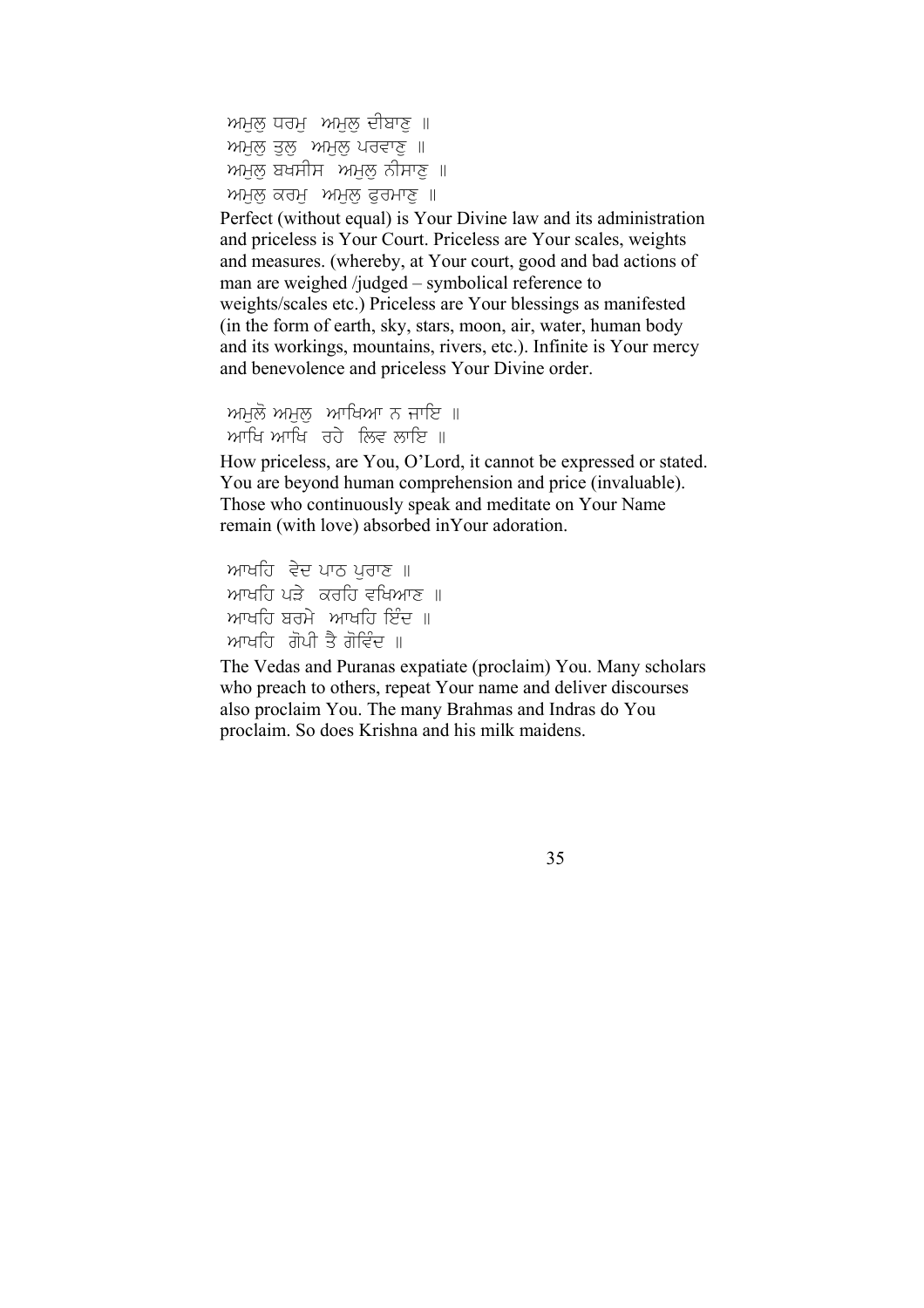```
ਆਖਹਿ ਈਸਰ ਆਖਹਿ ਸਿਧ ॥
ਆਖਹਿ ਕੇਤੇ ਕੀਤੇ ਬਧ ॥
ਆਖਹਿ ਦਾਨਵ ਆਖਹਿ ਦੇਵ ॥
ਆਖਹਿ ਸਰਿ ਨਰ ਮਨਿ ਜਨ ਸੇਵ ॥
```
The Shivas (Isher) and the miracle workers (Sidh) proclaim You as well. So do the many Buddhas created by You. The demons and demi-gods proclaim You. The saintly men and observers of silence who have discoursed, discussed and served You have also proclaimed You.

```
ਕੇਤੇ ਆਖਹਿ ਆਖਣਿ ਪਾਹਿ ॥
ਕੇਤੇ ਕਹਿ ਕਹਿ ਉਠਿ ਉਠਿ ਜਾਹਿ ॥
ਏਤੇ ਕੀਤੇ ਹੋਰਿ ਕਰੇਹਿ ॥
ਤਾ ਆਖਿ ਨ ਸਕਹਿ ਕੇਈ ਕੇਇ ॥
```
Countless (human souls) described and have attempted to describe Your excellences. They too, having repeatedly discussed, disposed and spoken, have departed without fathoming You. O'Lord, were You to create many more such men as already created, even then, none of these will be able to state or describe Your excellences and virtues.

```
ਜੇਵਡ ਭਾਵੈ ਤੇਵਡ ਹੋਇ ॥
ਨਾਨਕ ਜਾਣੈ ਸਾਚਾ ਸੋਇ ॥
ਜੇ ਕੋ ਆਖੈ ਬੋਲਵਿਗਾੜ ॥
ਤਾ ਲਿਖੀਐ ਸਿਰਿ ਗਾਵਾਰਾ ਗਾਵਾਰ ॥a
```
You, O'Lord, are as great as Your pleasure (as great as You please to be). Nanak says, the true Lord alone knows His greatness and measure. Anyone who claims to know Your excellences, virtues, greatness, commits blasphemy and can be written off as the most foolish of the foolish and ignorant.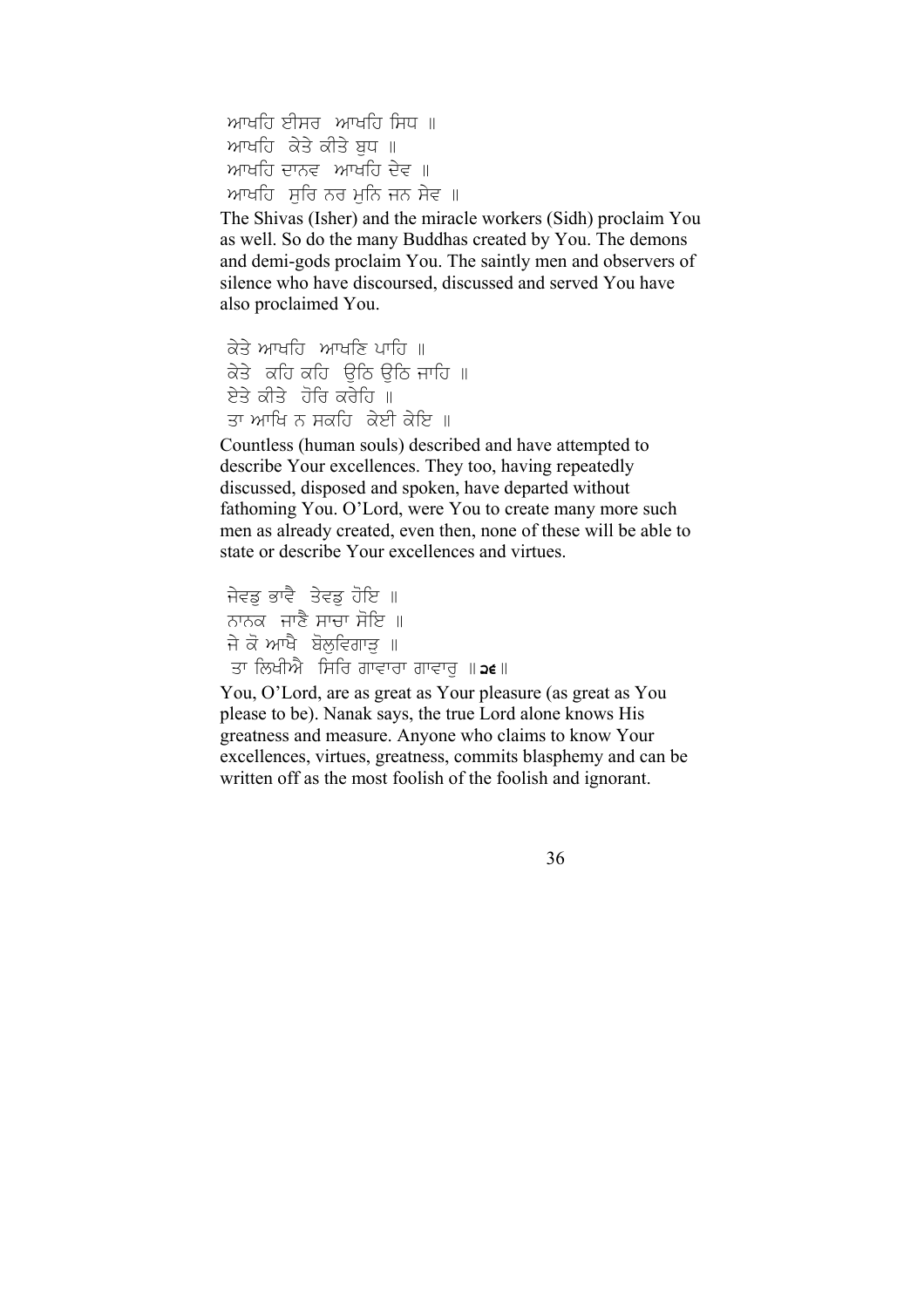ਸੋ ਦਰ ਕੇਹਾ ਸੋ ਘਰ ਕੇਹਾ ਜਿਤ ਬਹਿ ਸਰਬ ਸਮਾਲੇ ॥ ਵਾਜੇ ਨਾਦ ਅਨੇਕ ਅਸੰਖਾ ਕੇਤੇ ਵਾਵਣਹਾਰੇ ॥ ਕੇਤੇ ਰਾਗ ਪੂਰੀ ਸਿਊ ਕਹੀਅਨਿ ਕੇਤੇ ਗਾਵਣਹਾਰੇ ॥

Which and where the gate to Your mansion from where (abiding therein) You watch and take care of all Your creation. Countless sounds of musical instruments and melodies resound (at Your door). Many are the ministrels who sing Your praises (with divine hymns) with many (musical) measures with their consorts.

ਗਾਵਹਿ ਤੁਹਨੋ ਪਉਣੂ ਪਾਣੀ ਬੈਸੰਤਰੂ ਗਾਵੈ ਰਾਜਾ ਧਰਮੂ ਦੁਆਰੇ ॥ ਗਾਵਹਿ ਚਿਤ ਗਪਤ ਲਿਖਿ ਜਾਣਹਿ ਲਿਖਿ ਲਿਖਿ ਧਰਮ ਵੀਚਾਰੇ ॥ The (elements) winds, waters and fires sing Your praises. And

so does Dharamraj (Righteous Judge), Chitra and Gupta the recording angels who scribe all our actions (good and bad) according to which, Dharamraj after reading, will judge us.

ਗਾਵਹਿ ਈਸਰ ਬਰਮਾ ਦੇਵੀ ਸੋਹਨਿ ਸਦਾ ਸਵਾਰੇ ॥ ਗਾਵਹਿ ਇੰਦ ਇਦਾਸਣਿ ਬੈਠੇ। ਦੇਵਤਿਆ ਦਰਿ ਨਾਲੇ ॥

There (at Your gate) Shiva, Brahma and godesses of Divine grace (all adorned by You) sing Your praises. Indra together with the dieties sing Your praises.

ਗਾਵਹਿ ਸਿਧ ਸਮਾਧੀ ਅੰਦਰਿ ਗਾਵਨਿ ਸਾਧ ਵਿਚਾਰੇ ॥ ਗਾਵਨਿ ਜੂਤੀ ਸਤੀ ਸੰਤੋਖੀ -ਗਾਵਹਿ ਵੀਰ ਕਰਾਰੇ ॥

The ascetics (perfect persons) absorbed in deep meditation and holy men (saints) in contemplation sing Your praises. The pure in heart, men of peace and contentment, many countless warriors also admire and sing Your praises.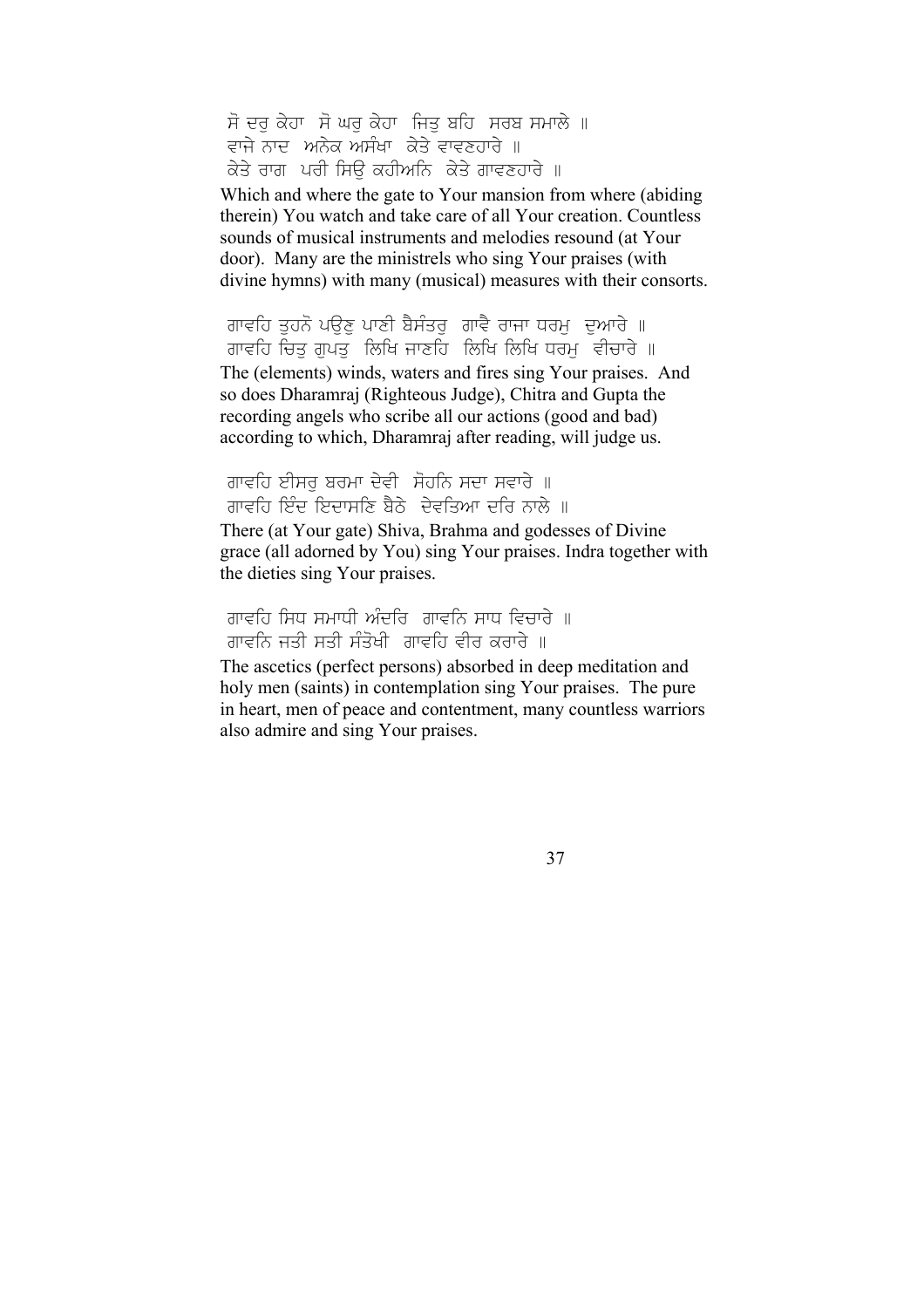ਗਾਵਨਿ ਪੰਡਿਤ ਪੜਨਿ ਰਖੀਸਰ ਜੁਗੁ ਜੁਗੁ ਵੇਦਾ ਨਾਲੇ ॥ ਗਾਵਹਿ ਮੋਹਣੀਆ ਮਨ ਮੋਹਨਿ ਸਰਗਾ ਮਛ ਪਇਆਲੇ ॥

The scholars, the readers of the Vedas from age to age, together with the sages exalt You in their studies and writings. There, too the captivating maidens fair, who beguile the heart and inhabit paradise, the world, lower and upper regions also sing Your praises.

ਗਾਵਨਿ ਰਤਨ ਉਪਾਏ ਤੇਰੇ ਅਠਸਠਿ ਤੀਰਥ ਨਾਲੇ ॥ ਗਾਵਹਿ ਜੋਧ ਮਹਾਬਲ ਸੁਰਾ ਗਾਵਹਿ ਖਾਣੀ ਚਾਰੇ ॥ ਗਾਵਹਿ ਖੰਡ ਮੰਡਲ ਵਰਭੰਡਾ ਕਰਿ ਕਰਿ ਰਖੇ ਧਾਰੇ ॥

The fourteen gems that You created, together with the recognised sixty eight holy places of pilgrimage exalt Your Name. The mighty warriors, strong and brave, divine heroes and the four sources of life (egg, womb, sweat and seed) magnify Your Name. The planets (continents- regions of the earth), solar systems and universes created, installed and sustained by You, too, chant Your glories.

ਸੇਈ ਤਧਨੋ ਗਾਵਹਿ ਜੋ ਤਧ ਭਾਵਨਿ ਰਤੇ ਤੇਰੇ ਭਗਤ ਰਸਾਲੇ ॥ ਹੋਰਿ ਕੇਤੇ ਗਾਵਨਿ ਸੇ ਮੈ ਚਿਤਿ ਨ ਆਵਨਿ ਨਾਨਕ ਕਿਆ ਵੀਚਾਰੇ ॥ Your saints steeped in Your Name and blissful love, with whom You are pleased with, eulogise You. Many others whom I cannot recollect within my mind also sing Your praises. (Nanak addresses himself). Many others whom I cannot recollect or think of in my mind also praise You.

ਸੋਈ ਸੋਈ ਸਦਾ ਸਚੁ ਸਾਹਿਬੁ ਸਾਚਾ ਸਾਚੀ ਨਾਈ ॥ ਹੈ ਭੀ ਹੋਸੀ ਜਾਇ ਨ ਜਾਸੀ ਰਚਨਾ ਜਿਨਿ ਰਚਾਈ ॥ The Lord Master is ever TRUE (and will ever remain True). TRUE is His Name. He who has created creation shall be and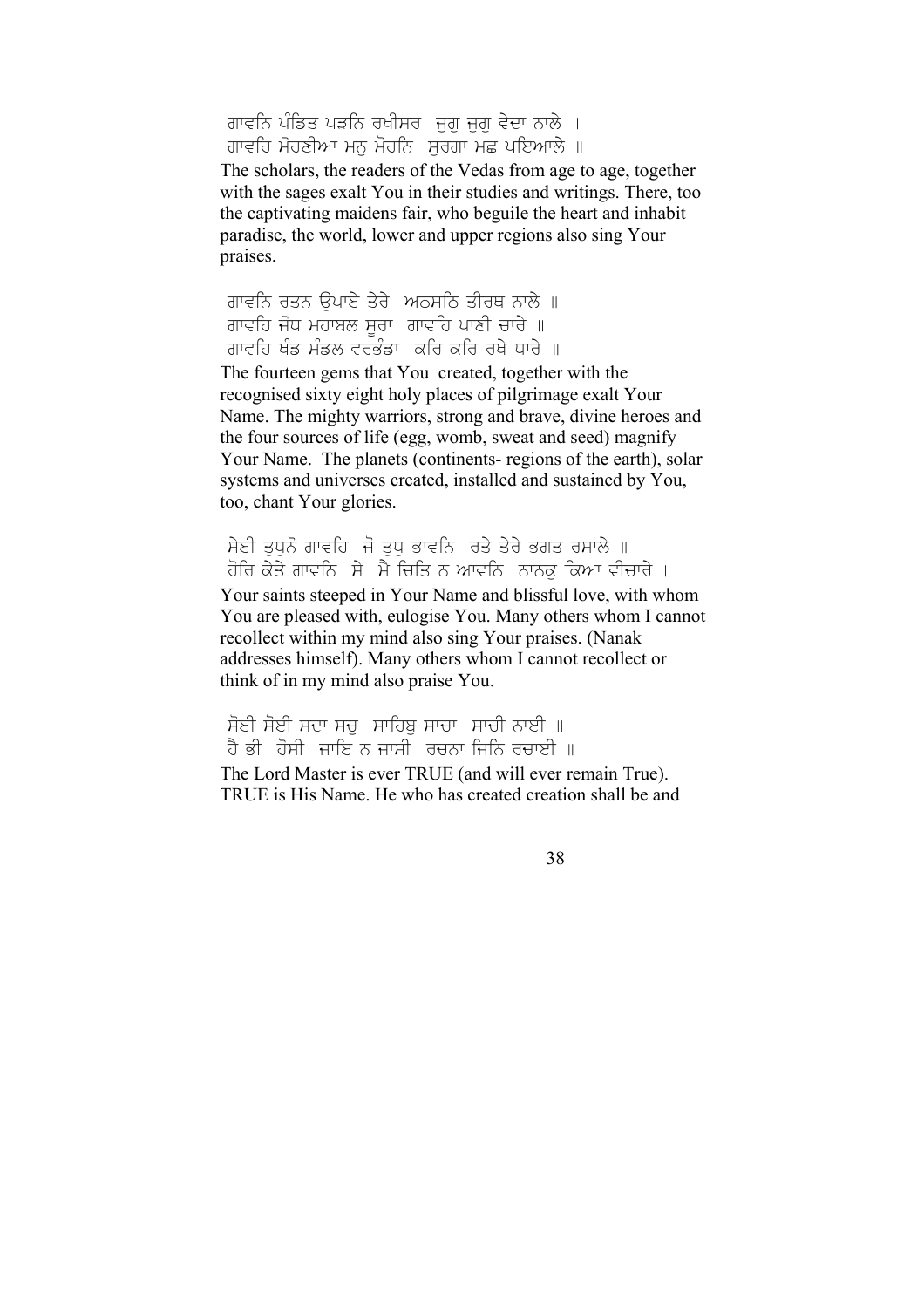shall ever remain. (He is not subject to birth and death). He shall remain when His creation disappears (into nothingness).

ਰੰਗੀ ਰੰਗੀ ਭਾਤੀ ਕਰਿ ਕਰਿ ਜਿਨਸੀ ਮਾਇਆ ਜਿਨਿ ਉਪਾਈ ॥ ਕਰਿ ਕਰਿ ਵੇਖੈ ਕੀਤਾ ਆਪਣਾ ਜਿਵ ਤਿਸ ਦੀ ਵਡਿਆਈ ॥ God, who fashioned the world has by diverse contrivances made creatures of diverse species, shapes and hues. Having thus created, He beholds and sustains His handiwork according to His own pleasure (Will).

ਜੋ ਤਿਸ ਭਾਵੈ ਸੋਈ ਕਰਸੀ ਹਕਮ ਨ ਕਰਣਾ ਜਾਈ ॥ ਸੋ ਪਾਤਿਸਾਹੁ ਸਾਹਾ ਪਾਤਿਸਾਹਿਬੁ<sup>ੱ</sup>ਨਾਨਕ ਰਹਣੁ ਰਜਾਈ ॥22॥ Whatever pleases the Lord, He ordains. He, O'Nanak is the TRUE King and emperor of Kings. Therefore, as He wills so must we live.

*(In this pauri, Guru Nanak's message is that gods, goddesses, demi-gods, demons, saints, ascetics, the elements, holy places etc.sing hymns of the Supreme Lord Creator. Therefore we too, must sing His praises, meditate on Him and live in His will, so that we can be free from the cycle of birth and death.)* 

ਮੁੰਦਾ ਸੰਤੋਖੁ ਸਰਮੁ ਪਤੁ ਝੋਲੀ ਧਿਆਨ ਕੀ ਕਰਹਿ ਬਿਭੂਤਿ ॥ ਖਿੰਥਾ ਕਾਲ ਕੁਆਰੀ ਕਾਇਆ ਜਗਤਿ ਡੰਡਾ ਪਰਤੀਤਿ ॥ (O Yogis, go forth in life) and make contentment your ear rings; modesty your begging bowl and wallet; Meditation (on the Lord) the ashes (which you smear on your body); Knowledge or thought of death your patched coat; let your mind be chaste and virginal clean (from vices); and faith (in the Lord) the staff (which you carry) to lean on (thus cleaning the falsehood within you).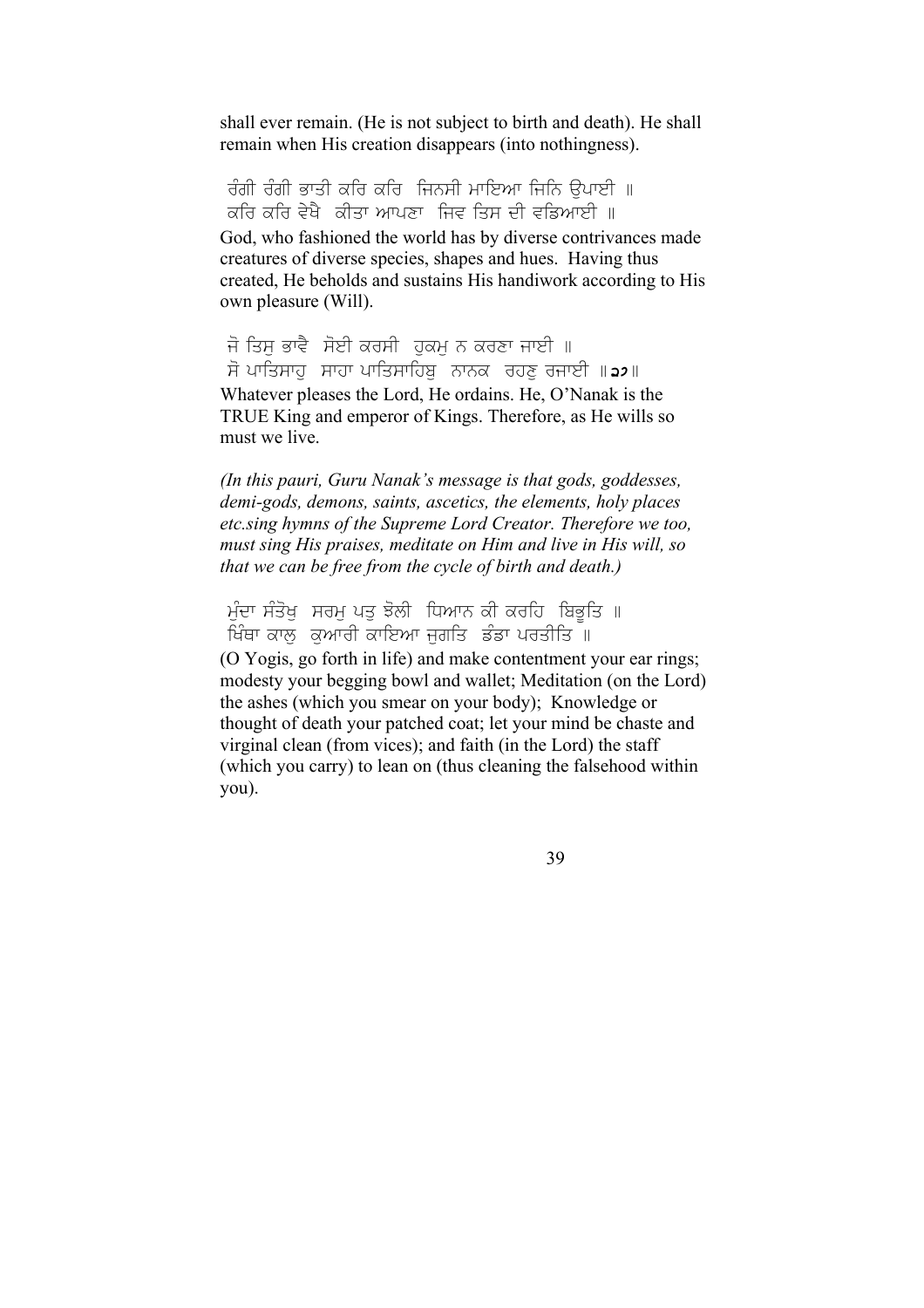ਆਈ ਪੰਥੀ ਸਗਲ ਜਮਾਤੀ ਮਨਿ ਜੀਤੈ ਜਗ ਜੀਤ ॥ ਆਦੇਸ਼ ਤਿਸੈ $w$ ਦੇਸ $\parallel$ ਆਦਿ ਅਨੀਲੂ ਅਨਾਦਿ ਅਨਾਹਤਿ ਜੁਗੁ ਜੁਗੁ ਏਕੋ ਵੇਸੁ ॥at॥ Make brotherhood with all humanity the highest seat of yoga orders. Subdue Your mind (self) and deem it as conquest of the world. Salutations my salutations to the Lord. You are primal, pure without beginning, indestructible and in the same form thoroughout all ages.

ਭਗਤਿ ਗਿਆਨ ਦਇਆ ਭੰਡਾਰਣਿ ਘਟਿ ਘਟਿ ਵਾਜਹਿ ਨਾਦ ॥ ਆਪਿ ਨਾਥ ਨਾਥੀ ਸਭ ਜਾ ਕੀ ਰਿਧਿ ਸਿਧਿ ਅਵਰਾ ਸਾਦ ॥ ਸੰਜੋਗ ਵਿਜੋਗ ਦਇ ਕਾਰ ਚਲਾਵਹਿ ਲੇਖੇ ਆਵਹਿ ਭਾਗ ॥ Make divine knowledge Your food (sustance) and compassion Your steward. Listen to the divine music that beats in every heart. He the Supreme Lord is Master of all His creations. Miraculous powers and riches obtained by yogic practices are of no value. These are distractions and lead one away from the TRUE path of spiritualism (God orientation) Know that union and separation (by His order) both regulate the worlds business and by His writ (destiny) one obtains his shares (of joy, sorrow, eminence, family ties, according to ones actions).

ਆਦੇਸ਼ ਤਿਸੈ ਆਦੇਸ਼ ॥

ਆਦਿ ਅਨੀਲ ਅਨਾਦਿ ਅਨਾਹਤਿ ਜਗੁ ਜਗ ਏਕੋ ਵੇਸ ॥a<del>t</del>॥ Salutations and salutations to You, Lord. You are primal, pure, without beginning, indestructible and in the same form throughout the ages.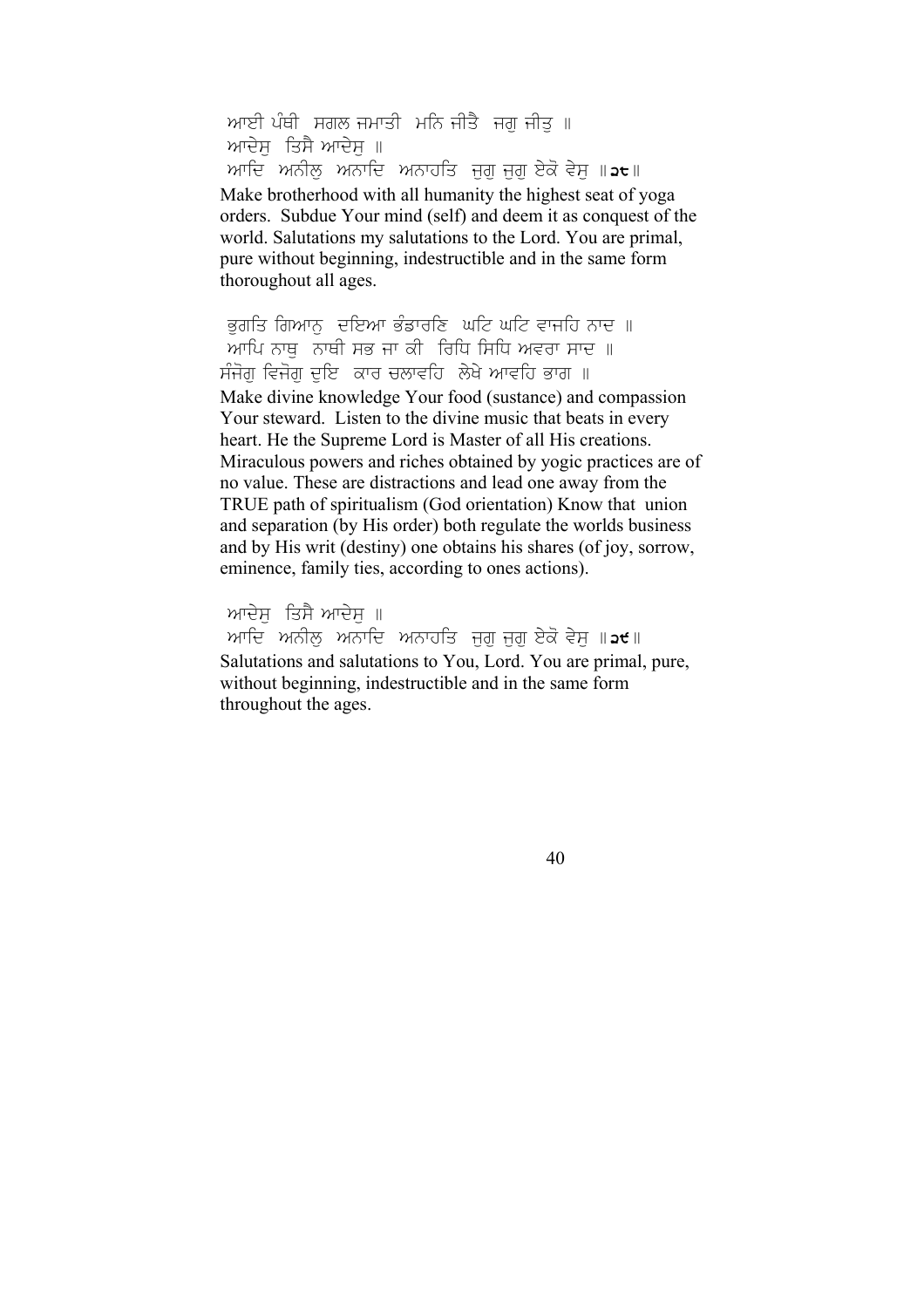ਏਕਾ ਮਾਈ ਜਗਤਿ ਵਿਆਈ ਤਿਨਿ ਚੇਲੇ ਪਰਵਾਣ ॥ ਇਕ ਸੰਸਾਰੀ ਇਕ ਭੰਡਾਰੀ ਇਕ ਲਾਏ ਦੀਬਾਣ ॥

The Supreme Master formulated a plan and created Maya who bore three approved disciples (forces). One the world's creator (Brahma), one who gives sustenance to creation (Vishnu) and one who has the disposition of destroying (Shiva).

ਜਿਵ ਤਿਸ ਭਾਵੈ ਤਿਵੈ ਚਲਾਵੈ ਜਿਵ ਹੋਵੈ ਫਰਮਾਣ ॥ Ehu vyKY Enw ndir n AwvY bhuqw eyhu ivfwxu ]

(But) it is the Supreme Master (God) alone whose will prevails. As it pleases Him and as is His Order and direction, obedience is rendered by these three deciples (forces). He beholds them but is unseen by them. That of all is the greatest wonder.

ਆਦੇਸ਼ ਤਿਸੈ ਆਦੇਸ਼ ॥ ਆਦਿ ਅਨੀਲ ਅਨਾਦਿ ਅਨਾਹਤਿ ਜਗੂ ਜਗ ਏਕੋ ਵੇਸ ॥ $\mathsf{a}$ о॥ Salutations and salutations to You, Lord. You are primal, pure, without beginning, indestructible and in the same form throughout the ages.

ਆਸਣ ਲੋਇ ਲੋਇ ਭੰਡਾਰ ॥ ਜੋ ਕਿਛ ਪਾਇਆ ਸ ਏਕਾ ਵਾਰ ॥ ਕਰਿ ਕਰਿ ਵੇਖੈ ਸਿਰਜਣਹਾਰ ॥ ਨਾਨਕ ਸਚੇ ਕੀ ਸਾਚੀ ਕਾਰ ॥

The Lord (being all prevading) dwells in every region (throughout His creation). In every region and realm are his storehouses (bounties) from whence He has apportioned to His creatures their share (of its bounties) once for all and for evermore. (His creatures) are using these bounties which are ever full. The Lord having created His creations beholds and sustains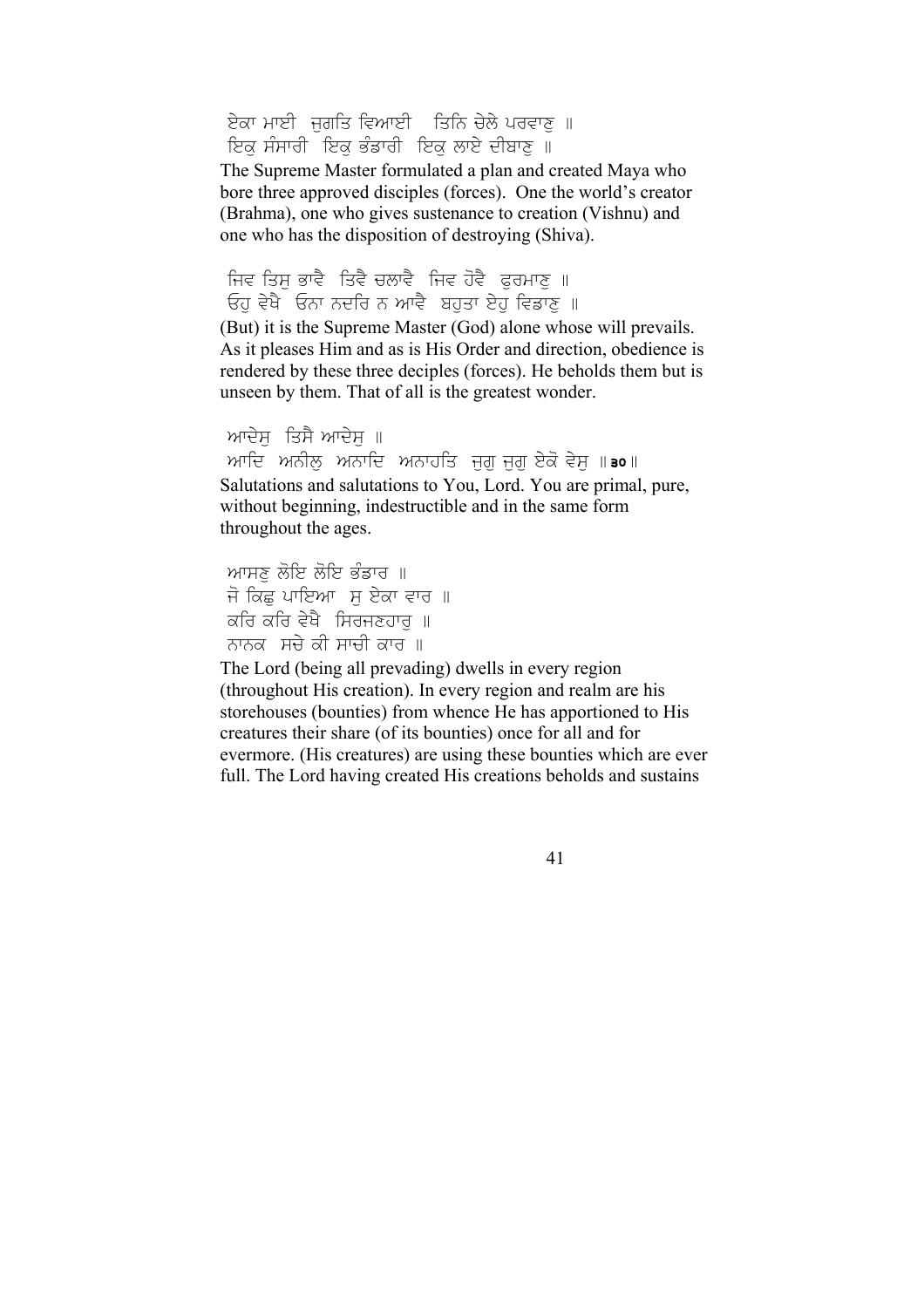it. Says Nanak, TRUE is the Lord and TRUE are his works (of sustaining and looking after His creation).

ਆਦੇਸ਼ ਤਿਸੈ ਆਦੇਸ਼ ॥ ਆਦਿ ਅਨੀਲ ਅਨਾਦਿ ਅਨਾਹਤਿ ਜਗੁ ਜਗ ਏਕੋ ਵੇਸ ॥**੩**।॥ Salutations and salutations to You Lord. You are primal, pure, without beginning, indestructible and in the same form throughout the ages.

ਇਕ ਦੂ ਜੀਭੌ ਲਖ ਹੋਹਿ ਲਖ ਹੋਵਹਿ ਲਖ ਵੀਸ ॥ ਲਖ ਲੱਖ ਗੇੜਾ ਆਖੀਅਹਿ ਏਕ ਨਾਮ ਜਗਦੀਸ ॥

If I convert my tongue into a hundred thousand tongues and that one hundred thousand multiplied twenty fold, I shall with each tongue, say and repeat the Name of the Lord of the world.

```
ਏਤ ਰਾਹਿ ਪਤਿ ਪਵੜੀਆਂ ਚੜੀਐਂ ਹੋਇ ਇਕੀਸ ॥
```
This is the only way and path that leads one up the steps that mount and ascends one to the Lord's mansion (and be joined with Him in union).

```
ਸਣਿ ਗਲਾ ਆਕਾਸ ਕੀ ਕੀਟਾ ਆਈ ਰੀਸ ॥
By hearing of celestial things (songs of heaven) from spiritual 
souls even worms (hypocrites and vile persons) who crawl, 
desire to fly. (Wish to emulate and be recognised as uplifted 
souls – for their own benefit).
```
ਨਾਨਕ ਨਦਰੀ ਪਾਈਐ ਕੜੀ ਕੜੈ ਠੀਸ ॥ <sub>੩੨॥</sub>

Says Nanak, know that only by His grace alone, He (God) is realised. False is the boasting and prattle of the false (hypocrites and pretenders).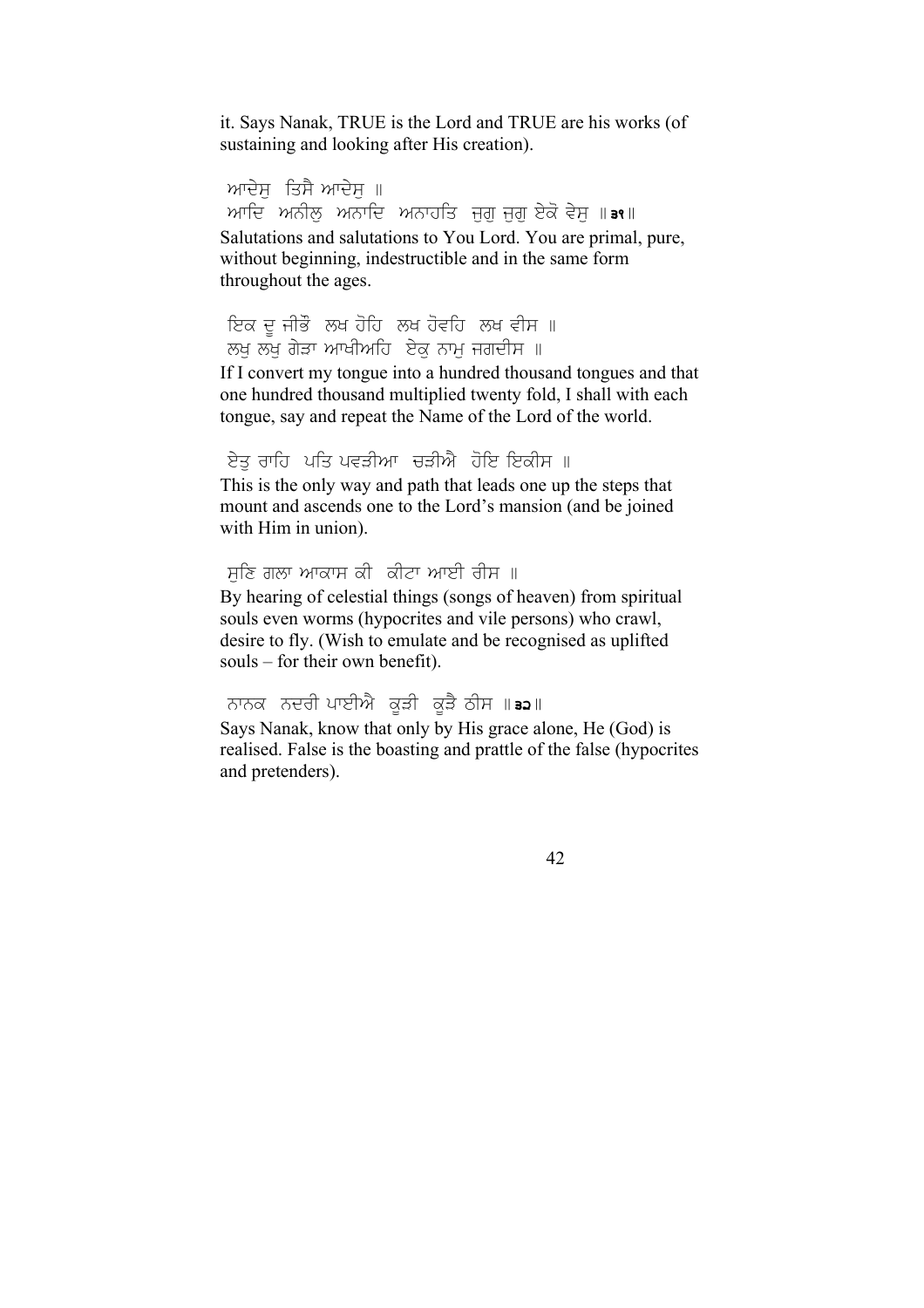```
ਆਖਣਿ ਜੋਰ ਚਪੈ ਨਹ ਜੋਰ ॥
ਜੋਰ ਨ ਮੰਗਣਿ ਦੇਣਿ ਨ ਜੋਰ ॥
ਜੋਰ ਨ ਜੀਵਣਿ ਮਰਣਿ ਨਹ ਜੋਰ ॥
ਜੋਰ ਨੂੰ ਰਾਜਿ ਮਾਲਿ ਮਨਿ ਸੋਰ ॥
```
No one has the power (on his own) to speak or remain silent. Neither the power to ask to be granted Your bounties or give away. Neither the power to live or die. No one has the power or strength to acquire wealth and dominance, which desires, stir the mind with commotion.

```
ਜੋਰ ਨੂੰ ਸਰਤੀ ਗਿਆਨਿ ਵੀਚਾਰਿ ॥
ਜੋਰ ਨ ਜਗਤੀ ਛਟੈ ਸੰਸਾਰ ॥
ਜਿਸ ਹਥਿ ਜੋਰ ਕਰਿ ਵੇਖੈ ਸੋਇ ॥
ਨਾਨਕ  ਉਤਮ ਨੀਚ ਨ ਕੋਇ ॥੩੩॥
```
One has no power to gain an understanding of religious scriptures and divine knowledge and to compel the mind to thought and reason. Neither the power to find a way to escape from this world (freedom from the cycle of birth and death – salvation). He (the Lord) only, has the power in His hands to exercise and see its implementation. Says Nanak, O'Man, understand that no one can by his own effort or power become high or low (this power is only in His hands).

```
ਰਾਤੀ ਰਤੀ ਥਿਤੀ ਵਾਰ ॥
ਪਵਣ ਪਾਣੀ ਅਗਨੀ ਪਾਤਾਲ ॥
ਤਿਸ ਵਿਚਿ ਧਰਤੀ ਥਾਪਿ ਰਖੀ ਧਰਮ ਸਾਲ ॥
ਤਿਸ ਵਿਚਿ  ਜੀਅ ਜਗਤਿ ਕੇ ਰੰਗ ॥
ਤਿਨ ਕੇ ਨਾਮੂ, ਅਨੇਕ ਅਨੰਤ ॥
```
God created the nights, seasons, lunar days, week days, winds (and breezes) to blow, waters (to run) fires and the lower regions (nether lands). In the midst of these He established the earth as a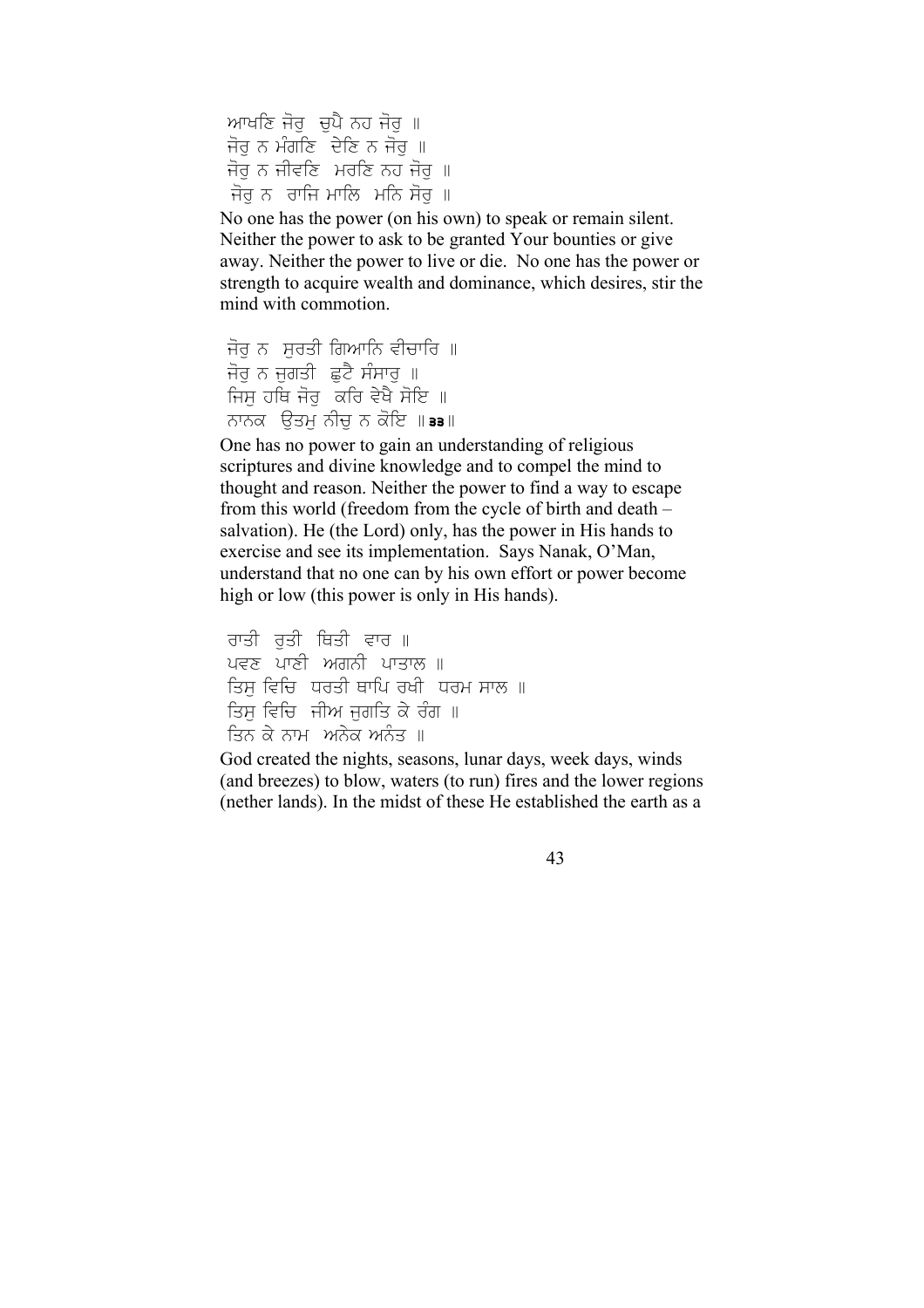home (for the purpose of righteous living and meditation – (temple of divine law). Therein on this earth He has placed beings of diverse kinds and colours (with knowledge for survival). Multitude and endless are the names of these beings.

```
ਕਰਮੀ ਕਰਮੀ  ਹੋਇ ਵੀਚਾਰ ॥
ਸਚਾ ਆਪਿ ਸਚਾ ਦਰਬਾਰ ॥
ਤਿਥੈ ਸੋਹਨਿ  ਪੰਚ ਪਰਵਾਣ  ॥
ਨਦਰੀ ਕਰਮਿ  ਪਵੈ ਨੀਸਾਣ ॥
```
(These beings of diverse kinds and colours) are judged at His true court), according to their deeds and actions (on earth temple of divine law) for the Lord (God) is himself TRUE and TRUE is his court. There (at His court) only the accepted elect (saints, devotees) adorn and by the Grace of the merciful Lord bear the mark of His grace.

ਕਚ ਪਕਾਈ ਓਥੈ ਪਾਇ ॥ ਨਾਨਕ ਗੁਇਆ ਜਾਪੈ ਜਾਇ ॥**੩੪**॥

There (at His True court) are judged (and sorted out) the good and bad deeds of all beings (after they depart from this earth). Says Nanak, only on arrival at His True court one is made to know (and realise) whether he is TRUE or false (good, bad, high, low etc).

ਧਰਮ ਖੰਡ ਕਾਂ ਏਹੋ ਧਰਮ ॥ ਗਿਆਨ ਖੰਡ ਕਾ<sub>ਂ</sub> ਆਖਹ ਕਰਮ**ੂ** ॥

Dharam Khand (as described in the previous pauri **38**) is a place (this earth) of moral duty and righteous living. Now is narrated the state of mind of one in the realm of knowledge.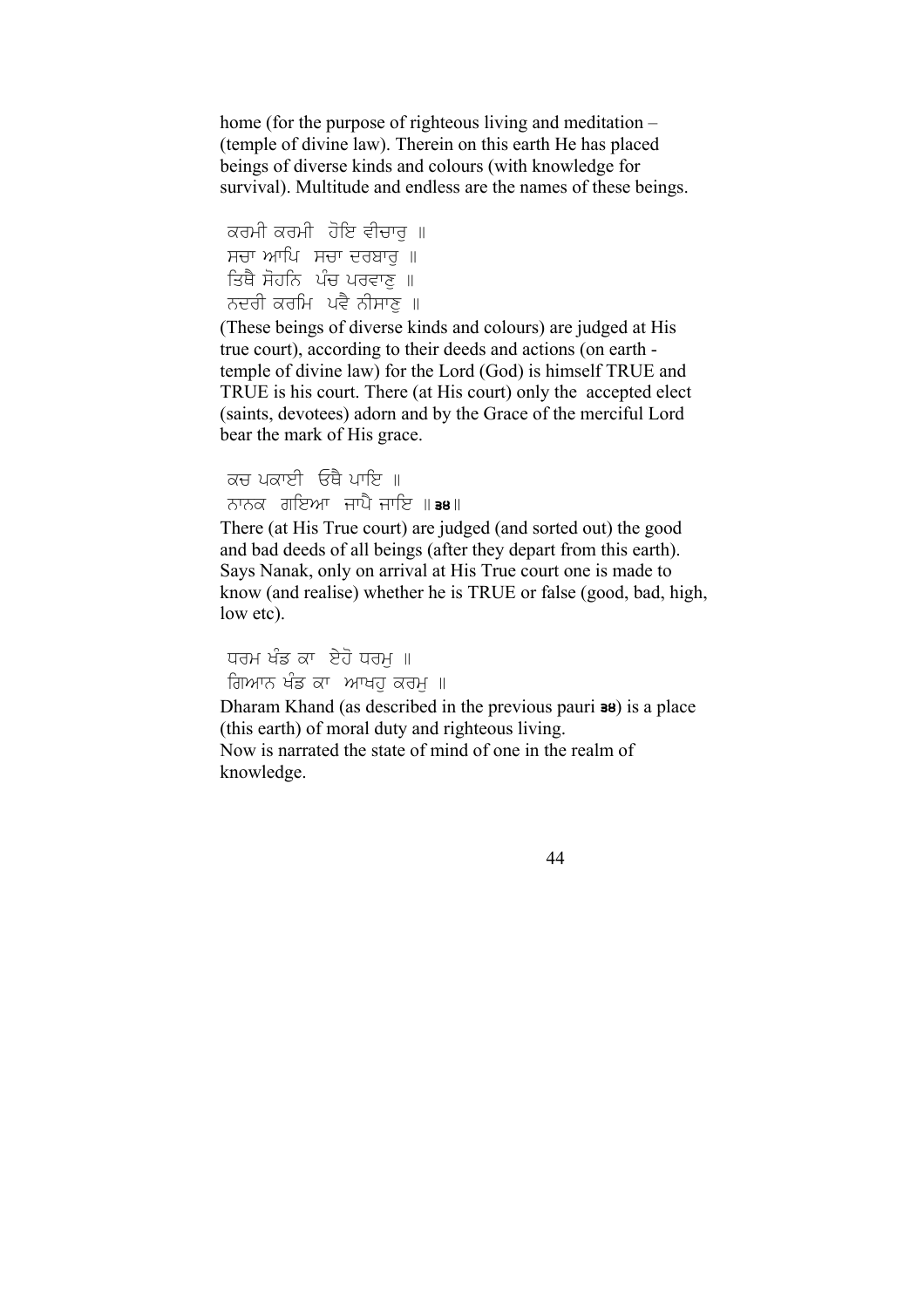ਕੇਤੇ ਪਵਣ ਪਾਣੀ ਵੈਸੰਤਰ ਕੇਤੇ ਕਾਨ ਮਹੇਸ ॥ ਕੇਤੇ ਬਰਮੇ ਘਾੜਤਿ ਘੜੀਅਹਿ ਰੂਪ ਰੰਗ ਕੇ ਵੇਸ ॥

(In His creation) there are many winds and breezes (that blow), waters (that flow), fires, Krishnas and Shivas. There are many Brahmas who are fashioning many forms, beauties, colours and attires.

ਕੇਤੀਆ ਕਰਮ ਭੂਮੀ ਮੇਰ ਕੇਤੇ ਕੇਤੇ ਧੂ ਉਪਦੇਸ ॥ ਕੇਤੇ ਇੰਦ ਚੰਦ ਸਰ ਕੇਤੇ ਕੇਤੇ ਮੰਡਲ ਦੇਸ ॥

Numberless are the earths and numberless are the prestigious golden mountains for performing virtuous deeds. Numberless are the bhagats being discoursed (by sages) and seekers of truth (from sages). Numberless are Indras, moons, suns, solar systems and universes.

ਕੇਤੇ ਸਿਧ ਬਧ ਨਾਥ ਕੇਤੇ ਕੇਤੇ ਦੇਵੀ ਵੇਸ ॥ ਕੇਤੇ ਦੇਵ ਦਾਨਵ ਮਨਿ ਕੇਤੇ ਕੇਤੇ ਰਤਨ ਸਮੰਦ ॥

Countless are the sages (seers), Buddhas, great yogies and goddesses of many forms. Innumerable the deities (demi-gods), demons, silent sages and many over many oceans and jewels.

ਕੇਤੀਆ ਖਾਣੀ ਕੇਤੀਆ ਬਾਣੀ ਕੇਤੇ ਪਾਤ ਨਰਿੰਦ ॥ ਕੇਤੀਆ ਸਰਤੀ ਸੇਵਕ ਕੇਤੇ ਨਾਨਕ ਅੰਤ ਨ ਅੰਤ ॥**a੫**॥

Numberless are the forms of life (and sources of life). Many the languages. Many dynasties and masters of men (kings). Countless are men of divine knowledge (of the scriptures) and countless the servants of God. O'Nanak. There is no limit to His bounds.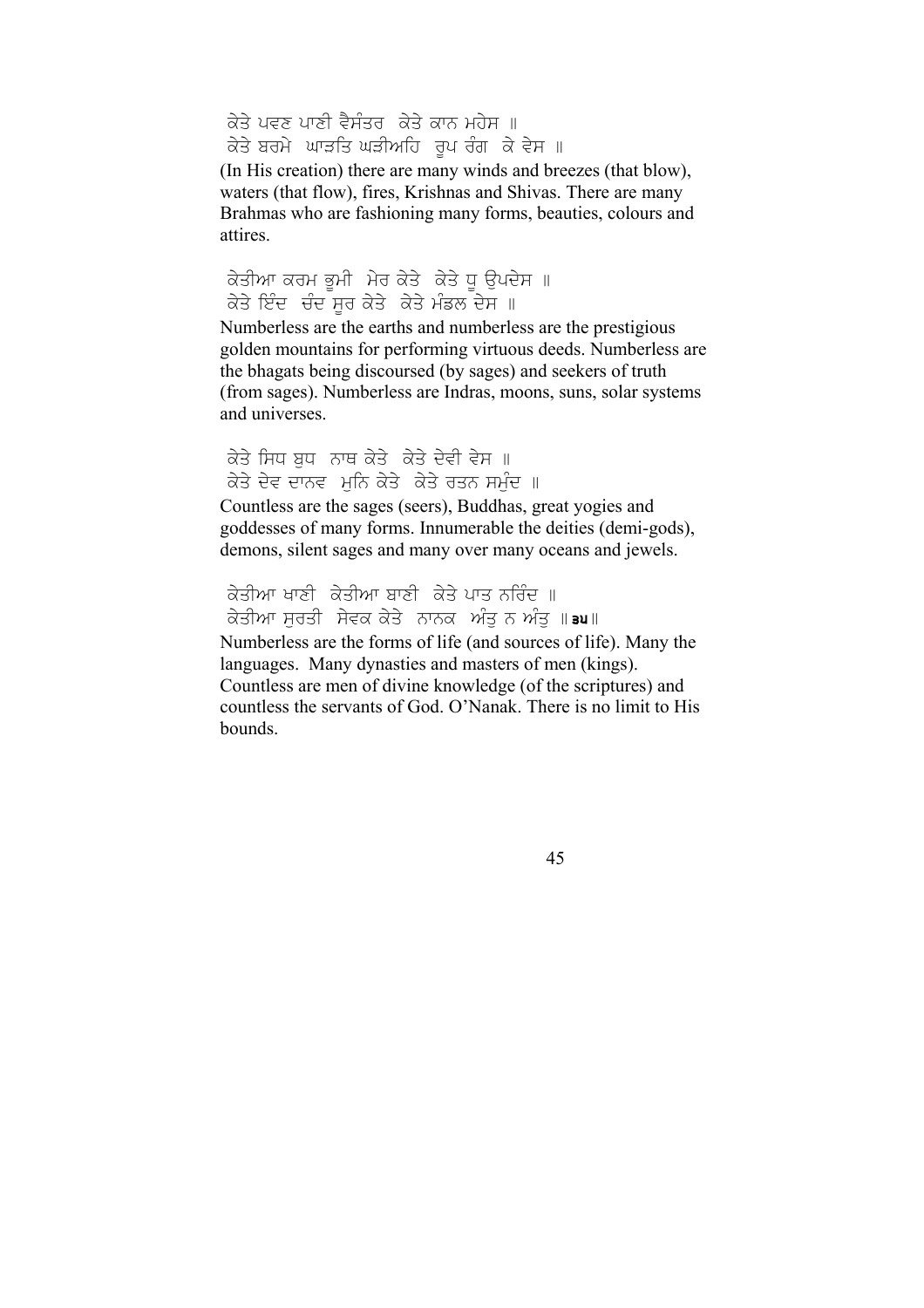ਗਿਆਨ ਖੰਡ ਮਹਿ ਗਿਆਨੂ ਪਰਚੰਡੂ ॥ ਤਿਥੈ ਨਾਦ ਬਿਨੋਦ ਕੋਡ ਅਨੰਦ ॥

In the domain of knowledge, divine deliberation and reason are triumphant. There celestial strains resound yielding myriads of joy.

ਸਰਮ ਖੰਡ ਕੀ ਬਾਣੀ ਰੂਪੁ ॥ ਤਿਥੋਂ ਘਾੜਤਿ ਘੜੀਐਂ ਬਹੁਤੁ ਅਨੂਪੁ ॥

Beauty is resplendent (is the language) of this realm of spiritual effort (which purifies the soul). There, ones personality is moulded afresh that is incomparable. (The consiousness, understanding mind and intellect are transformed in such a beautiful way that one is showered with God's blessings).

```
ਤਾ ਕੀਆ ਗਲਾ ਕਥੀਆ ਨਾ ਜਾਹਿ ॥
ਜੇ ਕੋ ਕਹੈ ਪਿਛੈ ਪਛਤਾਇ ॥
```
The proceedings of that place (realm of spiritual effort and state of mind of one) cannot be described (or narrated). If one endeavours, he shall afterward repent (best to remain silent).

```
ਤਿਥੈ ਘੜੀਐ ਸਰਤਿ ਮਤਿ ਮਨਿ ਬਧਿ ॥
ਤਿਥੈ ਘੜੀਐ ਸਰਾ ਸਿਧਾ ਕੀ ਸਧਿ ॥a∈॥
```
There too (in realm of spiritual effort) the inner consciousness, intellect, mind and understanding (reason) are moulded (afresh). There too, is moulded (anew) the genius of the pious person (sage), seer, and superhumans with miraculous powers.

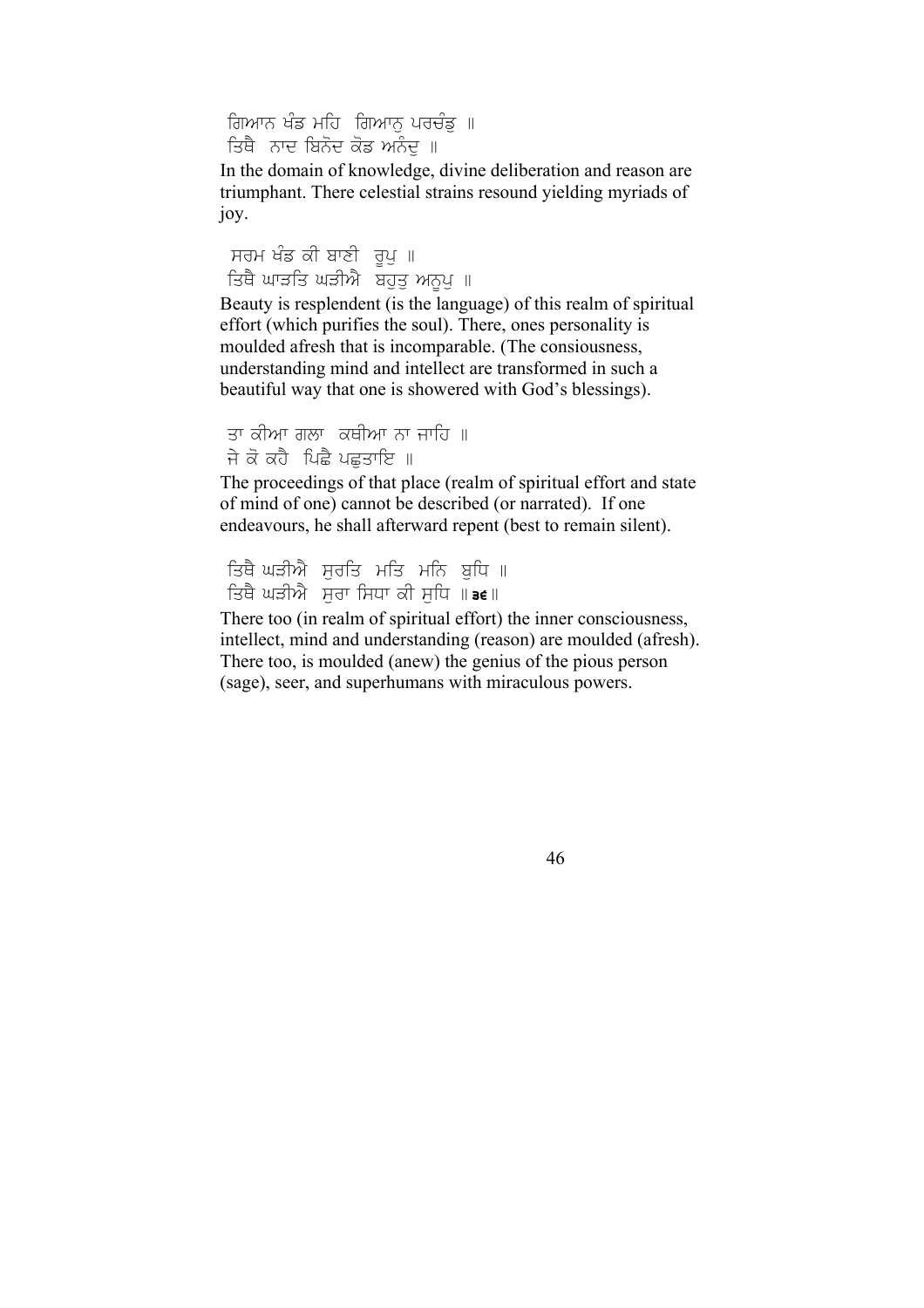```
ਕਰਮ ਖੰਡ ਕੀ ਬਾਣੀ ਜੋਰ ॥
ਤਿਥੈ ਹੋਰ ਨ ਕੋਈ ਹੋਰ ॥
ਤਿਥੈ ਜੋਧ ਮਹਾਬਲ ਸੁਰ\parallelਤਿਨ ਮਹਿ  ਰਾਮ ਰਹਿਆ ਭਰਪੁਰ ॥
```
Here (in Karam Khand), Gods blessings (grace) are showered on the seekers and man obtains immense spiritual strength. No one else is here (in the state of mind) except the mighty heroes full of Godly powers and (Godly) love in their heart.

```
ਤਿਥੈ ਸੀਤੋ ਸੀਤਾ ਮਹਿਮਾ ਮਾਹਿ ॥
ਤਾ ਕੇ ਰੂਪ ਨੂ ਕਥਨੇ ਜਾਹਿ ॥
```
They who are fully sewn in the Lord's admiration abide here (in this state of mind). The beauty of those absorbed in the Lord cannot be described.

ਨਾ ਓਹਿ ਮਰਹਿ $\overline{a}$  ਨ ਨਾਗੇ ਜਾਹਿ $\overline{a}$  ॥ ਜਿਨ ਕੈ ਰਾਮ ਵਸੈ ਮਨ ਮਾਹਿ ॥

They in whose heart God dwells cannot die nor are they beguiled (hoodwinked).

```
ਤਿਥੈ ਭਗਤ ਵਸਹਿ ਕੇ ਲੋਅ ॥
ਕਰਹਿ ਅਨੰਦੂ ਸਚਾ ਮਨਿ ਸੋਇ ॥
```
There too (in this state of mind), dwell congregations of saintly and holy men of various worlds who rejoice with spiritual joy, for the Lord is in their heart.

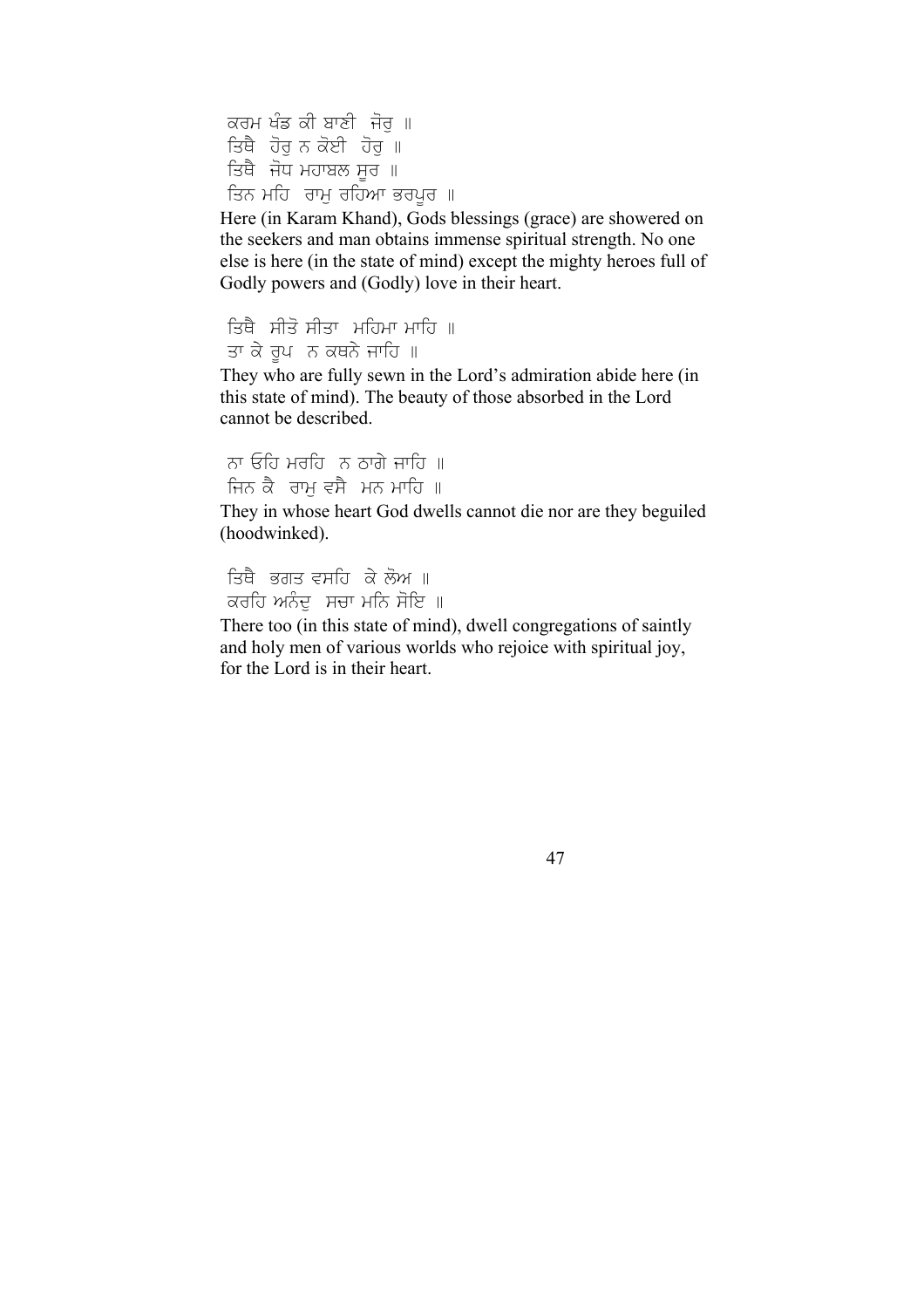ਸਚ ਖੰਡਿ ਵਸੈ ਨਿਰੰਕਾਰ ॥ ਕਰਿ ਕਰਿ ਵੇਖੈ ਨਦਰਿ ਨਿਹਾਲ ॥

In the realm of Truth (Sach Khand) abides the formless Lord, who, having created His creation beholds and watches over it with a merciful glance (which makes the creatures happy).

ਤਿਥੈ ਖੰਡ ਮੰਡਲ ਵਰਭੰਡ ॥ ਜੇ ਕੋ ਕਥੈ ਤ ਅੰਤ ਨ ਅੰਤ ॥

In that realm of (Sach Khand) the blessed seeker realises that there are planets, solar systems and universes. If one tries to describe them, then, know that, there is no limit.

```
ਤਿਥੈ ਲੋਅ ਲੋਅ ਆਕਾਰ ॥
ਜਿਵ ਜਿਵ ਹਕਮ ਤਿਵੈ ਤਿਵ ਕਾਰ ॥
```
There (in the realm of Sach Khand) are universes upon universes and creations upon creations (of myriad forms and purposes). As the Master (God) ordains, so are their functions.

ਵੇਖੈ ਵਿਗਸੈ ਕਰਿ ਵੀਚਾਰ ॥ ਨਾਨਕ ਕਥਨਾ ਕਰੜਾ ਸਾਰ ॥32॥

The Lord beholds and contemplates on His creation with benevolence (happiness). O'Nanak to describe the realm of Truth (Sach Khand) is as hard as steel.

*In pauris 34-37 Guru Nanak enumerates five major stages (steps) for the spiritual evolution of the individual (these are realms of the mind - not regions). Dharam Khand is the first of five stages, which lead the individual to experiencing the fullness of spirit (ultimate union with the Supreme being) in the final and fifth stage.*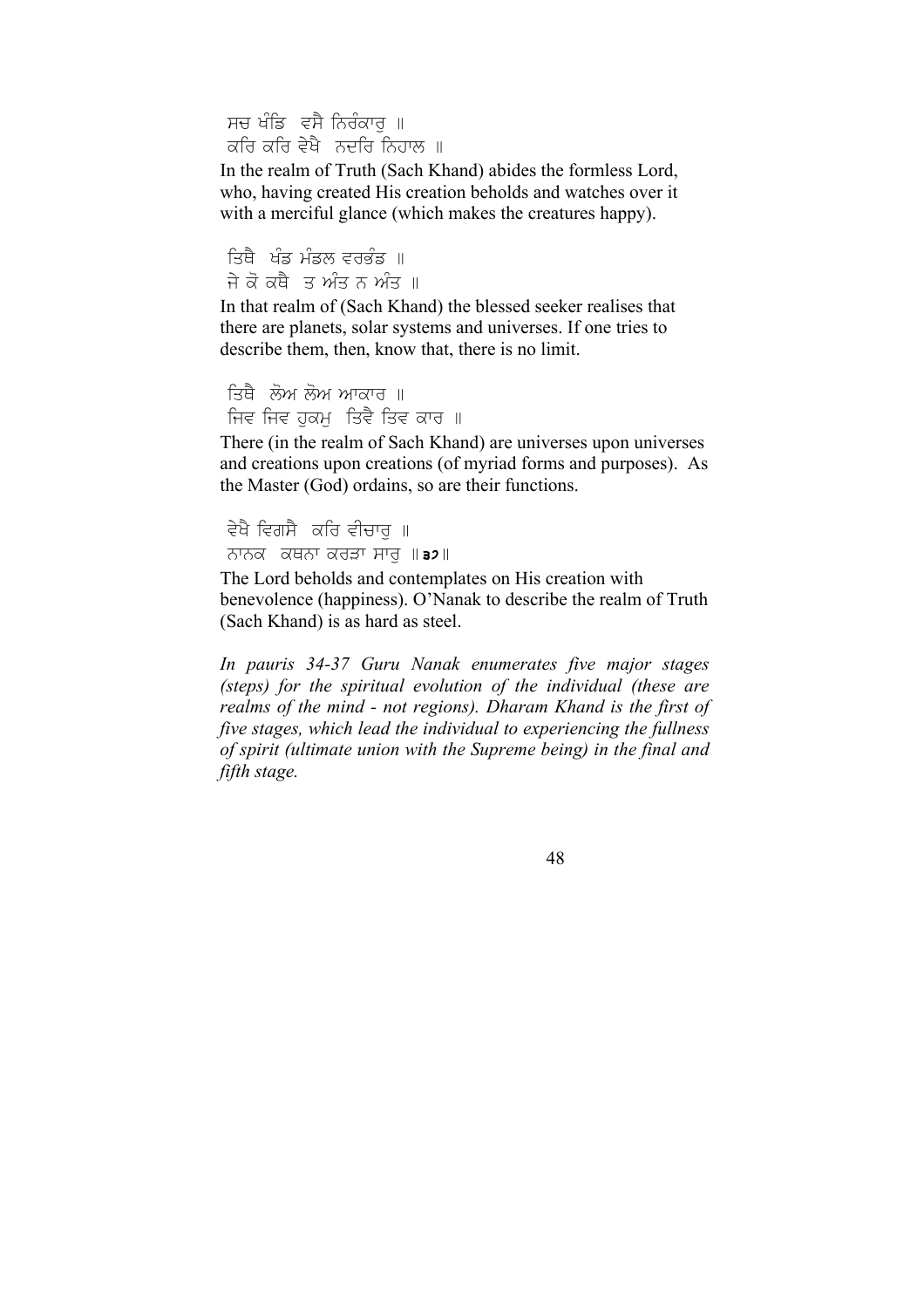*The first step is known as Dharam Khand (stage of righteous living). Righteous living requires full participation in worldly affairs subject to universal moral principles, with emphasis on good thoughtful action and love of God, whilst living in this multi-people, multi–faith and multi-coloured earth. The righteous living inspires the individual seeker to the next stage of Gian Khand – spiritual knowledge. Here one becomes aware that there is not just one Brahma, one Vishnu, one Shiva, but that in the Lord's creation there are indeed countless number of suns, moons, gods, demons, planets, solar systems, universes, kings, emperors and that the schedule is endless. The seeker with this wonderous knowledge added to his righteous living transcends into the next stage of Saram Khand – spiritual effort. Whilst engaged in which, one begins to feel a touch of spiritual joy and his mind is chiselled into a unique mould. Here takes place transformation of his intellect, understanding and wisdom, as also illumination of his consciousness - whereby he passes on to the next stage of Karam Khand. Here one is ready to receive God's blessings and Divine Grace and attain immense spiritual strength. This is the Realm (state of mind) of only the mighty warriors full of Godly powers and love in their heart. The seeker is now ready for the final spiritual evolution, in which condition he awaits the Grace of God to become one with the ultimate Truth (Sach Khand ) – as a tiny drop of water falling into the ocean becomes part of it, so does the seeker (in this stage of mind) merge completely with the All Truth. This state signals the end of seekers' individual existence (only the rare one with God's Grace reaches this stage).*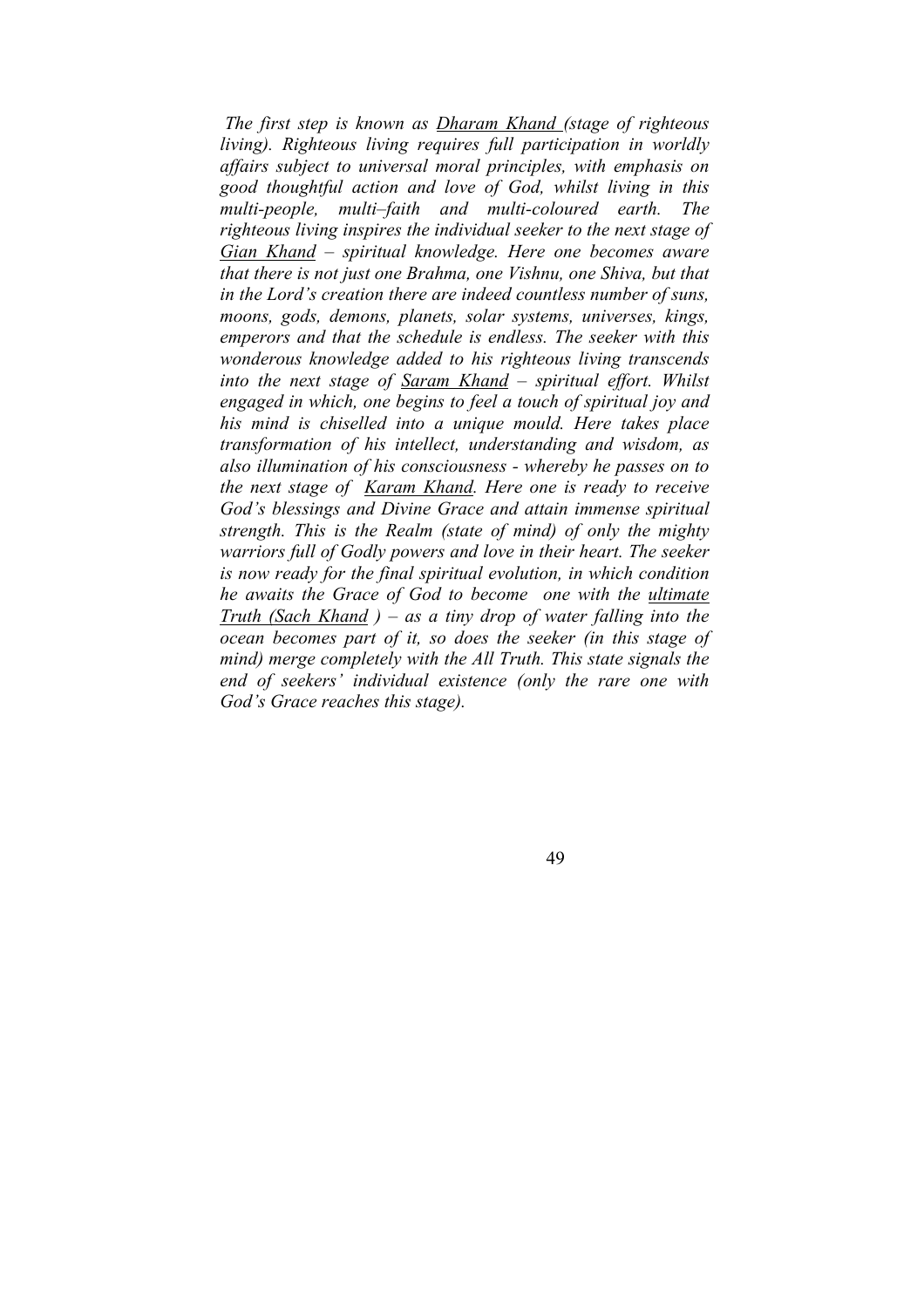ਜਤ ਪਾਹਾਰਾ ਧੀਰਜ ਸਨਿਆਰ ॥ ਅਹਰਣਿ ਮਤਿ ਵੇਦ ਹਥੀਆਰ ॥

Make continence (chastity) your thought, word and deed the smithy (goldsmith). Your mind the anvil and spiritual light (divine knowledge) your tool.

ਭੳ ਖਲਾ ਅਗਨਿ ਤਪ ਤਾੳ ॥ ਭਾਂਡਾ ਭਾੳ ਅੰਮਿਤ ਤਿਤ ਢਾਲਿ ॥

Devout awe (wonderment in the presence of God) as your bellows. Practise of prayers and pennance (austerity), the fire. Loving devotion (of God) the crucible in which to melt and pour the amrit (nectar) of God's name.

```
ਘੜੀਐ ਸਬਦ ਸੂਚੀ ਟਕਸਾਲ ॥
ਜਿਨ ਕੳਂ ਨਦਰਿ ਕਰਮਾ ਤਿਨ ਕਾਰ ॥
ਨਾਨਕ ਨਦਰੀ ਨਦਰਿ ਨਿਹਾਲ ॥\overline{\text{a}}t ॥
```
Thus in this gold mint of Truth, the divine world is fashioned. God's favourable glance falls on those fortunate seekers who practise this daily routine. O'Nanak the merciful Master (God), with His grace makes them ever joyful, happy and enlightened. (In this way, one can attain cosmic consciousness and God's realization).

*Guru Nanak sums up the contents of pauris 34-37 in this pauri 38. He reiterates that truthful living, patience, understanding, knowledge with a discerning mind, faith, hard work and God's love are the key that open the doors of self development (realisation) to ultimate salvation. (The goldsmith and his tools required to make and fashion true gold coins are used symbolically).*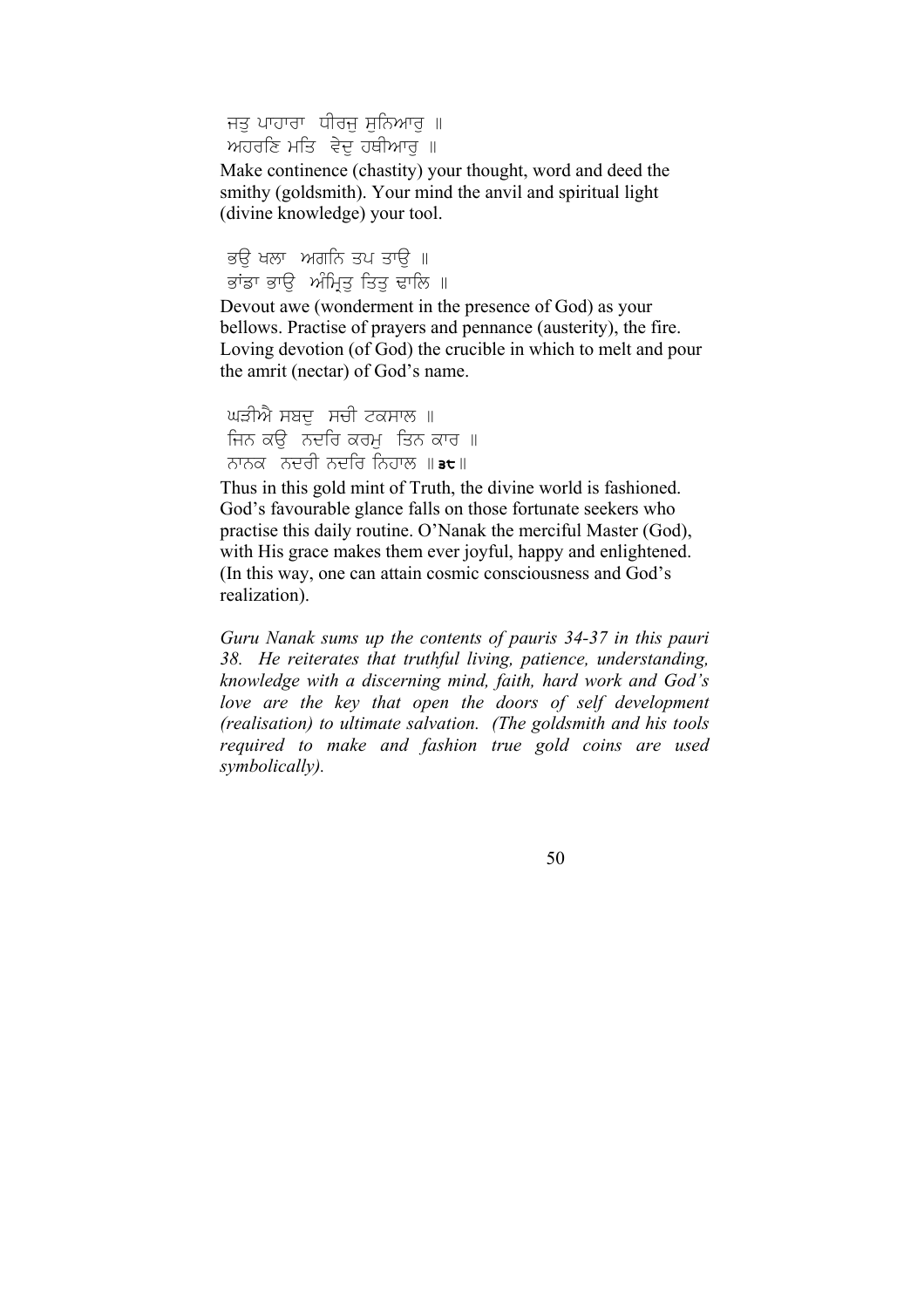ਪਵਣੂ ਗੁਰੂ ਪਾਣੀ ਪਿਤਾ ਮਾਤਾ ਧਰਤਿ ਮਹਤੂ ॥ ਦਿਵਸ ਰਾਤਿ ਦਇ ਦਾਈ ਦਾਇਆ ਖੇਲੈ ਸਗਲ ਜਗਤ ॥ Air is the Guru (like the Gurus word, gives breath of life), Water the father and earth the great mother (as it provides our sustenance). Day and night are the two male and female nurses that watch us in infancy and in whose laps the entire world plays.

ਚੰਗਿਆਈਆ ਬਰਿਆਈਆ ਵਾਚੈ ਧਰਮ ਹਦੂਰਿ ॥ ਕਰਮੀ ਆਪੋ ਆਪਣੀ ਕੇ ਨੇੜੈ ਕੇ ਦੂਰਿ ॥

The merits and demerits of our acts (right or wrong) will be read in the presence of the righteous judge (in His court). Some shall be seated close (to Him) and some kept distant from the Lord (The false and true will be seperated).

ਜਿਨੀ ਨਾਮ ਧਿਆਇਆ ਗਏ ਮਸਕਤਿ ਘਾਲਿ ॥ ਨਾਨਕ ਤੇ ਮਖ ਓਜਲੇ ਕੇਤੀ ਛਟੀ ਨਾਲਿ  $||1||$ 

Those who have pondered and meditated on His Name (worshipped Him) with devotion, have departed after hard toil. O'Nanak their faces are lit with joyful radiance (aglow with His love) and many who have sought their company shall be emancipated (liberated) along with them.

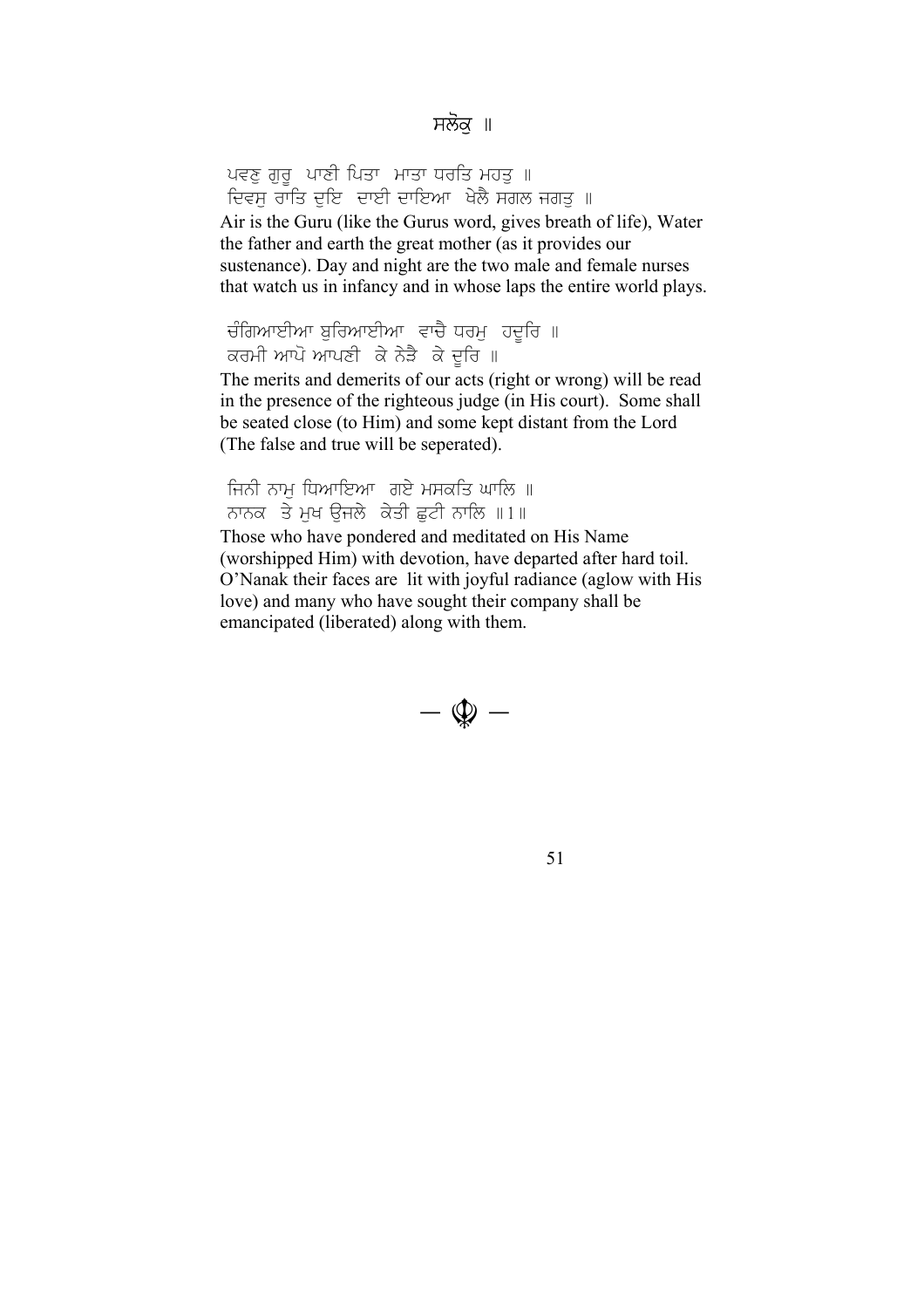#### Bibliography

- 1. ਕਥਾ ਸਾਗਰ by Sodhi, Teja Singh published by Bhai Jawahar Singh, Kirpal Singh and Co., Amritsar (1967)
- 2. ਸ੍ਰੀ ਜਪੁਜੀ ਕਥਾ by Sant Sangat Singh Ji, published Trust (1978)
- 3. ਨਿਤਨੇਮ ਸਟੀਕ by Pandit Narain Singh Ji Giani published by Bhai Chattar Singh, Jiwan Singh, Amritsar (1997)
- 4. ਜਪੁ ਸਾਹਿਬ ਸਟੀਕ by Narain Singh published by Bhagat Puran Singh, Amritsar (1997)
- 5. ਨਿਤਨੇਮ ਸਟੀਕ by Professor Sahib SinghD.Litt published by Singh Brothers , Amritsar (1980)
- 6. JapJi Translation by Khuswant Singh published by Capt Anand Singh, Editor Punjab Mail, Chandigarh
- 7. Sri Guru Granth Sahib Transalation Volume 1 by Manmohan Singh published by SGPC Amritsar.
- *\* This is the preferred understanding by author*

*NB: Wherein the Gurmukhi Script a larger space is placed between words, this indicates a slight pause in recitation. This has been done in order to to keep the intended meaning intact in terms of stress and emphasis on certain words and/or phrases.*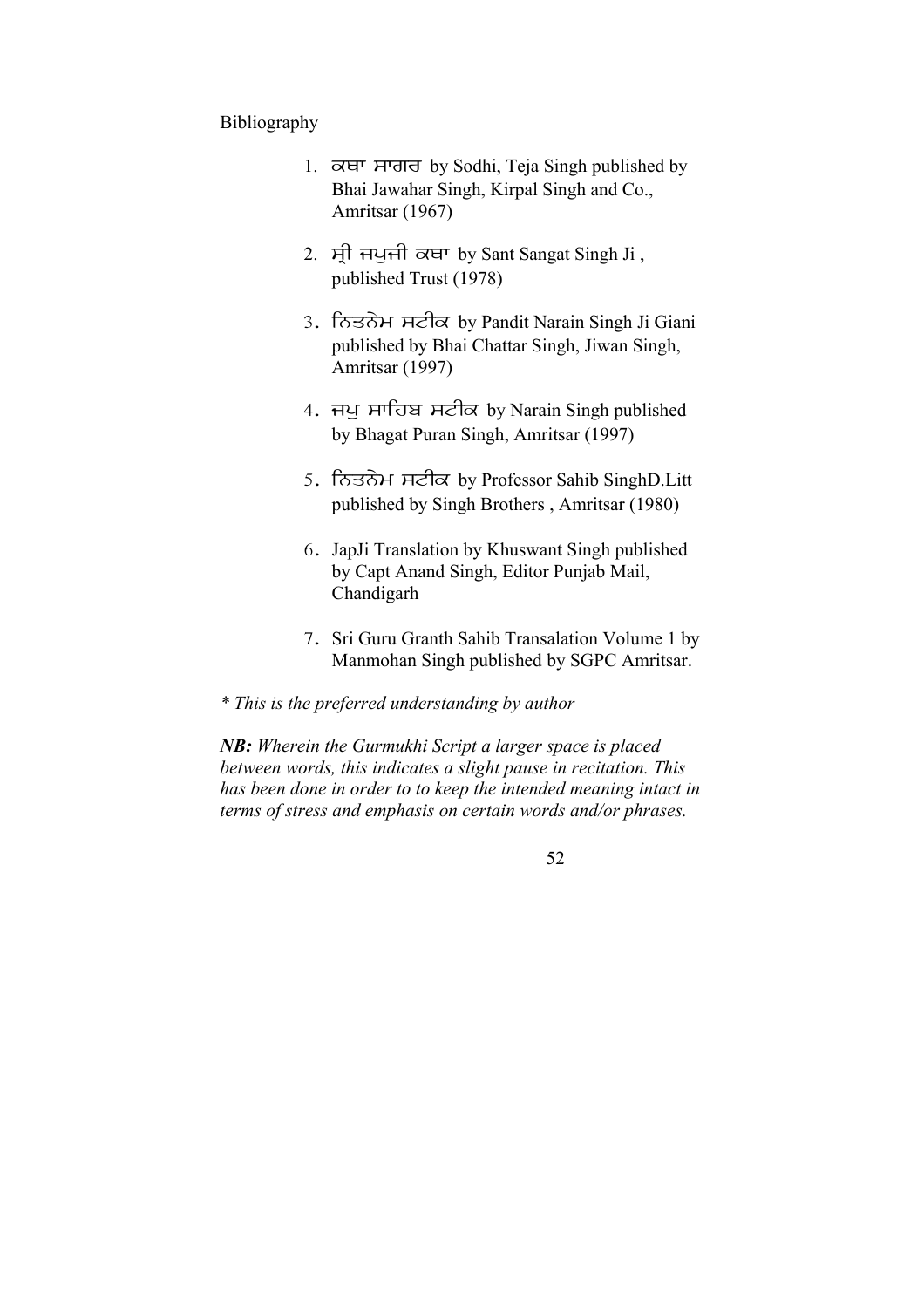*Sardar Harbhajan Singh Ji was born in Malaysia.* 

*He served with the Royal Malaysia Police Force, retiring with the rank of Superintendent* 

*He has had a long and deep interest in the Sikh religion and scriptures.* 

*He now resides in Sydney, Australia*